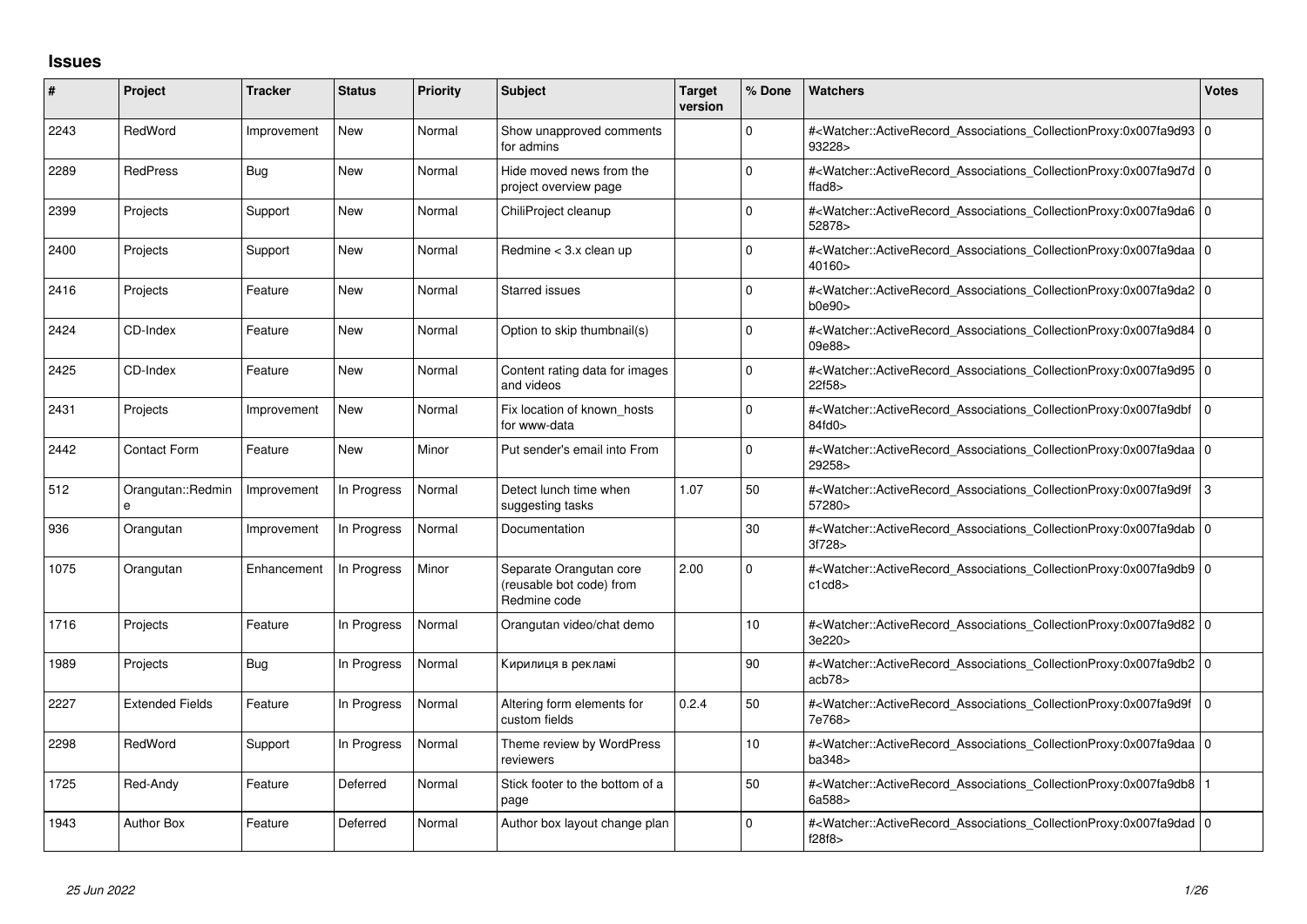| #              | Project                | <b>Tracker</b> | <b>Status</b> | <b>Priority</b> | Subject                                                              | <b>Target</b><br>version | % Done      | <b>Watchers</b>                                                                                                                                                  | <b>Votes</b> |
|----------------|------------------------|----------------|---------------|-----------------|----------------------------------------------------------------------|--------------------------|-------------|------------------------------------------------------------------------------------------------------------------------------------------------------------------|--------------|
| 2221           | <b>Extended Fields</b> | Support        | Deferred      | Minor           | Need a fix for _list.html.erb                                        |                          | $\mathbf 0$ | # <watcher::activerecord_associations_collectionproxy:0x007fa9da4 0<br=""  ="">cc3f0</watcher::activerecord_associations_collectionproxy:0x007fa9da4>            |              |
| ISSUE-1        | <b>ISSUE-id</b>        | Support        | Deferred      | Minor           | Need a function to display<br>issue id                               |                          | $\mathbf 0$ | # <watcher::activerecord_associations_collectionproxy:0x007fa9db3 0<br="">85ec8&gt;</watcher::activerecord_associations_collectionproxy:0x007fa9db3>             |              |
| ISSUE-12       | <b>ISSUE-id</b>        | Bug            | Deferred      | Major           | No route matches error for<br>journals#new                           |                          | 50          | # <watcher::activerecord_associations_collectionproxy:0x007fa9db1 0<br="">97468&gt;</watcher::activerecord_associations_collectionproxy:0x007fa9db1>             |              |
| $\mathbf{1}$   | Orangutan::Redmin<br>e | Feature        | Closed        | Normal          | It would be greate to have<br>ShowProject context                    | 0.01                     | 100         | # <watcher::activerecord_associations_collectionproxy:0x007fa9da9 0<br="">31580 &gt;</watcher::activerecord_associations_collectionproxy:0x007fa9da9>            |              |
| $\overline{2}$ | Orangutan::Redmin<br>e | Feature        | Closed        | Normal          | User needs some way to see<br>available activities                   | 0.01                     | 100         | # <watcher::activerecord_associations_collectionproxy:0x007fa9db4 0<br=""  ="">19628&gt;</watcher::activerecord_associations_collectionproxy:0x007fa9db4>        |              |
| 3              | Orangutan              | Enhancement    | Closed        | Minor           | Create more bug related<br>contexts                                  | 0.07                     | 100         | # <watcher::activerecord_associations_collectionproxy:0x007fa9da6 0<br=""  ="">f56e0&gt;</watcher::activerecord_associations_collectionproxy:0x007fa9da6>        |              |
| $\overline{4}$ | Orangutan              | Omission       | Closed        | Major           | Extend regular expressions for $\vert 0.01 \rangle$<br>bug reporting |                          | 100         | # <watcher::activerecord_associations_collectionproxy:0x007fa9db3 0<br="">a07c8&gt;</watcher::activerecord_associations_collectionproxy:0x007fa9db3>             |              |
| 5              | Orangutan::Redmin<br>e | Enhancement    | Closed        | Major           | User should be able to change<br>main project and activity           | 0.01                     | 100         | # <watcher::activerecord_associations_collectionproxy:0x007fa9d8d 0<br=""  ="">0<sub>b7e8</sub></watcher::activerecord_associations_collectionproxy:0x007fa9d8d> |              |
| 6              | Orangutan::Redmin<br>e | Bug            | Closed        | Major           | Task should not be allowed to<br>last for more than 24 hours         | 0.02                     | 100         | # <watcher::activerecord_associations_collectionproxy:0x007fa9dae 0<br="">7fc80&gt;</watcher::activerecord_associations_collectionproxy:0x007fa9dae>             |              |
| 7              | Orangutan::Redmin<br>е | Feature        | Closed        | Minor           | Context showing how much<br>time was spent is required               | 0.08                     | 100         | # <watcher::activerecord_associations_collectionproxy:0x007fa9dad 0<br=""  ="">48150&gt;</watcher::activerecord_associations_collectionproxy:0x007fa9dad>        |              |
| 8              | Orangutan::Redmin<br>е | Feature        | Closed        | Minor           | Context to show previous<br>tasks is required                        | 0.07                     | 100         | # <watcher::activerecord_associations_collectionproxy:0x007fa9dbd 0<br=""  ="">23688&gt;</watcher::activerecord_associations_collectionproxy:0x007fa9dbd>        |              |
| 9              | Orangutan::Redmin<br>e | Feature        | Closed        | Major           | Some way to add previous<br>tasks is required                        | 0.03                     | 100         | # <watcher::activerecord_associations_collectionproxy:0x007fa9d9c 0<br=""  ="">7afd0&gt;</watcher::activerecord_associations_collectionproxy:0x007fa9d9c>        |              |
| 10             | Orangutan::Redmin      | Bug            | Closed        | Major           | Check how the bot behaves<br>when tasks are added too<br>often       | 0.06                     | 100         | # <watcher::activerecord_associations_collectionproxy:0x007fa9dbb 0<br=""  ="">1b5e8</watcher::activerecord_associations_collectionproxy:0x007fa9dbb>            |              |
| 14             | Orangutan              | Improvement    | Closed        | Major           | Some sanity checks would be<br>helpful                               | 0.01                     | 100         | # <watcher::activerecord_associations_collectionproxy:0x007fa9dab 0<br=""  ="">613f0 &gt;</watcher::activerecord_associations_collectionproxy:0x007fa9dab>       |              |
| 15             | Orangutan::Redmin<br>e | Feature        | Closed        | Minor           | User should be able to see his<br>configuration                      | 1.01                     | 100         | # <watcher::activerecord_associations_collectionproxy:0x007fa9dac 0<br=""  ="">7de50&gt;</watcher::activerecord_associations_collectionproxy:0x007fa9dac>        |              |
| 16             | Orangutan::Redmin<br>e | Feature        | Closed        | Major           | Orangutan should be able to<br>check if working hours are<br>enough  | 0.04                     | 100         | # <watcher::activerecord_associations_collectionproxy:0x007fa9d43 0<br=""  ="">d0b00&gt;</watcher::activerecord_associations_collectionproxy:0x007fa9d43>        |              |
| 18             | Orangutan              | Improvement    | Closed        | Normal          | Fix orangutan main file to<br>make upgrade easier                    | 0.03                     | 100         | # <watcher::activerecord_associations_collectionproxy:0x007fa9d58 0<br="">26ca8</watcher::activerecord_associations_collectionproxy:0x007fa9d58>                 |              |
| 19             | Orangutan::Redmin<br>е | Feature        | Closed        | Normal          | Do a special context notifying<br>when employee can leave            | 1.03                     | 100         | # <watcher::activerecord 0<br="" associations="" collectionproxy:0x007fa9d6c="">3aeb0&gt;</watcher::activerecord>                                                |              |
| 21             | Orangutan              | Improvement    | Closed        | Minor           | State cleaning is required                                           |                          | 100         | # <watcher::activerecord_associations_collectionproxy:0x007fa9d43 0<br="">06468&gt;</watcher::activerecord_associations_collectionproxy:0x007fa9d43>             |              |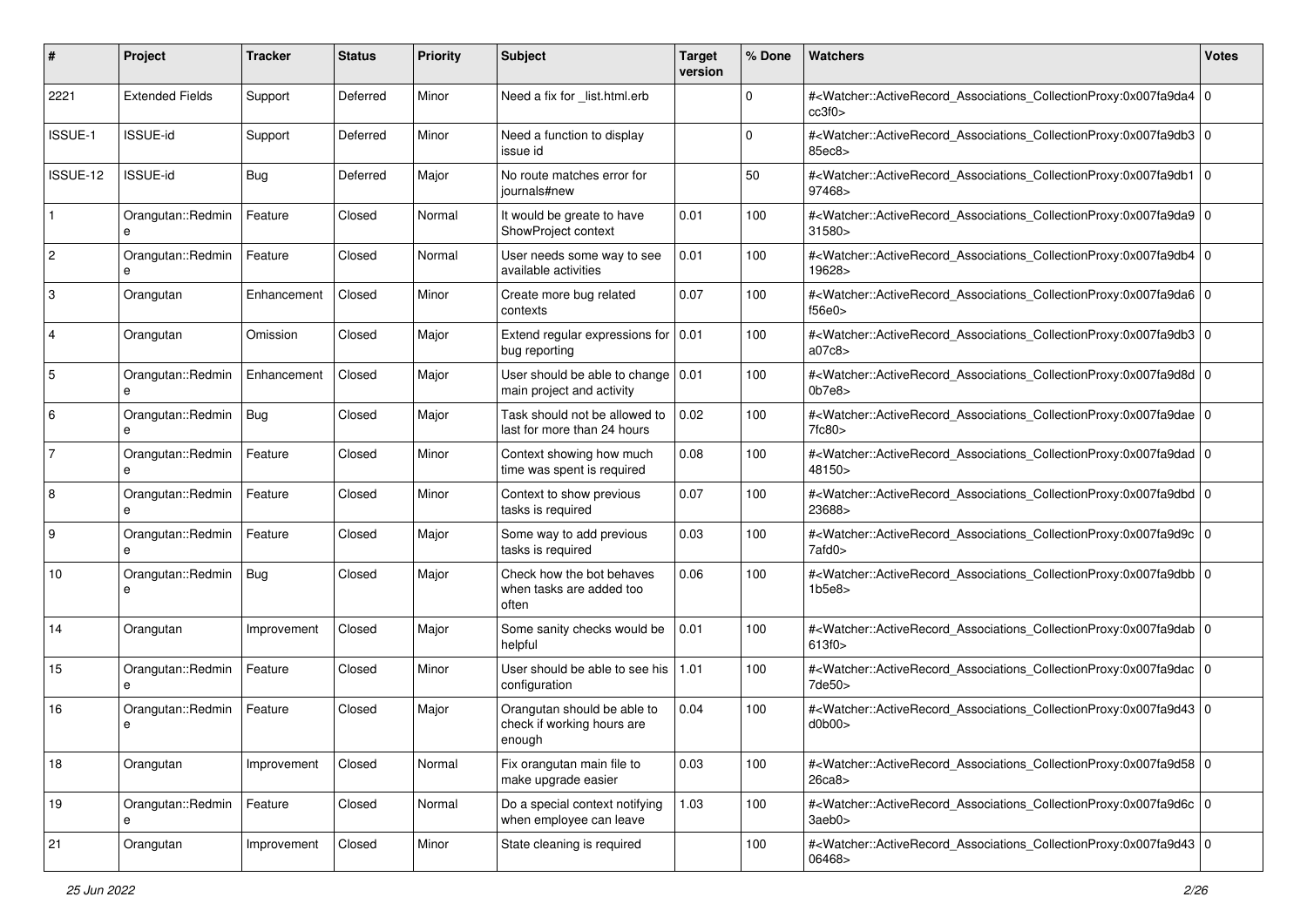| #   | Project                | <b>Tracker</b> | <b>Status</b> | <b>Priority</b> | <b>Subject</b>                                                             | <b>Target</b><br>version | % Done   | <b>Watchers</b>                                                                                                                                           | <b>Votes</b> |
|-----|------------------------|----------------|---------------|-----------------|----------------------------------------------------------------------------|--------------------------|----------|-----------------------------------------------------------------------------------------------------------------------------------------------------------|--------------|
| 23  | Orangutan              | Enhancement    | Closed        | Minor           | Help context or several help<br>contexts are required                      | 0.11                     | 100      | # <watcher::activerecord_associations_collectionproxy:0x007fa9d53 0<br=""  ="">5dca8&gt;</watcher::activerecord_associations_collectionproxy:0x007fa9d53> |              |
| 24  | Orangutan              | Improvement    | Closed        | Minor           | Get rid of clients sending<br>"online" packets while user is<br>not online | 0.05                     | 100      | # <watcher::activerecord_associations_collectionproxy:0x007fa9d53 0<br=""  ="">b3748&gt;</watcher::activerecord_associations_collectionproxy:0x007fa9d53> |              |
| 25  | Orangutan              | Feature        | Closed        | Normal          | Support TODO list                                                          |                          | $\Omega$ | # <watcher::activerecord_associations_collectionproxy:0x007fa9d68 0<br=""  ="">40cd8</watcher::activerecord_associations_collectionproxy:0x007fa9d68>     |              |
| 29  | Orangutan              | Improvement    | Closed        | Minor           | Create a special contexts for<br>handling numbers                          | 1.04                     | 100      | # <watcher::activerecord_associations_collectionproxy:0x007fa9d58 0<br=""  ="">2f038&gt;</watcher::activerecord_associations_collectionproxy:0x007fa9d58> |              |
| 30  | Orangutan              | <b>Bug</b>     | Closed        | Minor           | Recover status changes after<br>restart                                    | 1.04                     | 100      | # <watcher::activerecord_associations_collectionproxy:0x007fa9d64 0<br=""  ="">30f58&gt;</watcher::activerecord_associations_collectionproxy:0x007fa9d64> |              |
| 108 | Orangutan::Redmin<br>e | Enhancement    | Closed        | Minor           | Integration                                                                | 1.00                     | 100      | # <watcher::activerecord 0<br="" associations="" collectionproxy:0x007fa9d43=""  ="">335f8&gt;</watcher::activerecord>                                    |              |
| 123 | Orangutan              | Feature        | Closed        | Normal          | User should be able to see his<br>configuration                            | 1.01                     | 100      | # <watcher::activerecord_associations_collectionproxy:0x007fa9d4e 0<br=""  ="">d9290&gt;</watcher::activerecord_associations_collectionproxy:0x007fa9d4e> |              |
| 125 | Orangutan              | Improvement    | Closed        | Minor           | Create a special contexts for<br>handling numbers                          | 1.04                     | 100      | # <watcher::activerecord_associations_collectionproxy:0x007fa9d43 3<br="">3d2b0</watcher::activerecord_associations_collectionproxy:0x007fa9d43>          |              |
| 126 | Orangutan              | <b>Bug</b>     | Closed        | Major           | Recover status changes after<br>restart                                    | 1.04                     | 100      | # <watcher::activerecord_associations_collectionproxy:0x007fa9d63 2<br="">fe9b8&gt;</watcher::activerecord_associations_collectionproxy:0x007fa9d63>      |              |
| 127 | Orangutan::Redmin      | Feature        | Closed        | Minor           | Do a special context notifying<br>when employee can leave                  | 1.03                     | 100      | # <watcher::activerecord_associations_collectionproxy:0x007fa9d44 1<br=""  ="">22810&gt;</watcher::activerecord_associations_collectionproxy:0x007fa9d44> |              |
| 149 | Orangutan::Redmin<br>e | Improvement    | Closed        | Minor           | Remove OrangeHRM 1<br>minute delay between tasks                           | 1.01                     | 100      | # <watcher::activerecord_associations_collectionproxy:0x007fa9d45 0<br=""  ="">c5910&gt;</watcher::activerecord_associations_collectionproxy:0x007fa9d45> |              |
| 156 | Orangutan::Redmin<br>e | Feature        | Closed        | Major           | Listing issues                                                             | 1.01                     | 100      | # <watcher::activerecord_associations_collectionproxy:0x007fa9d63 0<br=""  ="">7f190&gt;</watcher::activerecord_associations_collectionproxy:0x007fa9d63> |              |
| 157 | Orangutan::Redmin<br>e | Feature        | Closed        | Major           | Issue details                                                              | 1.01                     | 100      | # <watcher::activerecord 0<br="" associations="" collectionproxy:0x007fa9d50=""  ="">27908&gt;</watcher::activerecord>                                    |              |
| 158 | Orangutan              | Enhancement    | Closed        | Minor           | Extend architecture to support<br>external notifiers                       | 1.02                     | 100      | # <watcher::activerecord_associations_collectionproxy:0x007fa9e7f<br>85780&gt;</watcher::activerecord_associations_collectionproxy:0x007fa9e7f<br>        |              |
| 171 | Orangutan::Redmin<br>e | Feature        | Closed        | Major           | Changing done ratio and<br>hinting                                         | 1.05                     | 100      | # <watcher::activerecord_associations_collectionproxy:0x007fa9d60 2<br="">052a8</watcher::activerecord_associations_collectionproxy:0x007fa9d60>          |              |
| 182 | Orangutan::Redmin<br>e | Feature        | Closed        | Normal          | Assigning issue to a user                                                  | 1.03                     | 100      | # <watcher::activerecord 4<br="" associations="" collectionproxy:0x007fa9d63=""  ="">89280&gt;</watcher::activerecord>                                    |              |
| 183 | Orangutan::Redmin<br>e | Feature        | Closed        | Normal          | Commenting issue/adding a<br>note to an issue                              | 1.03                     | 100      | # <watcher::activerecord_associations_collectionproxy:0x007fa9d59 1<br=""  ="">42ad8&gt;</watcher::activerecord_associations_collectionproxy:0x007fa9d59> |              |
| 185 | Orangutan::Redmin<br>e | Enhancement    | Closed        | Major           | Issue notifications                                                        | 1.03                     | 100      | # <watcher::activerecord_associations_collectionproxy:0x007fa9d4e 2<br="">82e90&gt;</watcher::activerecord_associations_collectionproxy:0x007fa9d4e>      |              |
| 188 | Orangutan::Redmin<br>e | Feature        | Closed        | Normal          | Allow saving time entries<br>without issue ID                              | 1.01                     | 100      | # <watcher::activerecord_associations_collectionproxy:0x007fa9d46 0<br=""  ="">3a1c0&gt;</watcher::activerecord_associations_collectionproxy:0x007fa9d46> |              |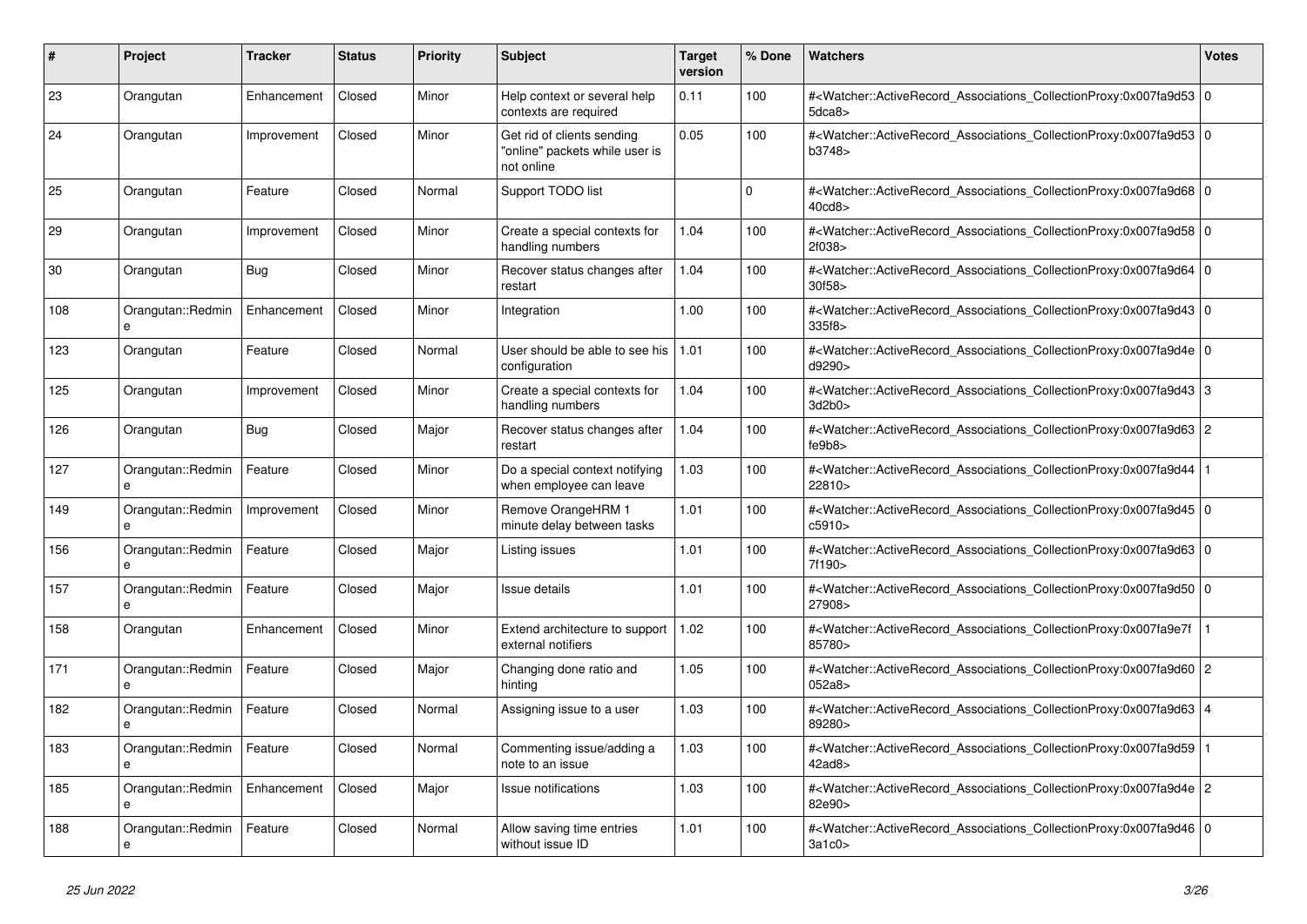| #    | <b>Project</b>                | <b>Tracker</b> | <b>Status</b> | <b>Priority</b> | <b>Subject</b>                                               | <b>Target</b><br>version | % Done | Watchers                                                                                                                                                  | Votes          |
|------|-------------------------------|----------------|---------------|-----------------|--------------------------------------------------------------|--------------------------|--------|-----------------------------------------------------------------------------------------------------------------------------------------------------------|----------------|
| 243  | Orangutan::Redmin<br>e        | Omission       | Closed        | Major           | Support new queries in<br>ShowTasks and ShowTime<br>contexts | 1.03                     | 100    | # <watcher::activerecord_associations_collectionproxy:0x007fa9d4c<br>fa780&gt;</watcher::activerecord_associations_collectionproxy:0x007fa9d4c<br>        |                |
| 284  | Orangutan::Redmin             | Feature        | Closed        | Minor           | Support adding past tasks<br>without start and end times     | 1.02                     | 100    | # <watcher::activerecord 4<br="" associations="" collectionproxy:0x007fa9d45=""  ="">930a0&gt;</watcher::activerecord>                                    |                |
| 452  | Orangutan::Redmin<br>$\theta$ | Feature        | Closed        | Normal          | Report generation context                                    | 1.02                     | 100    | # <watcher::activerecord_associations_collectionproxy:0x007fa9d5f<br>69a88&gt;</watcher::activerecord_associations_collectionproxy:0x007fa9d5f<br>        |                |
| 453  | Orangutan::Redmin             | Feature        | Closed        | Normal          | Daily report                                                 | 1.02                     | 100    | # <watcher::activerecord 3<br="" associations="" collectionproxy:0x007fa9d68="">7f8e8&gt;</watcher::activerecord>                                         |                |
| 470  | Orangutan::Redmin<br>e        | Bug            | Closed        | Major           | Orangutan records vs. Charts<br>info                         | 1.01                     | 100    | # <watcher::activerecord_associations_collectionproxy:0x007fa9d51 0<br=""  ="">65590&gt;</watcher::activerecord_associations_collectionproxy:0x007fa9d51> |                |
| 494  | Orangutan::Redmin<br>e        | Feature        | Closed        | Minor           | A context for showing<br>notes/comments for the issue        | 1.02                     | 100    | # <watcher::activerecord_associations_collectionproxy:0x007fa9e7e  <br="">251d8&gt;</watcher::activerecord_associations_collectionproxy:0x007fa9e7e>      |                |
| 535  | Orangutan::Redmin<br>e        | Improvement    | Closed        | Major           | Check of Redmine plugins<br>availability                     | 1.05                     | 100    | # <watcher::activerecord_associations_collectionproxy:0x007fa9d50 0<br=""  ="">3e068&gt;</watcher::activerecord_associations_collectionproxy:0x007fa9d50> |                |
| 553  | Orangutan::Redmin<br>e        | Feature        | Closed        | Normal          | Voting                                                       | 1.03                     | 100    | # <watcher::activerecord_associations_collectionproxy:0x007fa9d58 2<br="">45180&gt;</watcher::activerecord_associations_collectionproxy:0x007fa9d58>      |                |
| 568  | Orangutan::Redmin<br>$\theta$ | Improvement    | Closed        | Normal          | Include subprojects when<br>showing issues for a project     | 1.02                     | 100    | # <watcher::activerecord_associations_collectionproxy:0x007fa9e4e<br>9d0c8&gt;</watcher::activerecord_associations_collectionproxy:0x007fa9e4e<br>        |                |
| 604  | Orangutan                     | Enhancement    | Closed        | Major           | Support aliases for user<br>requests                         | 1.03                     | 100    | # <watcher::activerecord_associations_collectionproxy:0x007fa9e45 6<br=""  ="">09638&gt;</watcher::activerecord_associations_collectionproxy:0x007fa9e45> |                |
| 606  | Orangutan::Redmin<br>$\theta$ | Feature        | Closed        | Minor           | Watching issues and projects                                 | 1.03                     | 100    | # <watcher::activerecord 4<br="" associations="" collectionproxy:0x007fa9e62=""  ="">379a8&gt;</watcher::activerecord>                                    |                |
| 616  | Orangutan::Redmin<br>$\theta$ | Feature        | Closed        | Minor           | Task report                                                  | 1.02                     | 100    | # <watcher::activerecord_associations_collectionproxy:0x007fa9e57<br>04018</watcher::activerecord_associations_collectionproxy:0x007fa9e57<br>            |                |
| 861  | Orangutan::Redmin<br>e        | Enhancement    | Closed        | Major           | Support custom fields in issue<br>description                | 1.03                     | 100    | # <watcher::activerecord_associations_collectionproxy:0x007fa9e50 0<br=""  ="">0a528&gt;</watcher::activerecord_associations_collectionproxy:0x007fa9e50> |                |
| 937  | Orangutan                     | Feature        | Closed        | Major           | Init.d script                                                | 1.05                     | 100    | # <watcher::activerecord_associations_collectionproxy:0x007fa9e50 0<br=""  ="">46500&gt;</watcher::activerecord_associations_collectionproxy:0x007fa9e50> |                |
| 957  | Orangutan                     | Enhancement    | Closed        | Normal          | Savable custom user and/or<br>contexts fields                | 1.04                     | 100    | # <watcher::activerecord_associations_collectionproxy:0x0055cbdb<br>9da128&gt;</watcher::activerecord_associations_collectionproxy:0x0055cbdb<br>         | $\Omega$       |
| 960  | Orangutan                     | Enhancement    | Closed        | Major           | Support for non-LDAP<br>usernames                            | 1.05                     | 100    | # <watcher::activerecord_associations_collectionproxy:0x0055cbd8<br>65e510&gt;</watcher::activerecord_associations_collectionproxy:0x0055cbd8<br>         | $\overline{0}$ |
| 1000 | Orangutan::Redmin             | Feature        | Closed        | Major           | Allow turning off issue<br>changes notifications             | 1.04                     | 100    | # <watcher::activerecord_associations_collectionproxy:0x0055cbd8<br>43ad10&gt;</watcher::activerecord_associations_collectionproxy:0x0055cbd8<br>         | $\Omega$       |
| 1001 | Orangutan::Redmin<br>e        | Enhancement    | Closed        | Major           | Add support of start and end<br>time in Redmine              | 1.04                     | 100    | # <watcher::activerecord associations="" collectionproxy:0x0055cbd7<br="">c6f9a0</watcher::activerecord>                                                  | $\Omega$       |
| 1002 | Orangutan::Redmin<br>e        | Feature        | Closed        | Major           | Allow turning off Redmine<br>email notifications             | 1.04                     | 100    | # <watcher::activerecord_associations_collectionproxy:0x007fa9d9b 0<br=""  ="">b4bc8</watcher::activerecord_associations_collectionproxy:0x007fa9d9b>     |                |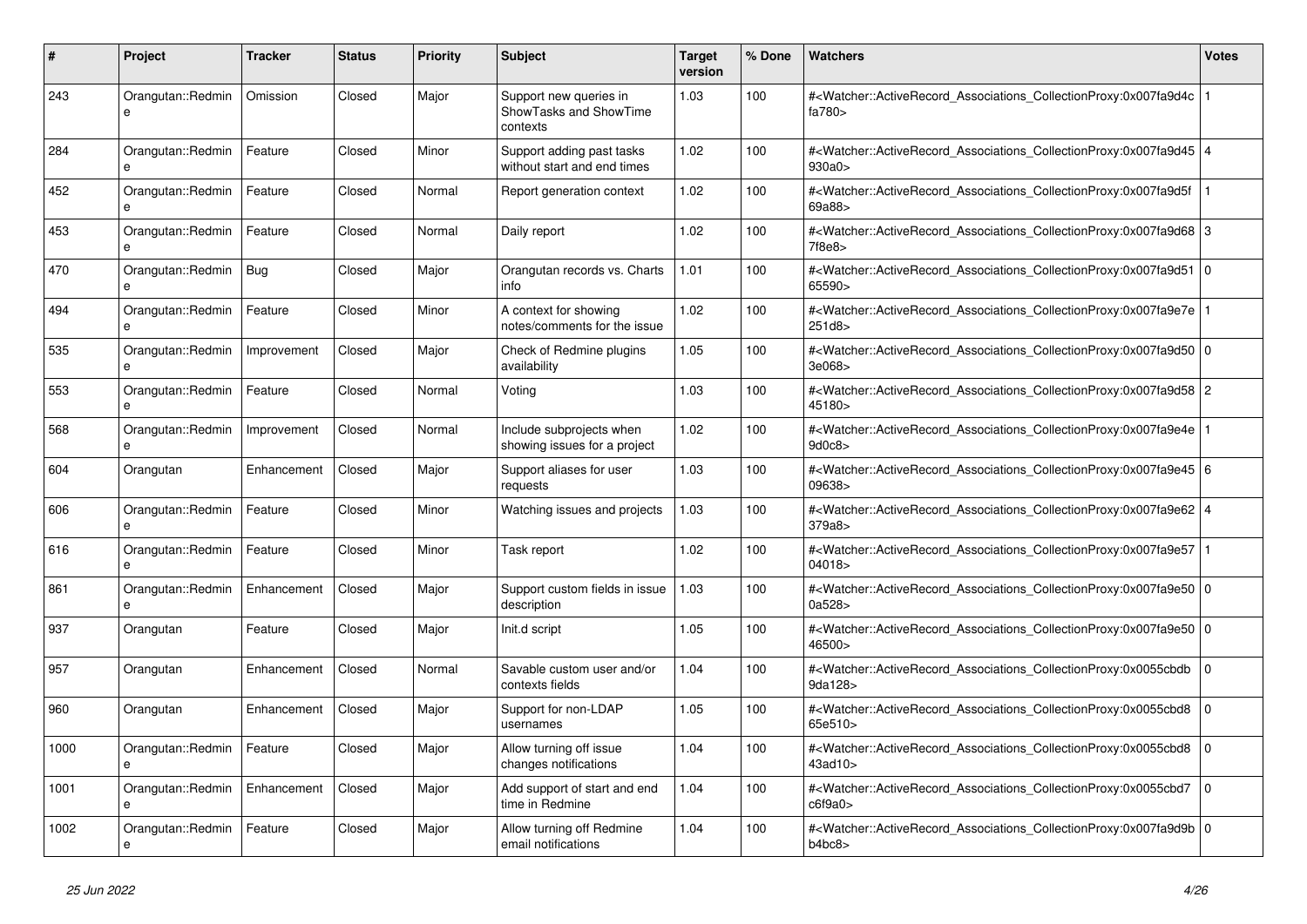| #    | Project                           | <b>Tracker</b> | <b>Status</b> | <b>Priority</b> | <b>Subject</b>                                                               | <b>Target</b><br>version | % Done | Watchers                                                                                                                                                  | <b>Votes</b> |
|------|-----------------------------------|----------------|---------------|-----------------|------------------------------------------------------------------------------|--------------------------|--------|-----------------------------------------------------------------------------------------------------------------------------------------------------------|--------------|
| 1003 | Orangutan::Redmin<br>e            | Feature        | Closed        | Minor           | Support possibility to use<br>custom field value as an alias<br>for issue ID | 1.04                     | 100    | # <watcher::activerecord_associations_collectionproxy:0x007fa9d9c 0<br="">b19b8</watcher::activerecord_associations_collectionproxy:0x007fa9d9c>          |              |
| 1081 | Orangutan                         | Enhancement    | Closed        | Minor           | Disabling contexts + maybe<br>changing weight from config<br>file            | 1.05                     | 100    | # <watcher::activerecord_associations_collectionproxy:0x007fa9db9 0<br="">f81c0&gt;</watcher::activerecord_associations_collectionproxy:0x007fa9db9>      |              |
| 1094 | Orangutan::Redmin<br>e            | Bug            | Closed        | Major           | Redmine is still sending<br>emails ignoring<br>:no_email_notify              |                          | 100    | # <watcher::activerecord_associations_collectionproxy:0x007fa9dad 0<br="">6a1d8</watcher::activerecord_associations_collectionproxy:0x007fa9dad>          |              |
| 1233 | Orangutan                         | Improvement    | Closed        | Minor           | Use first name and last name<br>instead of (or in addition to?)<br>Jabber ID | 1.05                     | 100    | # <watcher::activerecord_associations_collectionproxy:0x007fa9d95 0<br=""  ="">66a50&gt;</watcher::activerecord_associations_collectionproxy:0x007fa9d95> |              |
| 1328 | Orangutan::Redmin<br>e            | Feature        | Closed        | Insignificant   | Promote Orangutan in<br>changes                                              | 1.05                     | 100    | # <watcher::activerecord_associations_collectionproxy:0x007fa9d9b 0<br=""  ="">e8fb8</watcher::activerecord_associations_collectionproxy:0x007fa9d9b>     |              |
| 1595 | Orangutan::Redmin<br>e            | Enhancement    | Closed        | Normal          | Redmine 1.1.0                                                                | 1.05                     | 100    | # <watcher::activerecord_associations_collectionproxy:0x007fa9da9 0<br=""  ="">7f8c0&gt;</watcher::activerecord_associations_collectionproxy:0x007fa9da9> |              |
| 1598 | Orangutan::Redmin<br>e            | Enhancement    | Closed        | Normal          | Russian and ukrainian<br>translation                                         | 1.05                     | 100    | # <watcher::activerecord_associations_collectionproxy:0x007fa9d81 0<br="">36e18&gt;</watcher::activerecord_associations_collectionproxy:0x007fa9d81>      |              |
| 1683 | <b>Like Button</b>                | Feature        | Closed        | Normal          | Replace request object with<br>$url_for()$                                   | 0.0.3                    | 100    | # <watcher::activerecord_associations_collectionproxy:0x007fa9da7 0<br=""  ="">a3768&gt;</watcher::activerecord_associations_collectionproxy:0x007fa9da7> |              |
| 1684 | <b>Like Button</b>                | Bug            | Closed        | Major           | Meta description is always<br>"Redmine"                                      |                          | 100    | # <watcher::activerecord_associations_collectionproxy:0x007fa9d94 0<br="">6ab38</watcher::activerecord_associations_collectionproxy:0x007fa9d94>          |              |
| 1685 | <b>Like Button</b>                | Bug            | Closed        | Normal          | Invalid roadmap and version<br>pages URLs                                    | 0.0.3                    | 100    | # <watcher::activerecord_associations_collectionproxy:0x007fa9d8c 1<br=""  ="">15460&gt;</watcher::activerecord_associations_collectionproxy:0x007fa9d8c> |              |
| 1690 | <b>SCM Creator</b><br>$(+Github)$ | Feature        | Closed        | Normal          | Repository name should be<br>identical to project identifier                 | 0.1.0                    | 100    | # <watcher::activerecord_associations_collectionproxy:0x007fa9db8 0<br=""  ="">dda88</watcher::activerecord_associations_collectionproxy:0x007fa9db8>     |              |
| 1691 | Download Button                   | Feature        | Closed        | Normal          | Project button configuration                                                 | 0.0.2                    | 100    | # <watcher::activerecord_associations_collectionproxy:0x007fa9dbd 1<br=""  ="">c6e00&gt;</watcher::activerecord_associations_collectionproxy:0x007fa9dbd> |              |
| 1692 | <b>SCM Creator</b><br>$(+Github)$ | Feature        | Closed        | Major           | Windows support                                                              | 0.1.0                    | 100    | # <watcher::activerecord_associations_collectionproxy:0x007fa9da5 2<br="">5b2d0</watcher::activerecord_associations_collectionproxy:0x007fa9da5>          |              |
| 1693 | Sidebar Content                   | Bug            | Closed        | Major           | Existing content does not get<br>loaded                                      | 0.0.2                    | 100    | # <watcher::activerecord_associations_collectionproxy:0x007fa9dae 0<br=""  ="">9e608&gt;</watcher::activerecord_associations_collectionproxy:0x007fa9dae> |              |
| 1694 | Meta                              | Feature        | Closed        | Normal          | Set description for issue                                                    | 0.0.2                    | 100    | # <watcher::activerecord_associations_collectionproxy:0x007fa9db5 0<br="">ef920&gt;</watcher::activerecord_associations_collectionproxy:0x007fa9db5>      |              |
| 1702 | <b>SCM Creator</b><br>(+Github)   | Feature        | Closed        | Normal          | Support script/plugin install                                                | 0.1.0                    | 0      | # <watcher::activerecord 0<br="" associations="" collectionproxy:0x007fa9da7="">2bbc8&gt;</watcher::activerecord>                                         |              |
| 1705 | Advertising                       | Feature        | Closed        | Minor           | Restricted mode (only when<br>keywords found)                                | 0.1.0                    | 100    | # <watcher::activerecord_associations_collectionproxy:0x007fa9db9 0<br="">88528&gt;</watcher::activerecord_associations_collectionproxy:0x007fa9db9>      |              |
| 1707 | <b>SCM Creator</b><br>(+Github)   | Feature        | Closed        | Normal          | Git support                                                                  | 0.1.0                    | 100    | # <watcher::activerecord 0<br="" associations="" collectionproxy:0x007fa9d9d="">a9348&gt;</watcher::activerecord>                                         |              |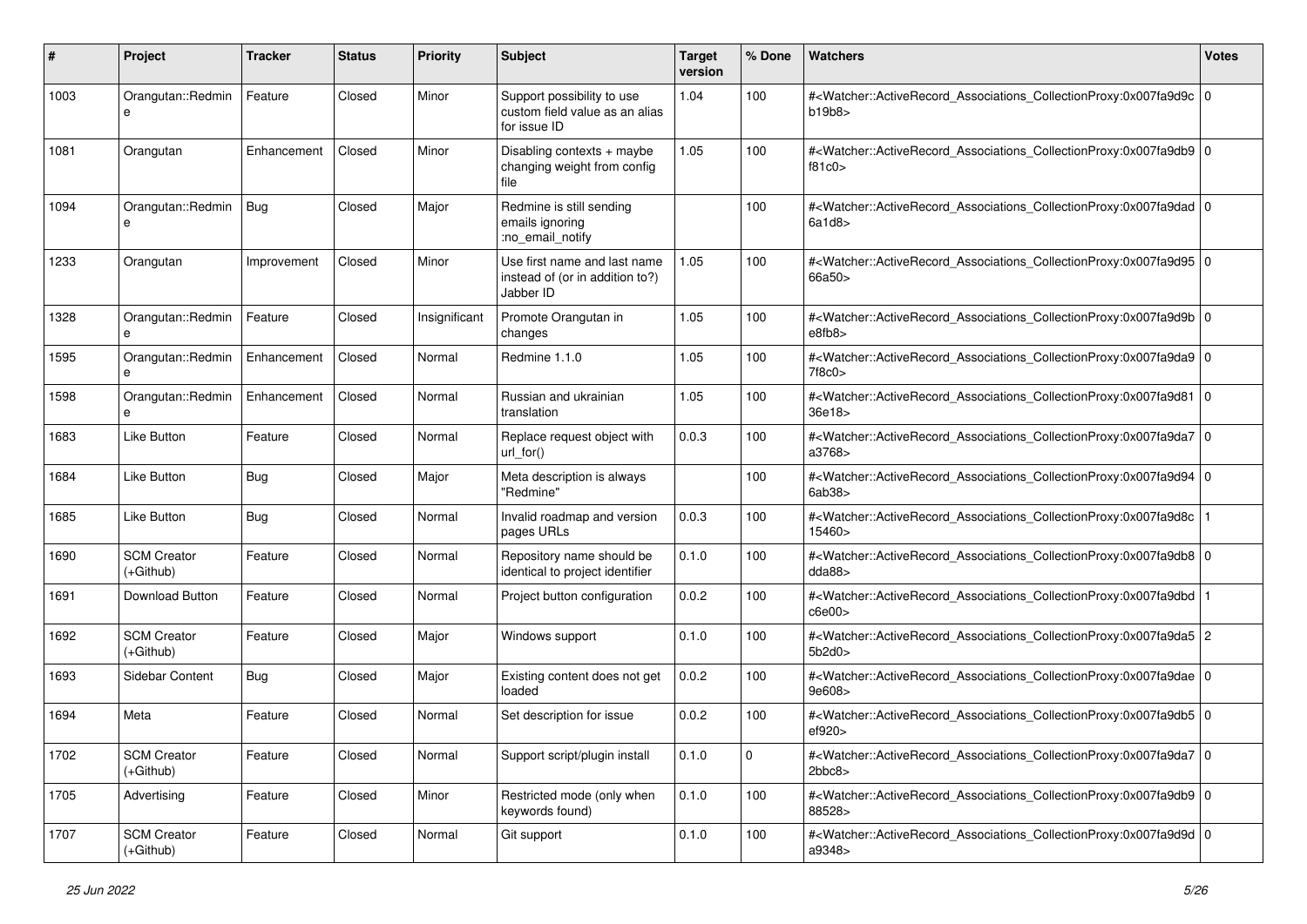| #    | Project         | <b>Tracker</b> | <b>Status</b> | <b>Priority</b> | <b>Subject</b>                                          | <b>Target</b><br>version | % Done   | <b>Watchers</b>                                                                                                                                           | <b>Votes</b>   |
|------|-----------------|----------------|---------------|-----------------|---------------------------------------------------------|--------------------------|----------|-----------------------------------------------------------------------------------------------------------------------------------------------------------|----------------|
| 1708 | Project Removal | <b>Bug</b>     | Closed        | Major           | Undefined method archived?                              | 0.0.1                    | 100      | # <watcher::activerecord_associations_collectionproxy:0x007fa9dbe 0<br=""  ="">e7cf8&gt;</watcher::activerecord_associations_collectionproxy:0x007fa9dbe> |                |
| 1709 | Red-Andy        | Bug            | Closed        | Major           | Image input with border                                 |                          | 100      | # <watcher::activerecord_associations_collectionproxy:0x007fa9d9f 0<br=""  ="">4fc60&gt;</watcher::activerecord_associations_collectionproxy:0x007fa9d9f> |                |
| 1710 | Red-Andy        | Bug            | Closed        | Normal          | Repository code view                                    |                          | 100      | # <watcher::activerecord 0<br="" associations="" collectionproxy:0x007fa9d95=""  ="">046e8&gt;</watcher::activerecord>                                    |                |
| 1711 | Red-Andy        | <b>Bug</b>     | Closed        | Minor           | Progress bar color on hover                             |                          | 100      | # <watcher::activerecord_associations_collectionproxy:0x007fa9db1 0<br=""  ="">b6a20&gt;</watcher::activerecord_associations_collectionproxy:0x007fa9db1> |                |
| 1712 | Like Button     | Feature        | Closed        | Normal          | Like on "Home" page                                     | 0.0.3                    | 100      | # <watcher::activerecord_associations_collectionproxy:0x007fa9db2 0<br="">e2b38&gt;</watcher::activerecord_associations_collectionproxy:0x007fa9db2>      |                |
| 1713 | Meta            | Feature        | Closed        | Normal          | Set description for "Home"<br>page                      | 0.0.2                    | 100      | # <watcher::activerecord 0<br="" associations="" collectionproxy:0x007fa9d8d=""  ="">d6678&gt;</watcher::activerecord>                                    |                |
| 1714 | Projects        | Feature        | Closed        | Insignificant   | Download button looks<br>strange                        |                          | 0        | # <watcher::activerecord_associations_collectionproxy:0x007fa9d87 0<br="">d7330&gt;</watcher::activerecord_associations_collectionproxy:0x007fa9d87>      |                |
| 1715 | Red-Andy        | Bug            | Closed        | Normal          | Diff view should be fixed                               |                          | 100      | # <watcher::activerecord_associations_collectionproxy:0x007fa9d86 0<br=""  ="">bc7c0</watcher::activerecord_associations_collectionproxy:0x007fa9d86>     |                |
| 1717 | Projects        | Feature        | Closed        | Major           | Open ID authorization support                           |                          | 100      | # <watcher::activerecord 0<br="" associations="" collectionproxy:0x007fa9d9d=""  ="">41b30&gt;</watcher::activerecord>                                    |                |
| 1718 | Projects        | Feature        | Closed        | Major           | Choosing roles for<br>Anonymous and Not members         |                          | 100      | # <watcher::activerecord 0<br="" associations="" collectionproxy:0x007fa9d9e=""  ="">1c8c0</watcher::activerecord>                                        |                |
| 1724 | CD-Index        | <b>Bug</b>     | Closed        | Major           | Increase 4Gb file size limit                            | 1.00 <sub>b</sub>        | 100      | # <watcher::activerecord_associations_collectionproxy:0x007fa9d9c 0<br=""  ="">1f630&gt;</watcher::activerecord_associations_collectionproxy:0x007fa9d9c> |                |
| 1726 | Projects        | <b>Bug</b>     | Closed        | Insignificant   | Img inherits background -<br>should be white            |                          | 100      | # <watcher::activerecord_associations_collectionproxy:0x007fa9db8 0<br=""  ="">51e70&gt;</watcher::activerecord_associations_collectionproxy:0x007fa9db8> |                |
| 1727 | Projects        | <b>Bug</b>     | Closed        | Normal          | Use the same style for images<br>in projects list       |                          | 100      | # <watcher::activerecord 0<br="" associations="" collectionproxy:0x007fa9db9=""  ="">278e0&gt;</watcher::activerecord>                                    |                |
| 1728 | Advertising     | <b>Bug</b>     | Closed        | Normal          | Wiki text in sidebar should use<br>Tahoma               |                          | 100      | # <watcher::activerecord_associations_collectionproxy:0x007fa9dbc 0<br="">8e420&gt;</watcher::activerecord_associations_collectionproxy:0x007fa9dbc>      |                |
| 1732 | CD-Index        | <b>Bug</b>     | Closed        | Normal          | No info for parent directories<br>for some ZIP archives | 1.00 <sub>b</sub>        | 100      | # <watcher::activerecord_associations_collectionproxy:0x007fa9db2 0<br=""  ="">a8b40&gt;</watcher::activerecord_associations_collectionproxy:0x007fa9db2> |                |
| 1737 | CD-Index        | Feature        | Closed        | Minor           | Image extractor                                         | 1.00 <sub>b</sub>        | 100      | # <watcher::activerecord 0<br="" associations="" collectionproxy:0x007fa9da8=""  ="">005a8</watcher::activerecord>                                        |                |
| 1738 | CD-Index        | Feature        | Closed        | Minor           | Video extractor                                         | 1.00 <sub>b</sub>        | 100      | # <watcher::activerecord associations="" collectionproxy:0x007fa9dbf<br="">ba0b8</watcher::activerecord>                                                  | $\overline{0}$ |
| 1740 | Advertising     | Feature        | Closed        | Insignificant   | <b>Total hits</b>                                       | 0.1.0                    | 100      | # <watcher::activerecord_associations_collectionproxy:0x007fa9da4 0<br=""  ="">7b6d0&gt;</watcher::activerecord_associations_collectionproxy:0x007fa9da4> |                |
| 1741 | Projects        | Feature        | Closed        | Normal          | Hide users e-mail by default                            |                          | $\Omega$ | # <watcher::activerecord_associations_collectionproxy:0x007fa9d87 0<br=""  ="">2ad88&gt;</watcher::activerecord_associations_collectionproxy:0x007fa9d87> |                |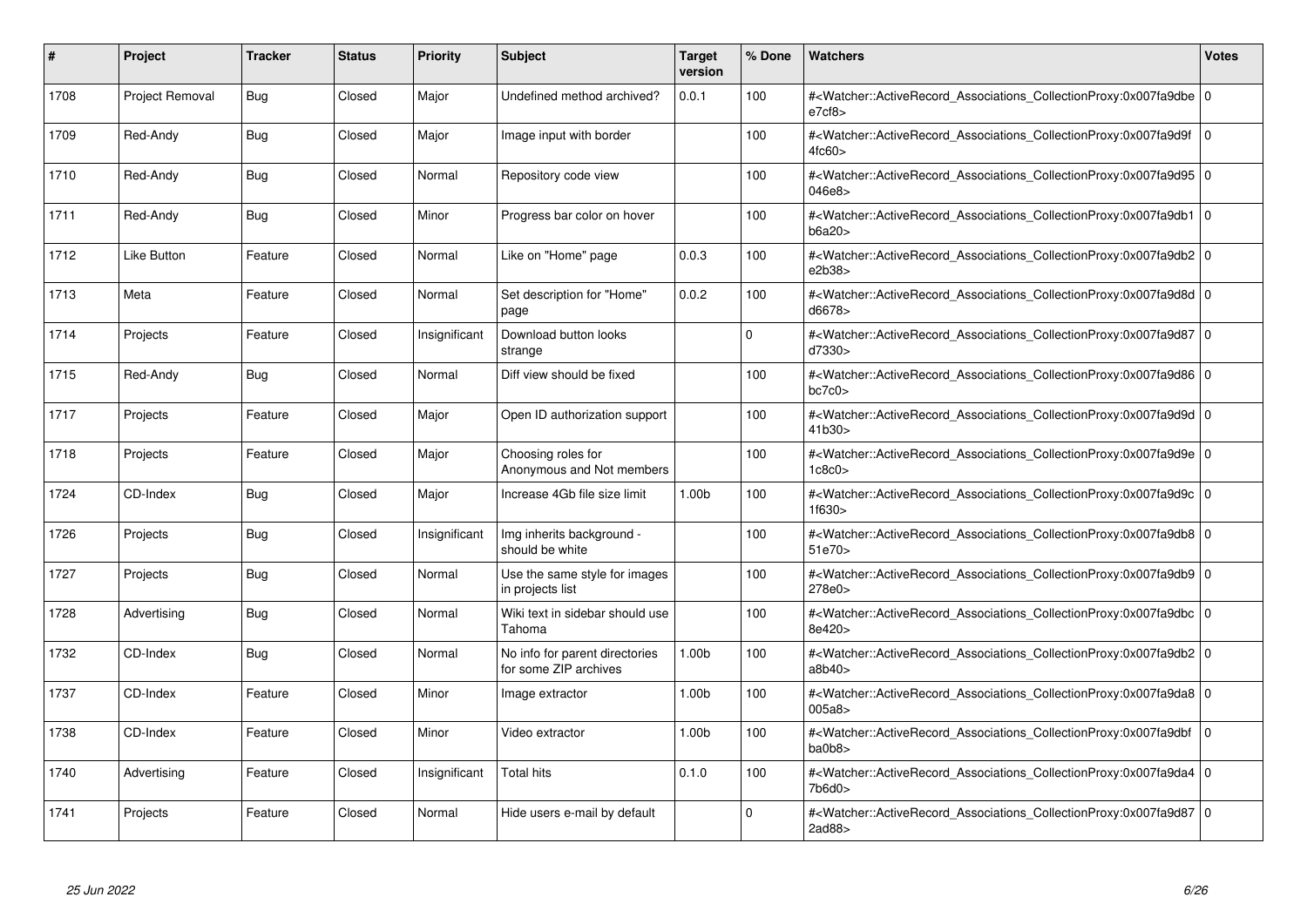| #    | Project                         | <b>Tracker</b> | <b>Status</b> | <b>Priority</b> | <b>Subject</b>                                      | <b>Target</b><br>version | % Done   | <b>Watchers</b>                                                                                                                                                   | <b>Votes</b> |
|------|---------------------------------|----------------|---------------|-----------------|-----------------------------------------------------|--------------------------|----------|-------------------------------------------------------------------------------------------------------------------------------------------------------------------|--------------|
| 1742 | Advertising                     | Feature        | Closed        | Normal          | Possibility to disable/enable<br>an advertisement   | 0.1.0                    | 100      | # <watcher::activerecord_associations_collectionproxy:0x007fa9d92 0<br="">76368&gt;</watcher::activerecord_associations_collectionproxy:0x007fa9d92>              |              |
| 1743 | Projects                        | Feature        | Closed        | Major           | Contact form                                        |                          | $\Omega$ | # <watcher::activerecord_associations_collectionproxy:0x007fa9dbc 0<br=""  ="">178e8&gt;</watcher::activerecord_associations_collectionproxy:0x007fa9dbc>         |              |
| 1744 | Projects                        | Improvement    | Closed        | Insignificant   | Favicon in the plugin                               |                          | 100      | # <watcher::activerecord_associations_collectionproxy:0x007fa9daff 0<br=""  ="">7<sub>bf8</sub></watcher::activerecord_associations_collectionproxy:0x007fa9daff> |              |
| 1745 | Projects                        | Feature        | Closed        | Insignificant   | Download statistics                                 |                          | $\Omega$ | # <watcher::activerecord_associations_collectionproxy:0x007fa9d99 0<br=""  ="">6eb98</watcher::activerecord_associations_collectionproxy:0x007fa9d99>             |              |
| 1748 | Projects                        | Feature        | Closed        | Major           | Google AdSense plugin                               |                          | 100      | # <watcher::activerecord_associations_collectionproxy:0x007fa9d8b 0<br=""  ="">807e8&gt;</watcher::activerecord_associations_collectionproxy:0x007fa9d8b>         |              |
| 1750 | Projects                        | <b>Bug</b>     | Closed        | Major           | Project image overflows<br>'Latest projects" box    |                          | 100      | # <watcher::activerecord 0<br="" associations="" collectionproxy:0x007fa9da5=""  ="">ddd10</watcher::activerecord>                                                |              |
| 1752 | Project Removal                 | Bug            | Closed        | Insignificant   | Remove redirect object when<br>unarchived           | 0.1.0                    | 100      | # <watcher::activerecord_associations_collectionproxy:0x007fa9d9e 0<br=""  ="">25858&gt;</watcher::activerecord_associations_collectionproxy:0x007fa9d9e>         |              |
| 1753 | Hooks Manager                   | <b>Bug</b>     | Closed        | Major           | Redmine restart needed after<br>first ads published | 0.0.1                    | 100      | # <watcher::activerecord_associations_collectionproxy:0x007fa9db0 0<br=""  ="">9fba0&gt;</watcher::activerecord_associations_collectionproxy:0x007fa9db0>         |              |
| 1754 | Hooks Manager                   | Feature        | Closed        | Normal          | Ads form needs to be<br>restructurized              | 1.0.0                    | 100      | # <watcher::activerecord 0<br="" associations="" collectionproxy:0x007fa9d9d=""  ="">3da58</watcher::activerecord>                                                |              |
| 1755 | Hooks Manager                   | Feature        | Closed        | Normal          | Preview                                             | 1.0.0                    | 100      | # <watcher::activerecord_associations_collectionproxy:0x007fa9dbe 0<br=""  ="">c00e0</watcher::activerecord_associations_collectionproxy:0x007fa9dbe>             |              |
| 1756 | Projects                        | Feature        | Closed        | Minor           | Project aliases                                     |                          | 100      | # <watcher::activerecord_associations_collectionproxy:0x007fa9d99 0<br=""  ="">2dfd0</watcher::activerecord_associations_collectionproxy:0x007fa9d99>             |              |
| 1770 | <b>SCM Creator</b><br>(+Github) | Feature        | Closed        | Normal          | Should destroy remove the<br>repository as well?    | 0.2.0                    | 100      | # <watcher::activerecord_associations_collectionproxy:0x007fa9db8 1<br=""  ="">b47a0&gt;</watcher::activerecord_associations_collectionproxy:0x007fa9db8>         |              |
| 1772 | Projects                        | <b>Bug</b>     | Closed        | Minor           | Disable registration for<br>registered users        |                          | 100      | # <watcher::activerecord 0<br="" associations="" collectionproxy:0x007fa9da9=""  ="">b8ad0</watcher::activerecord>                                                |              |
| 1773 | Sidebar Content                 | Feature        | Closed        | Normal          | Enable sidebar for pages<br>which do not have one   | 0.1.0                    | 100      | # <watcher::activerecord_associations_collectionproxy:0x007fa9daa 0<br="">f5830&gt;</watcher::activerecord_associations_collectionproxy:0x007fa9daa>              |              |
| 1774 | Red-Andy                        | Feature        | Closed        | Minor           | A better Wiki @code@                                | 0.02                     | 100      | # <watcher::activerecord_associations_collectionproxy:0x007fa9da4 0<br=""  ="">df6f8</watcher::activerecord_associations_collectionproxy:0x007fa9da4>             |              |
| 1775 | Red-Andy                        | Feature        | Closed        | Normal          | Space between LI items                              | 0.02                     | 100      | # <watcher::activerecord 0<br="" associations="" collectionproxy:0x007fa9d8c=""  ="">a86c0&gt;</watcher::activerecord>                                            |              |
| 1776 | Like Button                     | <b>Bug</b>     | Closed        | Normal          | Space above like button on<br>Wiki pages            | 0.0.3                    | 100      | # <watcher::activerecord 0<br="" associations="" collectionproxy:0x007fa9d95=""  ="">6e048&gt;</watcher::activerecord>                                            |              |
| 1777 | Projects                        | Feature        | Closed        | Major           | Project categories or sections                      |                          | 100      | # <watcher::activerecord_associations_collectionproxy:0x007fa9dbf<br>04650&gt;</watcher::activerecord_associations_collectionproxy:0x007fa9dbf<br>                | l O          |
| 1778 | <b>Extended Profile</b>         | Feature        | Closed        | Major           | OpenID support                                      | 0.0.2                    | 100      | # <watcher::activerecord_associations_collectionproxy:0x007fa9dac 0<br=""  ="">f8d08&gt;</watcher::activerecord_associations_collectionproxy:0x007fa9dac>         |              |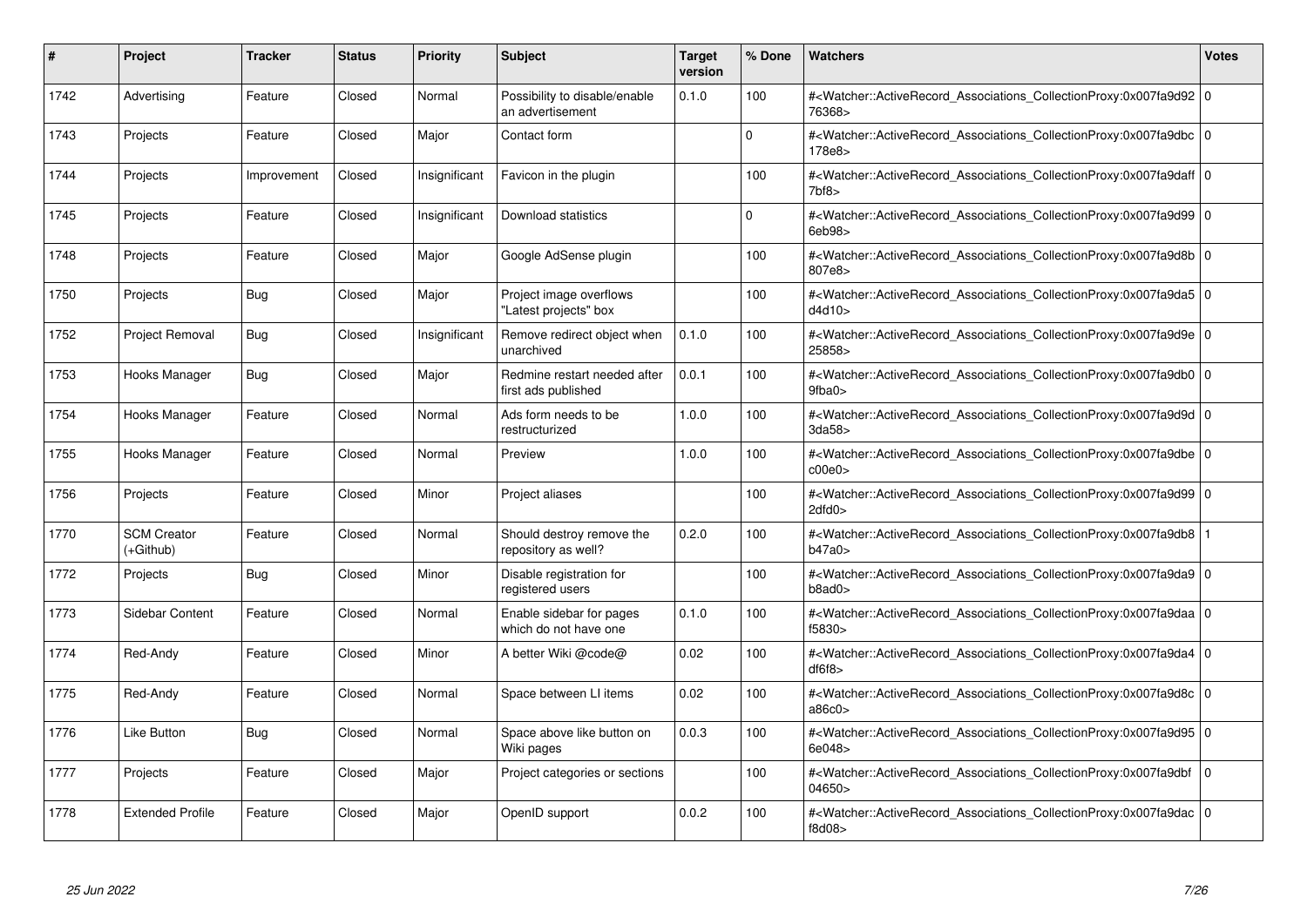| #    | Project                         | <b>Tracker</b> | <b>Status</b> | <b>Priority</b> | <b>Subject</b>                                         | <b>Target</b><br>version | % Done   | <b>Watchers</b>                                                                                                                                           | <b>Votes</b>   |
|------|---------------------------------|----------------|---------------|-----------------|--------------------------------------------------------|--------------------------|----------|-----------------------------------------------------------------------------------------------------------------------------------------------------------|----------------|
| 1779 | <b>Like Button</b>              | Feature        | Closed        | Normal          | Like issues                                            | 0.0.3                    | 100      | # <watcher::activerecord_associations_collectionproxy:0x007fa9db0 1<br=""  ="">b7a20&gt;</watcher::activerecord_associations_collectionproxy:0x007fa9db0> |                |
| 1780 | <b>SCM Creator</b><br>(+Github) | <b>Bug</b>     | Closed        | Major           | TypeError (can't convert String   0.1.1<br>into Array) |                          | 100      | # <watcher::activerecord_associations_collectionproxy:0x007fa9d8f<br>67960&gt;</watcher::activerecord_associations_collectionproxy:0x007fa9d8f<br>        | $\overline{0}$ |
| 1782 | Like Button                     | Feature        | Closed        | Normal          | Other sharing buttons?                                 | 1.0.0                    | 100      | # <watcher::activerecord_associations_collectionproxy:0x007fa9db7 0<br="">02e70&gt;</watcher::activerecord_associations_collectionproxy:0x007fa9db7>      |                |
| 1787 | Meta                            | Feature        | Closed        | Normal          | Keywords                                               | 0.1.0                    | 100      | # <watcher::activerecord_associations_collectionproxy:0x007fa9dab 0<br=""  ="">e9728&gt;</watcher::activerecord_associations_collectionproxy:0x007fa9dab> |                |
| 1788 | Projects                        | <b>Bug</b>     | Closed        | Major           | Site went down                                         |                          | $\Omega$ | # <watcher::activerecord_associations_collectionproxy:0x007fa9dab 0<br=""  ="">fcaf8&gt;</watcher::activerecord_associations_collectionproxy:0x007fa9dab> |                |
| 1789 | Projects                        | <b>Bug</b>     | Closed        | Major           | Not getting mail notifications                         |                          | $\Omega$ | # <watcher::activerecord_associations_collectionproxy:0x007fa9db4 0<br=""  ="">931f8&gt;</watcher::activerecord_associations_collectionproxy:0x007fa9db4> |                |
| 1791 | <b>SCM Creator</b><br>(+Github) | Feature        | Closed        | Normal          | Update-server-info                                     | 0.2.0                    | 100      | # <watcher::activerecord associations="" collectionproxy:0x007fa9daf<br="">78e20&gt;</watcher::activerecord>                                              | $\overline{0}$ |
| 1792 | Download Button                 | Bug            | Closed        | Normal          | Multiple files                                         | 0.0.2                    | 100      | # <watcher::activerecord 1<br="" associations="" collectionproxy:0x007fa9db8=""  ="">82958&gt;</watcher::activerecord>                                    |                |
| 1794 | Hooks Manager                   | Feature        | Closed        | Normal          | Support placeholder<br>translations in xx.yml          | 1.0.0                    | 100      | # <watcher::activerecord_associations_collectionproxy:0x007fa9daa 0<br="">61b80&gt;</watcher::activerecord_associations_collectionproxy:0x007fa9daa>      |                |
| 1795 | Hooks Manager                   | Feature        | Closed        | Normal          | Support placeholders in<br>separate files              | 1.0.0                    | 100      | # <watcher::activerecord_associations_collectionproxy:0x007fa9daf 0<br=""  ="">a34e0&gt;</watcher::activerecord_associations_collectionproxy:0x007fa9daf> |                |
| 1798 | Projects                        | Feature        | Closed        | Major           | Donate button using Payoneer                           |                          | 100      | # <watcher::activerecord 1<br="" associations="" collectionproxy:0x007fa9d9c=""  ="">807f0&gt;</watcher::activerecord>                                    |                |
| 1808 | Projects                        | <b>Bug</b>     | Closed        | Major           | Redirects for domains                                  |                          | 100      | # <watcher::activerecord_associations_collectionproxy:0x007fa9dbe 0<br=""  ="">72368&gt;</watcher::activerecord_associations_collectionproxy:0x007fa9dbe> |                |
| 1833 | Red-Andy                        | Feature        | Closed        | Normal          | A better quotes style                                  | 0.02                     | 100      | # <watcher::activerecord_associations_collectionproxy:0x007fa9db2 0<br=""  ="">67870&gt;</watcher::activerecord_associations_collectionproxy:0x007fa9db2> |                |
| 1834 | Projects                        | Support        | Closed        | Major           | Detect site errors                                     |                          | 100      | # <watcher::activerecord_associations_collectionproxy:0x007fa9d93 0<br=""  ="">92968&gt;</watcher::activerecord_associations_collectionproxy:0x007fa9d93> |                |
| 1835 | Projects                        | Feature        | Closed        | Major           | Place twitter, facebook etc.<br>somewhere              |                          | 100      | # <watcher::activerecord 0<br="" associations="" collectionproxy:0x007fa9db4=""  ="">f15c8</watcher::activerecord>                                        |                |
| 1839 | Sidebar Content                 | <b>Bug</b>     | Closed        | Normal          | Use ProjectSettingsHook                                | 0.0.3                    | 100      | # <watcher::activerecord 0<br="" associations="" collectionproxy:0x007fa9da6=""  ="">50488&gt;</watcher::activerecord>                                    |                |
| 1840 | Advertising                     | <b>Bug</b>     | Closed        | Normal          | Site error on non-existen<br>projects                  |                          | $\Omega$ | # <watcher::activerecord_associations_collectionproxy:0x007fa9da3 0<br=""  ="">365b8</watcher::activerecord_associations_collectionproxy:0x007fa9da3>     |                |
| 1841 | Advertising                     | Feature        | Closed        | Normal          | Browser / user language filter                         | 0.1.0                    | 100      | # <watcher::activerecord_associations_collectionproxy:0x007fa9d88 0<br=""  ="">40a10&gt;</watcher::activerecord_associations_collectionproxy:0x007fa9d88> |                |
| 1843 | Advertising                     | Feature        | Closed        | Normal          | A better projects configuration                        | 0.1.0                    | 100      | # <watcher::activerecord 0<br="" associations="" collectionproxy:0x007fa9d9f=""  ="">97ab0&gt;</watcher::activerecord>                                    |                |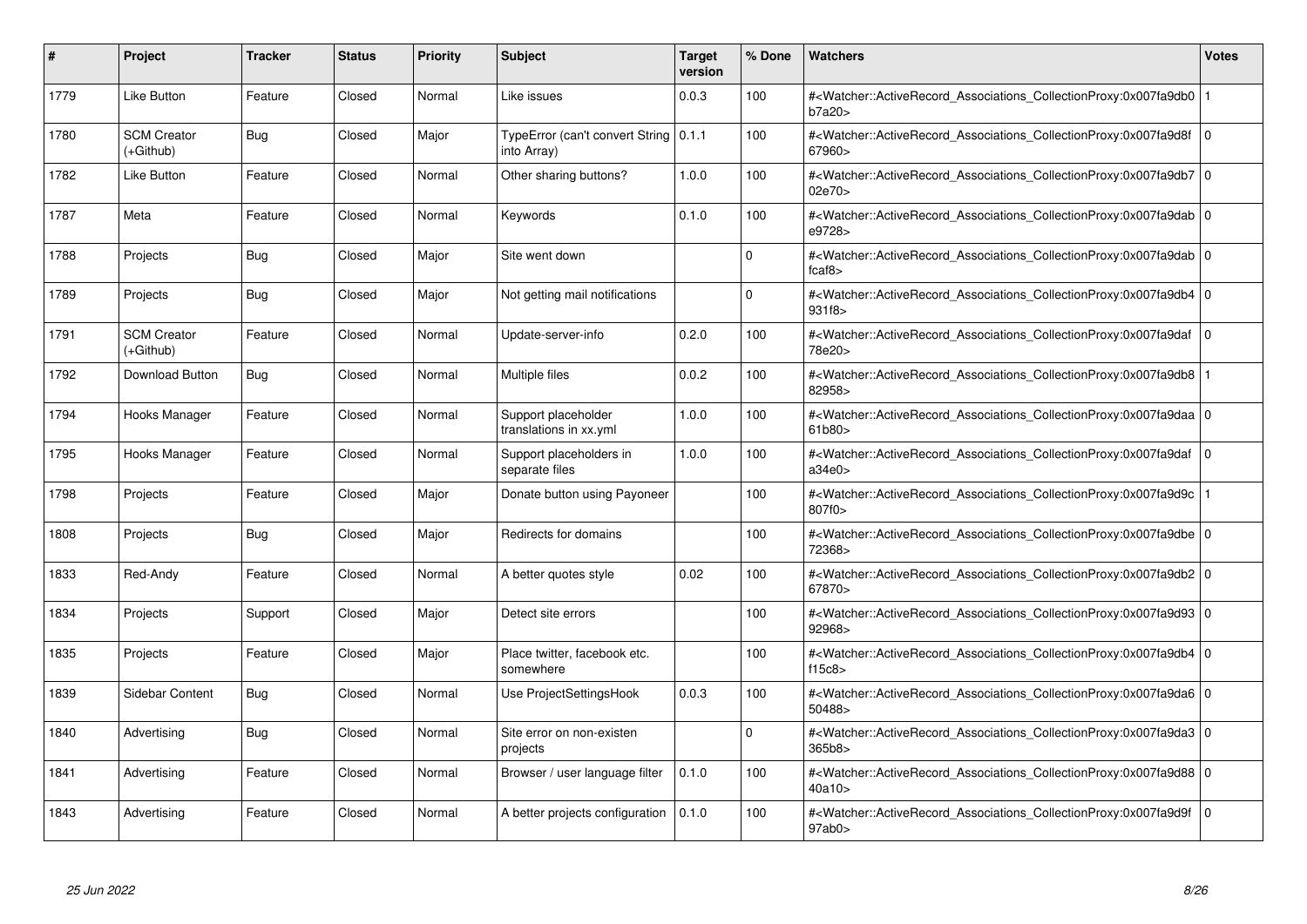| #    | Project                         | <b>Tracker</b> | <b>Status</b> | <b>Priority</b> | <b>Subject</b>                            | <b>Target</b><br>version | % Done      | Watchers                                                                                                                                                  | <b>Votes</b> |
|------|---------------------------------|----------------|---------------|-----------------|-------------------------------------------|--------------------------|-------------|-----------------------------------------------------------------------------------------------------------------------------------------------------------|--------------|
| 1844 | Projects                        | Feature        | Closed        | Major           | Project watching                          |                          | 50          | # <watcher::activerecord_associations_collectionproxy:0x007fa9da4 0<br=""  ="">336f0&gt;</watcher::activerecord_associations_collectionproxy:0x007fa9da4> |              |
| 1848 | Projects                        | Improvement    | Closed        | Major           | New Wiki macros                           |                          | 100         | # <watcher::activerecord_associations_collectionproxy:0x007fa9db3 0<br=""  ="">ee068&gt;</watcher::activerecord_associations_collectionproxy:0x007fa9db3> |              |
| 1849 | Red-Andy                        | Omission       | Closed        | Normal          | Associated revisions                      | 0.02                     | 100         | # <watcher::activerecord_associations_collectionproxy:0x007fa9d80 0<br="">baca0</watcher::activerecord_associations_collectionproxy:0x007fa9d80>          |              |
| 1859 | Projects                        | Feature        | Closed        | Normal          | Some repository checkout<br>counter       |                          | 100         | # <watcher::activerecord_associations_collectionproxy:0x007fa9db6 0<br=""  ="">1b8e0</watcher::activerecord_associations_collectionproxy:0x007fa9db6>     |              |
| 1860 | <b>Download Button</b>          | Patch          | Closed        | Normal          | Download button Wiki/Textile<br>macro     | 0.0.3                    | 100         | # <watcher::activerecord_associations_collectionproxy:0x007fa9daf<br>2b328&gt;</watcher::activerecord_associations_collectionproxy:0x007fa9daf<br>        | l 0          |
| 1861 | <b>Extended Profile</b>         | <b>Bug</b>     | Closed        | Normal          | User OpenID failure                       | 0.0.3                    | 100         | # <watcher::activerecord_associations_collectionproxy:0x007fa9d9d 0<br=""  ="">299b8&gt;</watcher::activerecord_associations_collectionproxy:0x007fa9d9d> |              |
| 1862 | Projects                        | Support        | Closed        | Major           | Publish bug fix                           |                          | $\mathbf 0$ | # <watcher::activerecord 0<br="" associations="" collectionproxy:0x007fa9d93=""  ="">b0850&gt;</watcher::activerecord>                                    |              |
| 1863 | Meta                            | Bug            | Closed        | Major           | Textile in meta description               | 0.1.0                    | 100         | # <watcher::activerecord 0<br="" associations="" collectionproxy:0x007fa9d88=""  ="">e5560&gt;</watcher::activerecord>                                    |              |
| 1864 | <b>SCM Creator</b><br>(+Github) | Feature        | Closed        | Normal          | Support project identifier<br>rename      | 0.3.0                    | 100         | # <watcher::activerecord_associations_collectionproxy:0x007fa9d99 0<br=""  ="">b62b8</watcher::activerecord_associations_collectionproxy:0x007fa9d99>     |              |
| 1866 | Project Removal                 | Feature        | Closed        | Normal          | <b>Redirection &amp; SEO</b>              | 0.1.0                    | 100         | # <watcher::activerecord_associations_collectionproxy:0x007fa9d92 0<br=""  ="">f3020&gt;</watcher::activerecord_associations_collectionproxy:0x007fa9d92> |              |
| 1874 | Projects                        | Support        | Closed        | Normal          | Support Redmine 1.3.x                     |                          | 100         | # <watcher::activerecord 0<br="" associations="" collectionproxy:0x007fa9da9=""  ="">9fe68</watcher::activerecord>                                        |              |
| 1875 | <b>SCM Creator</b><br>(+Github) | Feature        | Closed        | Normal          | Bazaar support                            | 0.3.0                    | 100         | # <watcher::activerecord 0<br="" associations="" collectionproxy:0x007fa9d95=""  ="">52eb0&gt;</watcher::activerecord>                                    |              |
| 1880 | <b>Extended Profile</b>         | Feature        | Closed        | Major           | Separate Open ID fix code<br>into plugin  |                          | 100         | # <watcher::activerecord_associations_collectionproxy:0x007fa9d91 0<br=""  ="">e9800&gt;</watcher::activerecord_associations_collectionproxy:0x007fa9d91> |              |
| 1885 | <b>Extended Fields</b>          | Feature        | Closed        | Normal          | Include new fields in users list          | 0.1.0                    | 100         | # <watcher::activerecord_associations_collectionproxy:0x007fa9d8b 0<br="">f2f78&gt;</watcher::activerecord_associations_collectionproxy:0x007fa9d8b>      |              |
| 1886 | <b>SCM Creator</b><br>(+Github) | Support        | Closed        | Normal          | Going to make hooks<br>obsolete Should I? |                          | 100         | # <watcher::activerecord 1<br="" associations="" collectionproxy:0x007fa9da9=""  ="">f9990&gt;</watcher::activerecord>                                    |              |
| 1901 | WikiNG                          | Feature        | Closed        | Normal          | Mentions in user profile                  | 1.0.0 <sub>b</sub>       | 100         | # <watcher::activerecord_associations_collectionproxy:0x007fa9d81 2<br="">33448&gt;</watcher::activerecord_associations_collectionproxy:0x007fa9d81>      |              |
| 1903 | Hooks Manager                   | Feature        | Closed        | Normal          | Wiki macro                                | 1.0.0                    | 100         | # <watcher::activerecord_associations_collectionproxy:0x007fa9d7d 0<br=""  ="">b3a48</watcher::activerecord_associations_collectionproxy:0x007fa9d7d>     |              |
| 1908 | WikiNG                          | Enhancement    | Closed        | Normal          | Experimental marker/badge                 | 0.0.4                    | 100         | # <watcher::activerecord_associations_collectionproxy:0x007fa9db2 0<br=""  ="">de880&gt;</watcher::activerecord_associations_collectionproxy:0x007fa9db2> |              |
| 1912 | WikiNG                          | Improvement    | Closed        | Normal          | Better footnote syntax                    | 1.0.0 <sub>b</sub>       | 100         | # <watcher::activerecord 0<br="" associations="" collectionproxy:0x007fa9da8=""  ="">d7cb0&gt;</watcher::activerecord>                                    |              |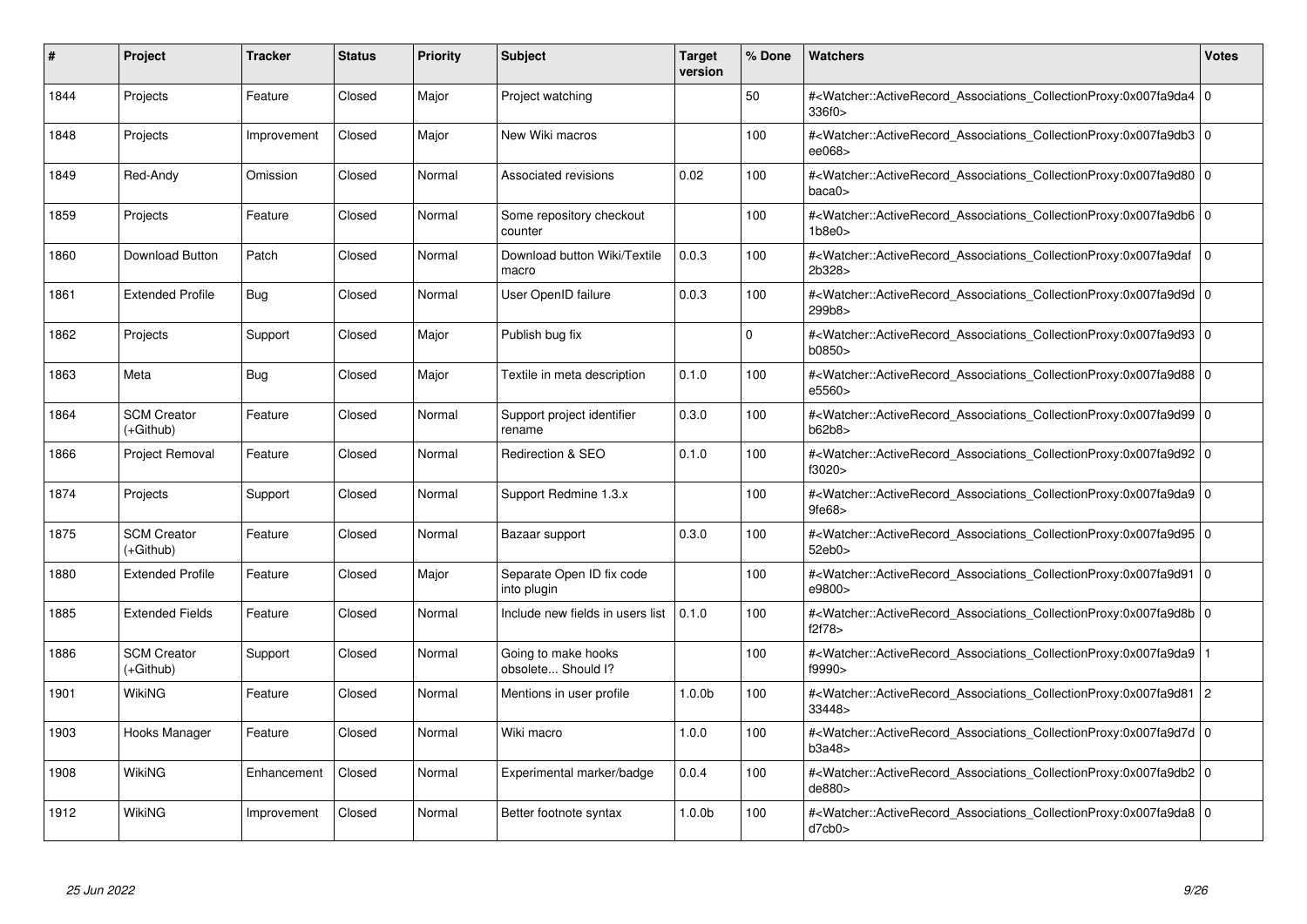| #    | Project                         | <b>Tracker</b> | <b>Status</b> | <b>Priority</b> | <b>Subject</b>                                  | <b>Target</b><br>version | % Done | <b>Watchers</b>                                                                                                                                                            | <b>Votes</b> |
|------|---------------------------------|----------------|---------------|-----------------|-------------------------------------------------|--------------------------|--------|----------------------------------------------------------------------------------------------------------------------------------------------------------------------------|--------------|
| 1916 | WikiNG                          | Improvement    | Closed        | Insignificant   | Long dash                                       | 0.0.2                    | 100    | # <watcher::activerecord_associations_collectionproxy:0x007fa9d81 0<br="">af250&gt;</watcher::activerecord_associations_collectionproxy:0x007fa9d81>                       |              |
| 1917 | <b>WikiNG</b>                   | Feature        | Closed        | Insignificant   | Smart quotes                                    | 1.0.0 <sub>b</sub>       | 100    | # <watcher::activerecord_associations_collectionproxy:0x007fa9da7 0<br=""  ="">825b8&gt;</watcher::activerecord_associations_collectionproxy:0x007fa9da7>                  |              |
| 1918 | WikiNG                          | Improvement    | Closed        | Insignificant   | Apostrophe                                      | 0.0.2                    | 100    | # <watcher::activerecord_associations_collectionproxy:0x007fa9db0 0<br="">ef448&gt;</watcher::activerecord_associations_collectionproxy:0x007fa9db0>                       |              |
| 1920 | Contact Form                    | Feature        | Closed        | Minor           | Drop "Project" field                            | 0.1.0                    | 100    | # <watcher::activerecord_associations_collectionproxy:0x007fa9da5 0<br=""  ="">c2958&gt;</watcher::activerecord_associations_collectionproxy:0x007fa9da5>                  |              |
| 1922 | WikiNG                          | Enhancement    | Closed        | Normal          | Support for smaller text                        | 0.0.3                    | 100    | # <watcher::activerecord_associations_collectionproxy:0x007fa9dba 0<br="">a67e8&gt;</watcher::activerecord_associations_collectionproxy:0x007fa9dba>                       |              |
| 1923 | <b>WikiNG</b>                   | Improvement    | Closed        | Minor           | Arrow                                           | 0.0.2                    | 100    | # <watcher::activerecord_associations_collectionproxy:0x007fa9dbe 0<br="">335a0&gt;</watcher::activerecord_associations_collectionproxy:0x007fa9dbe>                       |              |
| 1924 | Red-Andy                        | <b>Bug</b>     | Closed        | Normal          | Pilcrow                                         | 1.00                     | 100    | # <watcher::activerecord 0<br="" associations="" collectionproxy:0x007fa9d95=""  ="">84b68&gt;</watcher::activerecord>                                                     |              |
| 1925 | <b>WikiNG</b>                   | Improvement    | Closed        | Minor           | Image style modifier to<br>generate shadow      | 0.0.3                    | 100    | # <watcher::activerecord_associations_collectionproxy:0x007fa9db0 0<br="">56f68&gt;</watcher::activerecord_associations_collectionproxy:0x007fa9db0>                       |              |
| 1927 | Projects                        | Improvement    | Closed        | Normal          | Issue project numbers                           |                          | 40     | # <watcher::activerecord_associations_collectionproxy:0x007fa9dbc 0<br=""><math>f</math>d<math>0f0</math></watcher::activerecord_associations_collectionproxy:0x007fa9dbc> |              |
| 1932 | Subscription                    | Feature        | Closed        | Major           | Comment notifications                           | 0.0.1 <sub>b</sub>       | 100    | # <watcher::activerecord_associations_collectionproxy:0x007fa9d43 0<br=""  ="">d0d58&gt;</watcher::activerecord_associations_collectionproxy:0x007fa9d43>                  |              |
| 1933 | Like Button                     | <b>Bug</b>     | Closed        | Major           | Undefined method 'title' for<br>nil:NilClass    | 0.1.0                    | 100    | # <watcher::activerecord 0<br="" associations="" collectionproxy:0x007fa9d52=""  ="">9f208&gt;</watcher::activerecord>                                                     |              |
| 1935 | <b>SCM Creator</b><br>(+Github) | Feature        | Closed        | Normal          | Notice about missing scm.yml                    | 0.4.0                    | 100    | # <watcher::activerecord 0<br="" associations="" collectionproxy:0x007fa9d4c=""  ="">b9898&gt;</watcher::activerecord>                                                     |              |
| 1936 | <b>Extended Fields</b>          | <b>Bug</b>     | Closed        | Normal          | Undefined method<br>find custom field template' | 0.1.0                    | 100    | # <watcher::activerecord_associations_collectionproxy:0x007fa9d62 0<br=""  ="">18838&gt;</watcher::activerecord_associations_collectionproxy:0x007fa9d62>                  |              |
| 1937 | Projects                        | Support        | Closed        | Normal          | ChiliProject 3.x                                |                          | 100    | # <watcher::activerecord_associations_collectionproxy:0x007fa9d53 0<br=""  ="">5f260&gt;</watcher::activerecord_associations_collectionproxy:0x007fa9d53>                  |              |
| 1941 | <b>Extended Fields</b>          | Feature        | Closed        | Normal          | New fields in projects listing                  | 0.1.0                    | 100    | # <watcher::activerecord 0<br="" associations="" collectionproxy:0x007fa9d5e=""  ="">dcb38</watcher::activerecord>                                                         |              |
| 1950 | <b>SCM Creator</b><br>(+Github) | Feature        | Closed        | Minor           | Github support?                                 | 0.5.0 <sub>b</sub>       | 100    | # <watcher::activerecord 1<br="" associations="" collectionproxy:0x007fa9d66=""  ="">8c1a8</watcher::activerecord>                                                         |              |
| 1951 | Download Button                 | Feature        | Closed        | Major           | Support themes                                  | 0.0.3                    | 100    | # <watcher::activerecord_associations_collectionproxy:0x007fa9d50 0<br=""  ="">9c550</watcher::activerecord_associations_collectionproxy:0x007fa9d50>                      |              |
| 1952 | Download Button                 | Feature        | Closed        | Minor           | Drop project settings plugin<br>dependency      | 0.0.3                    | 100    | # <watcher::activerecord_associations_collectionproxy:0x007fa9d61 0<br=""  ="">13870&gt;</watcher::activerecord_associations_collectionproxy:0x007fa9d61>                  |              |
| 1959 | <b>SCM Creator</b><br>(+Github) | Bug            | Closed        | Normal          | SCM renaming does not work                      |                          | 100    | # <watcher::activerecord 0<br="" associations="" collectionproxy:0x007fa9d5a=""  ="">f6fa0&gt;</watcher::activerecord>                                                     |              |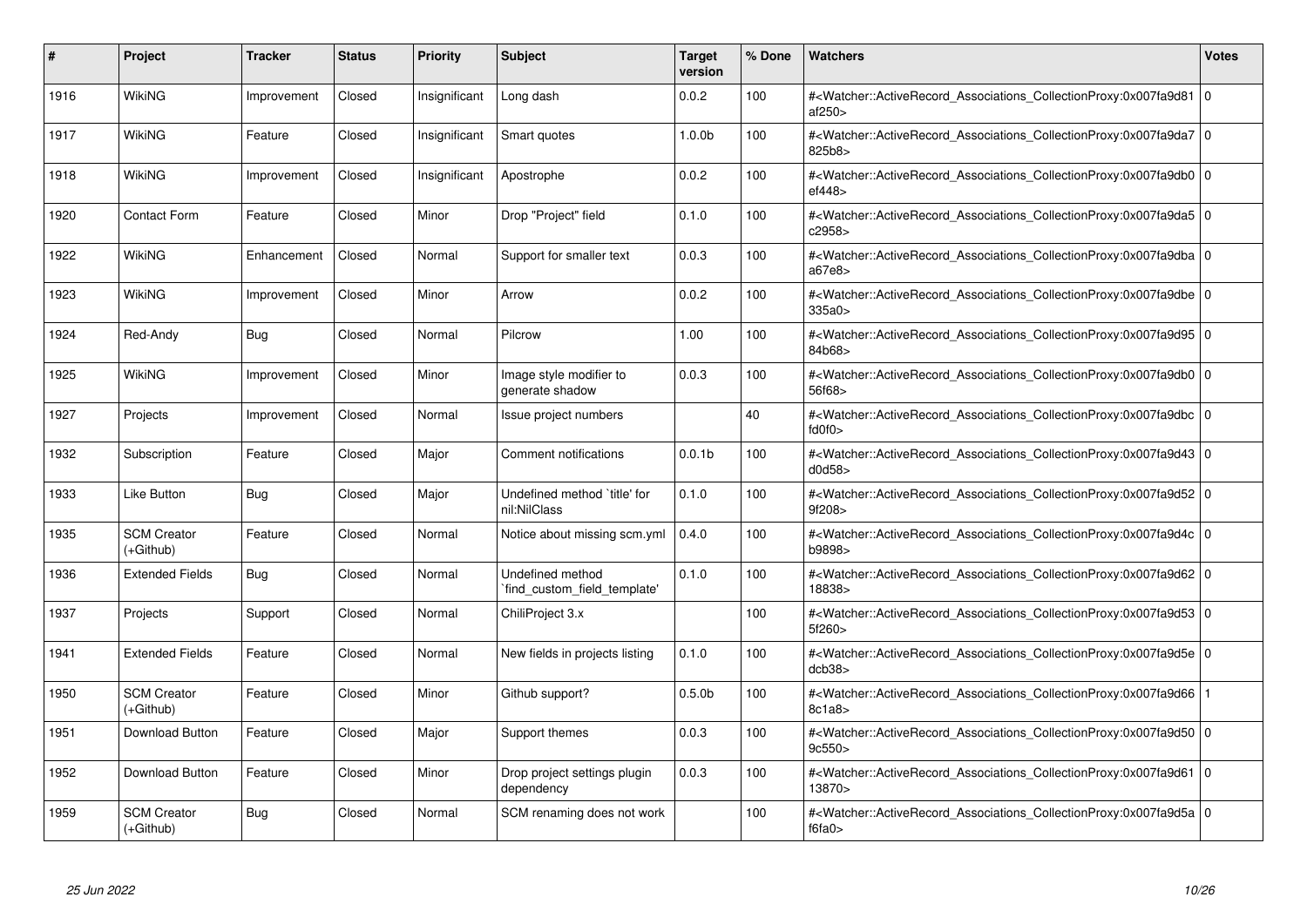| #    | <b>Project</b>                  | <b>Tracker</b> | <b>Status</b> | <b>Priority</b> | <b>Subject</b>                                                                      | <b>Target</b><br>version | % Done | Watchers                                                                                                                                                                     | Votes |
|------|---------------------------------|----------------|---------------|-----------------|-------------------------------------------------------------------------------------|--------------------------|--------|------------------------------------------------------------------------------------------------------------------------------------------------------------------------------|-------|
| 1972 | <b>Extended Profile</b>         | Bug            | Closed        | Major           | Check for value                                                                     | 1.1.0                    | 100    | # <watcher::activerecord_associations_collectionproxy:0x007fa9d5c<br><math>0</math>aa18<math>&gt;</math></watcher::activerecord_associations_collectionproxy:0x007fa9d5c<br> |       |
| 1979 | <b>WikiNG</b>                   | Enhancement    | Closed        | Normal          | Beta marker                                                                         | 1.0.0 <sub>b</sub>       | 100    | # <watcher::activerecord_associations_collectionproxy:0x007fa9d60 0<br=""  ="">398f0&gt;</watcher::activerecord_associations_collectionproxy:0x007fa9d60>                    |       |
| 1986 | Meta                            | Feature        | Closed        | Minor           | SEO-enabled links                                                                   | 0.2.3                    | 100    | # <watcher::activerecord 0<br="" associations="" collectionproxy:0x007fa9d44=""  ="">253d0&gt;</watcher::activerecord>                                                       |       |
| 1998 | Role Shift                      | Feature        | Closed        | Normal          | Project module                                                                      | 0.0.1 <sub>b</sub>       | 100    | # <watcher::activerecord_associations_collectionproxy:0x007fa9d49 0<br=""  ="">93858&gt;</watcher::activerecord_associations_collectionproxy:0x007fa9d49>                    |       |
| 2000 | Subscription                    | Feature        | Closed        | Normal          | Project module                                                                      | 0.0.1 <sub>b</sub>       | 100    | # <watcher::activerecord_associations_collectionproxy:0x007fa9d4d 0<br=""  ="">8c130&gt;</watcher::activerecord_associations_collectionproxy:0x007fa9d4d>                    |       |
| 2009 | <b>Project Alias</b>            | Feature        | Closed        | Minor           | Deny deletion?                                                                      | 0.1.0                    | 100    | # <watcher::activerecord 0<br="" associations="" collectionproxy:0x007fa9d62=""  ="">51<sub>ca0</sub></watcher::activerecord>                                                |       |
| 2010 | <b>Extended Fields</b>          | Feature        | Closed        | Minor           | Forum messages                                                                      | 0.2.0 <sub>b</sub>       | 100    | # <watcher::activerecord_associations_collectionproxy:0x007fa9d61 0<br="">6cdf8</watcher::activerecord_associations_collectionproxy:0x007fa9d61>                             |       |
| 2014 | <b>Project Alias</b>            | Feature        | Closed        | Normal          | Aliases in Textile                                                                  | 0.1.0                    | 100    | # <watcher::activerecord_associations_collectionproxy:0x007fa9d52 0<br=""  ="">67628&gt;</watcher::activerecord_associations_collectionproxy:0x007fa9d52>                    |       |
| 2040 | <b>SCM Creator</b><br>(+Github) | Bug            | Closed        | Major           | ActionView::Template::Error<br>(undefined method<br>`new_record?' for nil:NilClass) | 0.4.0                    | 100    | # <watcher::activerecord_associations_collectionproxy:0x007fa9d59 0<br=""  ="">c0e10</watcher::activerecord_associations_collectionproxy:0x007fa9d59>                        |       |
| 2043 | <b>SCM Creator</b><br>(+Github) | Feature        | Closed        | Minor           | Workaround for Git hosting<br>plugin                                                | 0.4.0                    | 100    | # <watcher::activerecord_associations_collectionproxy:0x007fa9d4b 0<br=""  ="">23880&gt;</watcher::activerecord_associations_collectionproxy:0x007fa9d4b>                    |       |
| 2048 | Red-Andy                        | Omission       | Closed        | Normal          | Disabled button style                                                               | 1.00                     | 100    | # <watcher::activerecord 0<br="" associations="" collectionproxy:0x007fa9d5d=""  ="">392e0&gt;</watcher::activerecord>                                                       |       |
| 2049 | Red-Andy                        | Feature        | Closed        | Minor           | Torn paper effect for diff<br>spacing                                               | 1.00                     | 100    | # <watcher::activerecord 0<br="" associations="" collectionproxy:0x007fa9d52=""  ="">0de48&gt;</watcher::activerecord>                                                       |       |
| 2050 | Contact Form                    | <b>Bug</b>     | Closed        | Major           | Redmine 1.4.x support                                                               | 0.1.0                    | 100    | # <watcher::activerecord_associations_collectionproxy:0x007fa9d48  <br="">54ac8&gt;</watcher::activerecord_associations_collectionproxy:0x007fa9d48>                         |       |
| 2051 | WikiNG                          | Feature        | Closed        | Minor           | Done mark                                                                           | 1.0.0 <sub>b</sub>       | 100    | # <watcher::activerecord 0<br="" associations="" collectionproxy:0x007fa9d5b=""  ="">8db80&gt;</watcher::activerecord>                                                       |       |
| 2100 | <b>WikiNG</b>                   | Feature        | Closed        | Minor           | Support Twitter like mentions                                                       | 1.1.0                    | 100    | # <watcher::activerecord 0<br="" associations="" collectionproxy:0x007fa9d56=""  ="">fabe0&gt;</watcher::activerecord>                                                       |       |
| 2113 | OpenID Fix                      | Feature        | Closed        | Major           | Limit sources                                                                       | 0.2.0                    | 100    | # <watcher::activerecord_associations_collectionproxy:0x007fa9d64 0<br=""  ="">2d920&gt;</watcher::activerecord_associations_collectionproxy:0x007fa9d64>                    |       |
| 2121 | Red-Andy                        | Omission       | Closed        | Normal          | Make news headings more<br>noticeable                                               | 1.00                     | 100    | # <watcher::activerecord 0<br="" associations="" collectionproxy:0x007fa9d56=""  ="">ed558&gt;</watcher::activerecord>                                                       |       |
| 2124 | WikiNG                          | <b>Bug</b>     | Closed        | Normal          | PDF export                                                                          | 1.0.0 <sub>b</sub>       | 100    | # <watcher::activerecord_associations_collectionproxy:0x007fa9e4a 0<br=""  ="">f4278&gt;</watcher::activerecord_associations_collectionproxy:0x007fa9e4a>                    |       |
| 2125 | <b>Extended Fields</b>          | Feature        | Closed        | Minor           | Version custom fields on<br>project overview page?                                  | 0.2.4                    | 100    | # <watcher::activerecord_associations_collectionproxy:0x007fa9d6b 0<br=""  ="">c82c0</watcher::activerecord_associations_collectionproxy:0x007fa9d6b>                        |       |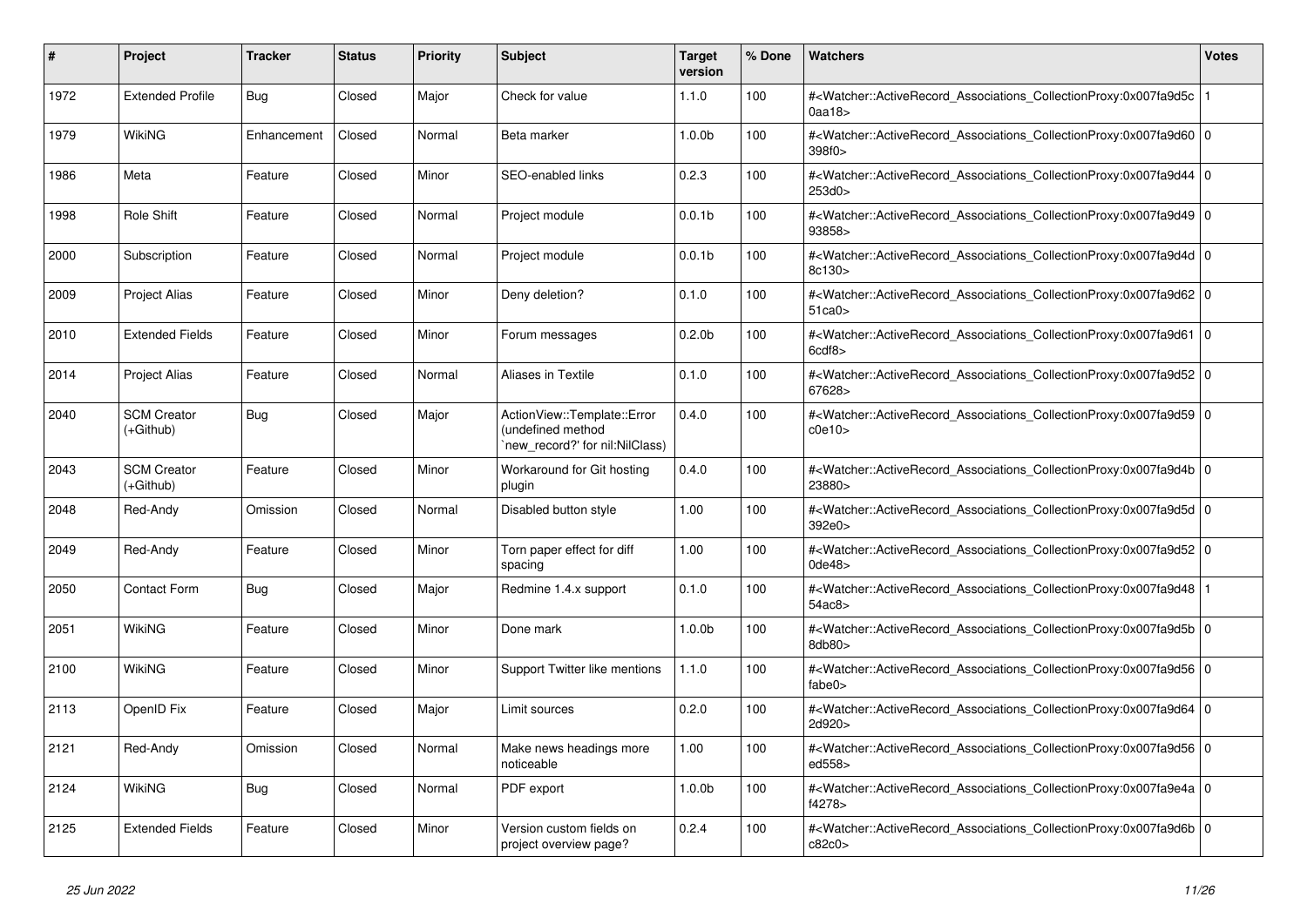| #    | Project                         | <b>Tracker</b> | <b>Status</b> | <b>Priority</b> | <b>Subject</b>                                             | <b>Target</b><br>version | % Done | Watchers                                                                                                                                                  | <b>Votes</b>   |
|------|---------------------------------|----------------|---------------|-----------------|------------------------------------------------------------|--------------------------|--------|-----------------------------------------------------------------------------------------------------------------------------------------------------------|----------------|
| 2133 | <b>Extended Fields</b>          | <b>Bug</b>     | Closed        | Normal          | Rendering HTML for email                                   | 0.2.1                    | 100    | # <watcher::activerecord_associations_collectionproxy:0x007fa9d48 0<br=""  ="">150a8&gt;</watcher::activerecord_associations_collectionproxy:0x007fa9d48> |                |
| 2141 | Meta                            | Feature        | Closed        | Normal          | Add support for Twitter Cards<br>and Open Graph            | 0.2.0                    | 100    | # <watcher::activerecord 0<br="" associations="" collectionproxy:0x007fa9d4e=""  ="">334a8&gt;</watcher::activerecord>                                    |                |
| 2146 | Advertising                     | Feature        | Closed        | Normal          | Make ads not visible to search<br>engines                  | 0.2.0                    | 100    | # <watcher::activerecord 0<br="" associations="" collectionproxy:0x007fa9d5a=""  ="">27778&gt;</watcher::activerecord>                                    |                |
| 2192 | Project Alias                   | <b>Bug</b>     | Closed        | Major           | <link <br="" href="" rel="canonical"/> /> above the header | 0.1.0                    | 100    | # <watcher::activerecord_associations_collectionproxy:0x007fa9d5b 0<br=""  ="">5d778&gt;</watcher::activerecord_associations_collectionproxy:0x007fa9d5b> |                |
| 2200 | <b>SCM Creator</b><br>(+Github) | Bug            | Closed        | Major           | No "Create new repository"<br>button                       | 0.4.3                    | 100    | # <watcher::activerecord_associations_collectionproxy:0x007fa9e72 0<br="">6b4f0</watcher::activerecord_associations_collectionproxy:0x007fa9e72>          |                |
| 2206 | WikiNG                          | Improvement    | Closed        | Normal          | Do not use {{hook}} name                                   | 0.0.4                    | 100    | # <watcher::activerecord 0<br="" associations="" collectionproxy:0x007fa9e6b=""  ="">b8360&gt;</watcher::activerecord>                                    |                |
| 2211 | Hooks Manager                   | Feature        | Closed        | Normal          | Support Redmine/ChiliProject<br>version                    | 1.0.1                    | 100    | # <watcher::activerecord_associations_collectionproxy:0x007fa9e5f 0<br=""  ="">82000&gt;</watcher::activerecord_associations_collectionproxy:0x007fa9e5f> |                |
| 2215 | <b>Project Sections</b>         | Feature        | Closed        | Normal          | Section specific custom fields                             | 0.1.0                    | 100    | # <watcher::activerecord_associations_collectionproxy:0x007fa9e55 0<br=""  ="">f1518</watcher::activerecord_associations_collectionproxy:0x007fa9e55>     |                |
| 2217 | <b>Project Sections</b>         | Improvement    | Closed        | Normal          | Permission to specify the<br>project section               | 0.0.1 <sub>b</sub>       | 100    | # <watcher::activerecord 0<br="" associations="" collectionproxy:0x007fa9e53=""  ="">b3198&gt;</watcher::activerecord>                                    |                |
| 2218 | <b>Project Sections</b>         | Improvement    | Closed        | Normal          | 'Subproject of" and "Parent<br>section" conflict           | 0.0.1 <sub>b</sub>       | 100    | # <watcher::activerecord 0<br="" associations="" collectionproxy:0x007fa9e4e=""  ="">a8d10&gt;</watcher::activerecord>                                    |                |
| 2226 | WikiNG                          | Enhancement    | Closed        | Normal          | User format shortcut                                       | 1.0.0 <sub>b</sub>       | 100    | # <watcher::activerecord_associations_collectionproxy:0x0055cbdb<br>8efdd0&gt;</watcher::activerecord_associations_collectionproxy:0x0055cbdb<br>         | $\overline{0}$ |
| 2229 | WikiNG                          | Enhancement    | Closed        | Normal          | Let reply use "user#id wrote"                              | 1.0.0 <sub>b</sub>       | 100    | # <watcher::activerecord_associations_collectionproxy:0x0055cbd7f  <br="">5d950&gt;</watcher::activerecord_associations_collectionproxy:0x0055cbd7f>      |                |
| 2230 | Like Button                     | Feature        | Closed        | Normal          | Forum topics need likes too                                | 1.0.0                    | 100    | # <watcher::activerecord associations="" collectionproxy:0x0055cbd8<br="">34c660&gt;</watcher::activerecord>                                              | $\overline{0}$ |
| 2233 | Meta                            | Feature        | Closed        | Normal          | Get description and keywords<br>for forum topics           | 0.2.3                    | 100    | # <watcher::activerecord_associations_collectionproxy:0x0055cbd7<br>8b9b08&gt;</watcher::activerecord_associations_collectionproxy:0x0055cbd7<br>         | $\overline{0}$ |
| 2235 | WikiNG                          | Improvement    | Closed        | Normal          | Make profile URLs use login                                | 1.0.0 <sub>b</sub>       | 100    | # <watcher::activerecord_associations_collectionproxy:0x007fa9db2 0<br=""  ="">75510&gt;</watcher::activerecord_associations_collectionproxy:0x007fa9db2> |                |
| 2251 | WikiNG                          | Feature        | Closed        | Normal          | Configurable macros                                        | 1.0.0 <sub>b</sub>       | 100    | # <watcher::activerecord 0<br="" associations="" collectionproxy:0x007fa9db1=""  ="">2cd70&gt;</watcher::activerecord>                                    |                |
| 2254 | Red-Andy                        | <b>Bug</b>     | Closed        | Normal          | Application.css code block<br>background-color             | 1.00                     | 100    | # <watcher::activerecord 0<br="" associations="" collectionproxy:0x007fa9d83=""  ="">9be10</watcher::activerecord>                                        |                |
| 2268 | Projects                        | <b>Bug</b>     | Closed        | Normal          | Project sections have wrong<br>styles                      |                          | 100    | # <watcher::activerecord_associations_collectionproxy:0x007fa9dab 0<br=""  ="">73618&gt;</watcher::activerecord_associations_collectionproxy:0x007fa9dab> |                |
| 2269 | Projects                        | Improvement    | Closed        | Normal          | Replace Projects/Blog with<br>Andriy Lesyuk                |                          | 100    | # <watcher::activerecord_associations_collectionproxy:0x007fa9dad 0<br=""  ="">11e20&gt;</watcher::activerecord_associations_collectionproxy:0x007fa9dad> |                |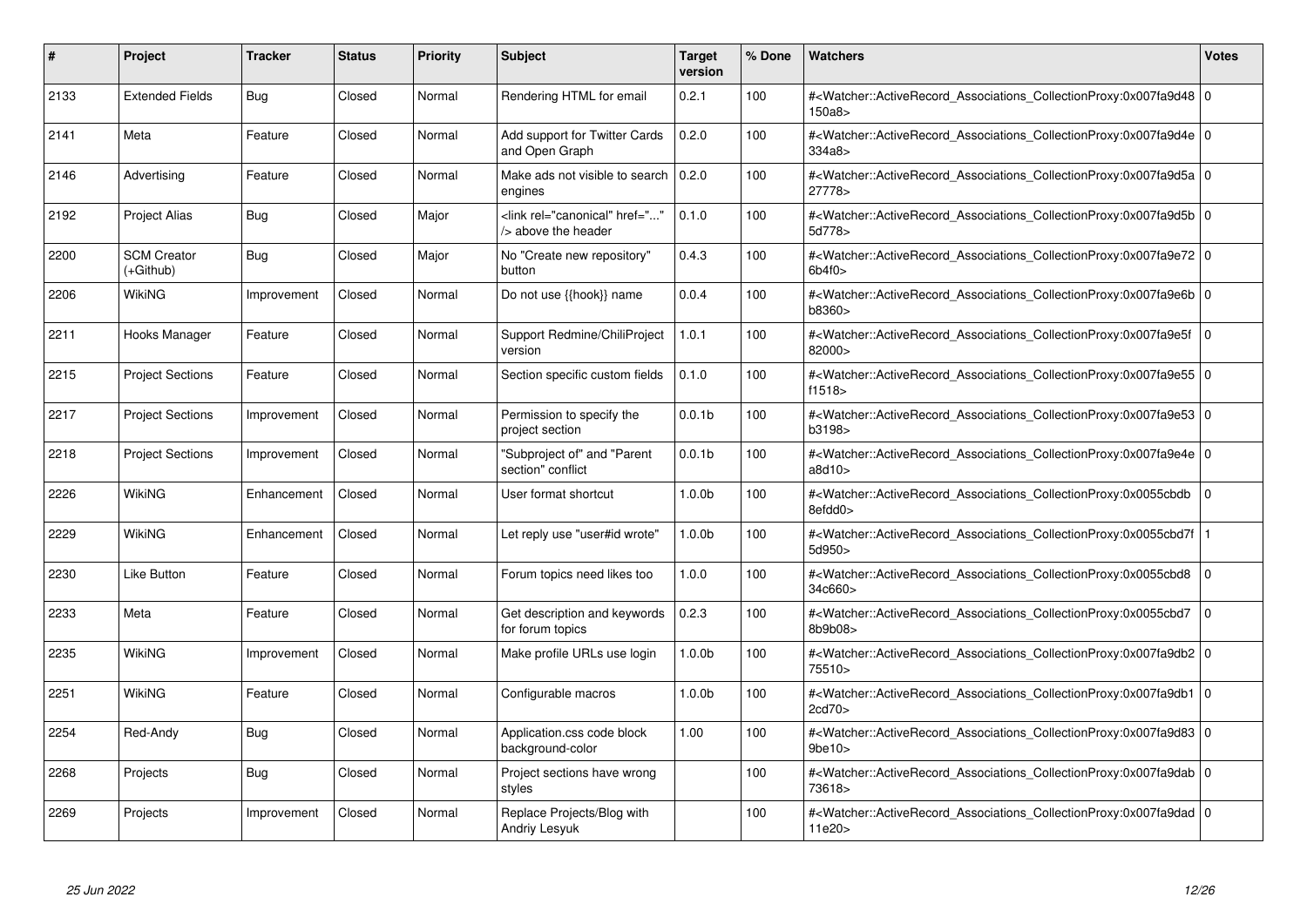| #    | Project                  | <b>Tracker</b> | <b>Status</b> | <b>Priority</b> | <b>Subject</b>                                                 | <b>Target</b><br>version | % Done   | <b>Watchers</b>                                                                                                                                           | <b>Votes</b> |
|------|--------------------------|----------------|---------------|-----------------|----------------------------------------------------------------|--------------------------|----------|-----------------------------------------------------------------------------------------------------------------------------------------------------------|--------------|
| 2270 | Red-Andy                 | Feature        | Closed        | Normal          | More blog-style layout                                         | 1.00                     | 100      | # <watcher::activerecord 0<br="" associations="" collectionproxy:0x007fa9d95=""  ="">62018&gt;</watcher::activerecord>                                    |              |
| 2280 | Red-Andy                 | Omission       | Closed        | Minor           | Fix style of menu arrows for<br>mobile                         | 1.00                     | 50       | # <watcher::activerecord 0<br="" associations="" collectionproxy:0x007fa9dac=""  ="">78c70&gt;</watcher::activerecord>                                    |              |
| 2292 | <b>WikiNG</b>            | <b>Bug</b>     | Closed        | Normal          | Can't mention Massimo<br>Rossello (some users?)                | 1.0.0 <sub>b</sub>       | 100      | # <watcher::activerecord_associations_collectionproxy:0x007fa9d95 0<br=""  ="">af930&gt;</watcher::activerecord_associations_collectionproxy:0x007fa9d95> |              |
| 2296 | RedWord                  | <b>Bug</b>     | Closed        | Normal          | Automated theme scanning<br>failed                             | 1.0 <sub>b</sub>         | 100      | # <watcher::activerecord_associations_collectionproxy:0x007fa9d90 0<br=""  ="">9d550&gt;</watcher::activerecord_associations_collectionproxy:0x007fa9d90> |              |
| 2297 | RedWord                  | Support        | Closed        | Normal          | Use Redmine translations                                       | 1.0 <sub>b</sub>         | 100      | # <watcher::activerecord_associations_collectionproxy:0x007fa9da2 0<br="">9ed08&gt;</watcher::activerecord_associations_collectionproxy:0x007fa9da2>      |              |
| 2300 | Meta                     | Feature        | Closed        | Normal          | Keywords ignore list                                           | 0.2.3                    | 100      | # <watcher::activerecord_associations_collectionproxy:0x007fa9d96 0<br=""  ="">48dd8&gt;</watcher::activerecord_associations_collectionproxy:0x007fa9d96> |              |
| 2302 | Projects                 | Feature        | Closed        | Normal          | Facebook, Twitter, Github<br>authentication?                   |                          | 100      | # <watcher::activerecord 0<br="" associations="" collectionproxy:0x007fa9d8d=""  ="">f86b0&gt;</watcher::activerecord>                                    |              |
| 2375 | Projects                 | Support        | Closed        | Major           | Backup issue                                                   |                          | 100      | # <watcher::activerecord_associations_collectionproxy:0x007fa9d8e 0<br=""  ="">48110&gt;</watcher::activerecord_associations_collectionproxy:0x007fa9d8e> |              |
| 2393 | <b>Mastering Redmine</b> | Improvement    | Closed        | Normal          | Chapter 1: Getting Familiar<br>with Redmine                    | Second<br>edition        | 100      | # <watcher::activerecord_associations_collectionproxy:0x007fa9daf<br>35788&gt;</watcher::activerecord_associations_collectionproxy:0x007fa9daf<br>        | l 0          |
| 2394 | <b>Mastering Redmine</b> | Improvement    | Closed        | Normal          | Chapter 2: Installing Redmine                                  | Second<br>edition        | $\Omega$ | # <watcher::activerecord 0<br="" associations="" collectionproxy:0x007fa9db9=""  ="">2f888&gt;</watcher::activerecord>                                    |              |
| 2395 | <b>Mastering Redmine</b> | Improvement    | Closed        | Normal          | Chapter 3: Configuring<br>Redmine                              | Second<br>edition        | $\Omega$ | # <watcher::activerecord_associations_collectionproxy:0x007fa9db4 0<br=""  ="">15870&gt;</watcher::activerecord_associations_collectionproxy:0x007fa9db4> |              |
| 2396 | <b>Mastering Redmine</b> | Improvement    | Closed        | Normal          | Chapter 4: Issue Tracking                                      | Second<br>edition        | 100      | # <watcher::activerecord_associations_collectionproxy:0x007fa9dae 0<br=""  ="">feaa8&gt;</watcher::activerecord_associations_collectionproxy:0x007fa9dae> |              |
| 2408 | <b>Project Alias</b>     | <b>Bug</b>     | Closed        | Major           | Redmine 2.5.xd fails to find<br>project by aliases             | 0.1.1                    | 100      | # <watcher::activerecord_associations_collectionproxy:0x007fa9dae 0<br="">d6d28&gt;</watcher::activerecord_associations_collectionproxy:0x007fa9dae>      |              |
| 2409 | Projects                 | Improvement    | Closed        | Major           | Upgrade to Redmine 2.5.xd                                      |                          | 100      | # <watcher::activerecord_associations_collectionproxy:0x007fa9d9e 0<br=""  ="">8f050&gt;</watcher::activerecord_associations_collectionproxy:0x007fa9d9e> |              |
| 2410 | <b>Project Sections</b>  | <b>Bug</b>     | Closed        | Major           | Custom fields are not<br>available for projects                | 0.1.0                    | 100      | # <watcher::activerecord 0<br="" associations="" collectionproxy:0x007fa9d90=""  ="">bd918&gt;</watcher::activerecord>                                    |              |
| 2411 | Projects                 | Improvement    | Closed        | Major           | Check what changes were on<br>server before                    |                          | 100      | # <watcher::activerecord_associations_collectionproxy:0x007fa9d94 0<br=""  ="">40720&gt;</watcher::activerecord_associations_collectionproxy:0x007fa9d94> |              |
| 2412 | <b>WikiNG</b>            | <b>Bug</b>     | Closed        | Normal          | Links to issue notes do now<br>work                            |                          | $\Omega$ | # <watcher::activerecord_associations_collectionproxy:0x007fa9d94 0<br=""  ="">f4090&gt;</watcher::activerecord_associations_collectionproxy:0x007fa9d94> |              |
| 2428 | CD-Index                 | Feature        | Closed        | Normal          | Switch to libffmpegthumbnailer   1.00b<br>for video thumbnails |                          | 100      | # <watcher::activerecord 0<br="" associations="" collectionproxy:0x007fa9d8e=""  ="">37040&gt;</watcher::activerecord>                                    |              |
| 11   | Orangutan                | Enhancement    | Won't Fix     | Normal          | DotProject integration                                         |                          | $\Omega$ | # <watcher::activerecord_associations_collectionproxy:0x007fa9d99 0<br=""  ="">a6b38&gt;</watcher::activerecord_associations_collectionproxy:0x007fa9d99> |              |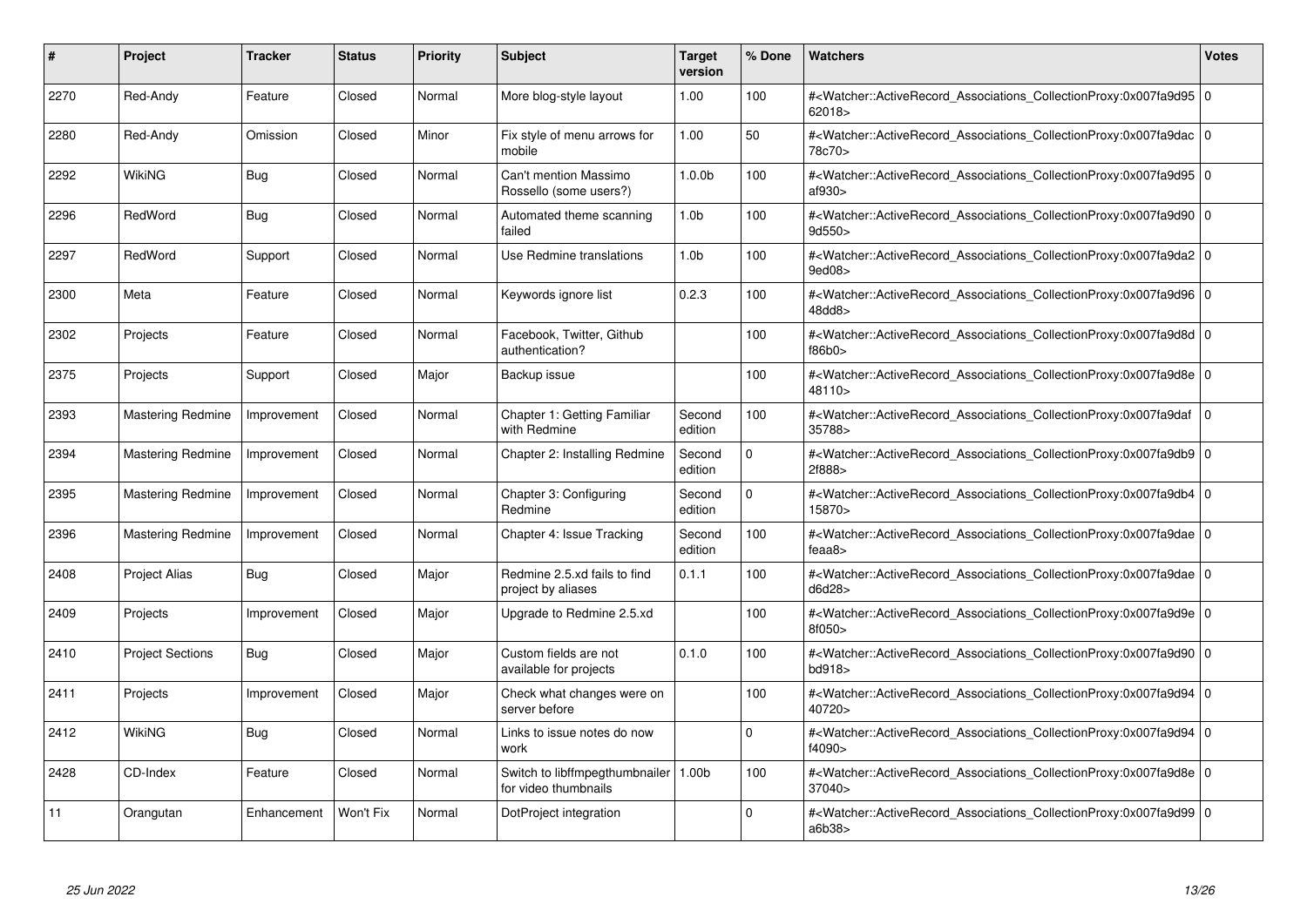| #    | Project                         | <b>Tracker</b> | <b>Status</b> | <b>Priority</b> | Subject                                                                             | <b>Target</b><br>version | % Done      | Watchers                                                                                                                                                  | <b>Votes</b> |
|------|---------------------------------|----------------|---------------|-----------------|-------------------------------------------------------------------------------------|--------------------------|-------------|-----------------------------------------------------------------------------------------------------------------------------------------------------------|--------------|
| 12   | Orangutan                       | Enhancement    | Won't Fix     | Normal          | OrangeHRM Project module<br>integration                                             |                          | $\mathbf 0$ | # <watcher::activerecord_associations_collectionproxy:0x007fa9d82 0<br="">962b8&gt;</watcher::activerecord_associations_collectionproxy:0x007fa9d82>      |              |
| 13   | Orangutan                       | <b>Bug</b>     | Won't Fix     | Minor           | Allow to interrupt bug reporting                                                    |                          | $\mathbf 0$ | # <watcher::activerecord_associations_collectionproxy:0x007fa9da6 0<br="">3f520&gt;</watcher::activerecord_associations_collectionproxy:0x007fa9da6>      |              |
| 17   | Orangutan                       | Improvement    | Won't Fix     | Normal          | A context for timesheet<br>submission                                               |                          | $\Omega$    | # <watcher::activerecord_associations_collectionproxy:0x007fa9d93 0<br="">fcc50&gt;</watcher::activerecord_associations_collectionproxy:0x007fa9d93>      |              |
| 22   | Orangutan                       | Enhancement    | Won't Fix     | Minor           | Support activities time limits                                                      |                          | $\mathbf 0$ | # <watcher::activerecord_associations_collectionproxy:0x007fa9d8d 0<br="">fc0a8</watcher::activerecord_associations_collectionproxy:0x007fa9d8d>          |              |
| 27   | Orangutan                       | Feature        | Won't Fix     | Normal          | It would be great to have a<br>way to enter "day offs" through<br>Orangutan         |                          | $\mathbf 0$ | # <watcher::activerecord_associations_collectionproxy:0x007fa9dad 0<br="">17000&gt;</watcher::activerecord_associations_collectionproxy:0x007fa9dad>      |              |
| 1093 | Orangutan::Redmin<br>e          | <b>Bug</b>     | Won't Fix     | Major           | Notifying about old changes                                                         |                          | 100         | # <watcher::activerecord_associations_collectionproxy:0x007fa9d9d 0<br="">94c68&gt;</watcher::activerecord_associations_collectionproxy:0x007fa9d9d>      |              |
| 1572 | Orangutan                       | Support        | Won't Fix     | Normal          | Authorization failed error                                                          | 1.05                     | 100         | # <watcher::activerecord_associations_collectionproxy:0x007fa9d92 0<br="">c2538&gt;</watcher::activerecord_associations_collectionproxy:0x007fa9d92>      |              |
| 1688 | <b>SCM Creator</b><br>(+Github) | Feature        | Won't Fix     | Minor           | Subversion URL on project<br>overview page                                          | 0.1.0                    | $\mathbf 0$ | # <watcher::activerecord_associations_collectionproxy:0x007fa9daf 0<br="">7f8b0&gt;</watcher::activerecord_associations_collectionproxy:0x007fa9daf>      |              |
| 1689 | Meta                            | <b>Bug</b>     | Won't Fix     | Normal          | Meta description is not<br>generated for project page<br>when "fetched" by Facebook |                          | $\Omega$    | # <watcher::activerecord_associations_collectionproxy:0x007fa9daf 0<br=""  ="">4fb10&gt;</watcher::activerecord_associations_collectionproxy:0x007fa9daf> |              |
| 1698 | <b>Extended Profile</b>         | Feature        | Won't Fix     | Normal          | Include new fields in users list                                                    |                          | $\mathbf 0$ | # <watcher::activerecord_associations_collectionproxy:0x007fa9db7 0<br="">abae8&gt;</watcher::activerecord_associations_collectionproxy:0x007fa9db7>      |              |
| 1719 | Projects                        | Feature        | Won't Fix     | Normal          | Links on project overview<br>page                                                   |                          | $\mathbf 0$ | # <watcher::activerecord_associations_collectionproxy:0x007fa9db5 0<br="">1f2e8</watcher::activerecord_associations_collectionproxy:0x007fa9db5>          |              |
| 1730 | CD-Index                        | <b>Bug</b>     | Won't Fix     | Normal          | Libarchive retrieves unordered<br>data                                              |                          | $\mathbf 0$ | # <watcher::activerecord_associations_collectionproxy:0x007fa9da3 0<br="">16600&gt;</watcher::activerecord_associations_collectionproxy:0x007fa9da3>      |              |
| 1734 | Projects                        | Support        | Won't Fix     | Insignificant   | RateStat project                                                                    |                          | $\mathbf 0$ | # <watcher::activerecord_associations_collectionproxy:0x007fa9d8e 0<br="">a1008&gt;</watcher::activerecord_associations_collectionproxy:0x007fa9d8e>      |              |
| 1769 | <b>Author Box</b>               | <b>Bug</b>     | Won't Fix     | Major           | Conflict with local avatars                                                         |                          | $\Omega$    | # <watcher::activerecord_associations_collectionproxy:0x007fa9d82 0<br="">c0770&gt;</watcher::activerecord_associations_collectionproxy:0x007fa9d82>      |              |
| 1805 | Projects                        | <b>Bug</b>     | Won't Fix     | Major           | Requested Range Not<br>Satisfiable                                                  |                          | $\Omega$    | # <watcher::activerecord_associations_collectionproxy:0x007fa9d9d 0<br="">44ec0&gt;</watcher::activerecord_associations_collectionproxy:0x007fa9d9d>      |              |
| 1811 | <b>Extended Profile</b>         | Feature        | Won't Fix     | Normal          | Github page                                                                         |                          | $\Omega$    | # <watcher::activerecord_associations_collectionproxy:0x007fa9d9a 0<br="">4f468&gt;</watcher::activerecord_associations_collectionproxy:0x007fa9d9a>      |              |
| 1832 | Projects                        | Feature        | Won't Fix     | Major           | Google webmaster tools etc.                                                         |                          | $\mathbf 0$ | # <watcher::activerecord_associations_collectionproxy:0x007fa9d9f 0<br=""  ="">2b1a8</watcher::activerecord_associations_collectionproxy:0x007fa9d9f>     |              |
| 1865 | <b>Extended Profile</b>         | Feature        | Won't Fix     | Normal          | Google plus                                                                         |                          | $\mathbf 0$ | # <watcher::activerecord 0<br="" associations="" collectionproxy:0x007fa9da4="">bcb58</watcher::activerecord>                                             |              |
| 1883 | <b>Extended Fields</b>          | Feature        | Won't Fix     | Insignificant   | Member/User custom field<br>type                                                    |                          | $\mathbf 0$ | # <watcher::activerecord_associations_collectionproxy:0x007fa9dac 0<br=""  ="">e2530&gt;</watcher::activerecord_associations_collectionproxy:0x007fa9dac> |              |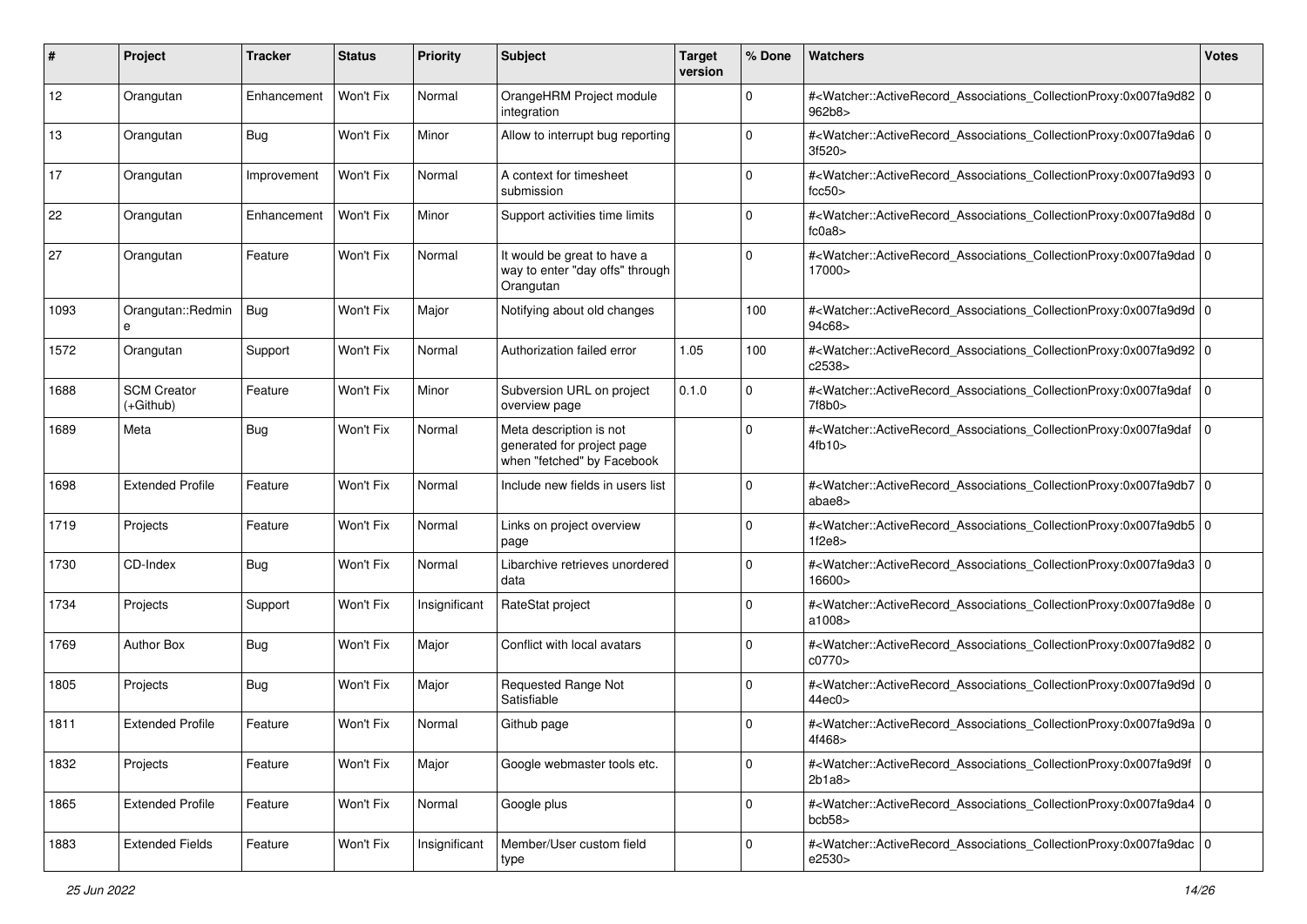| #    | Project                           | <b>Tracker</b> | <b>Status</b> | <b>Priority</b> | <b>Subject</b>                                                                      | Target<br>version | % Done      | Watchers                                                                                                                                                  | <b>Votes</b> |
|------|-----------------------------------|----------------|---------------|-----------------|-------------------------------------------------------------------------------------|-------------------|-------------|-----------------------------------------------------------------------------------------------------------------------------------------------------------|--------------|
| 1911 | <b>Extended Fields</b>            | Feature        | Won't Fix     | Normal          | Version custom field type                                                           |                   | $\Omega$    | # <watcher::activerecord 0<br="" associations="" collectionproxy:0x007fa9d8c=""  ="">d4ab8&gt;</watcher::activerecord>                                    |              |
| 1953 | <b>Extended Profile</b>           | Feature        | Won't Fix     | Normal          | Follow button for Twitter                                                           |                   | 100         | # <watcher::activerecord 0<br="" associations="" collectionproxy:0x007fa9daa=""  ="">fe340&gt;</watcher::activerecord>                                    |              |
| 1971 | Meta                              | Feature        | Won't Fix     | Normal          | Meta data in Wiki                                                                   |                   | 100         | # <watcher::activerecord_associations_collectionproxy:0x007fa9dad 0<br=""  ="">d4498&gt;</watcher::activerecord_associations_collectionproxy:0x007fa9dad> |              |
| 1978 | WikiNG                            | Support        | Won't Fix     | Normal          | Markdown note                                                                       |                   | $\Omega$    | # <watcher::activerecord 0<br="" associations="" collectionproxy:0x007fa9db0=""  ="">b1918</watcher::activerecord>                                        |              |
| 1992 | Download Button                   | Bug            | Won't Fix     | Normal          | Cannot determine project for<br>news                                                |                   | $\Omega$    | # <watcher::activerecord_associations_collectionproxy:0x007fa9da3 0<br="">0db40</watcher::activerecord_associations_collectionproxy:0x007fa9da3>          |              |
| 2039 | Subscription                      | Feature        | Won't Fix     | Normal          | SCM hooks for updating<br>repositories                                              |                   | $\Omega$    | # <watcher::activerecord 0<br="" associations="" collectionproxy:0x007fa9d9e=""  ="">319c8&gt;</watcher::activerecord>                                    |              |
| 2379 | Projects                          | Bug            | Won't Fix     | Major           | Google OpenID                                                                       |                   | $\Omega$    | # <watcher::activerecord_associations_collectionproxy:0x007fa9db8 0<br=""  ="">15e48&gt;</watcher::activerecord_associations_collectionproxy:0x007fa9db8> |              |
| 20   | Orangutan::Redmin<br>e            | Feature        | Open          | Minor           | Let user specify what he did<br>during a break                                      |                   | $\Omega$    | # <watcher::activerecord 0<br="" associations="" collectionproxy:0x007fa9db7=""  ="">5e298&gt;</watcher::activerecord>                                    |              |
| 26   | Orangutan                         | Feature        | Open          | Normal          | It would be greate to have a<br>reminder                                            | 1.06              | $\Omega$    | # <watcher::activerecord_associations_collectionproxy:0x007fa9db6 0<br=""  ="">08a88&gt;</watcher::activerecord_associations_collectionproxy:0x007fa9db6> |              |
| 124  | Orangutan::Redmin<br>$\mathbf{a}$ | Feature        | Open          | Minor           | Let users specify what they<br>did during a break by<br>answering on break question |                   | $\Omega$    | # <watcher::activerecord_associations_collectionproxy:0x007fa9da3 3<br=""  ="">40f90&gt;</watcher::activerecord_associations_collectionproxy:0x007fa9da3> |              |
| 128  | Orangutan                         | Feature        | Open          | Major           | Reminder, organizer and<br>scheduler                                                | 1.06              | $\Omega$    | # <watcher::activerecord_associations_collectionproxy:0x007fa9d81 2<br="">38d30&gt;</watcher::activerecord_associations_collectionproxy:0x007fa9d81>      |              |
| 170  | Orangutan::Redmin<br>e            | Feature        | Open          | Minor           | Issue creation                                                                      | 1.06              | $\mathbf 0$ | # <watcher::activerecord_associations_collectionproxy:0x007fa9db6 2<br="">eb1d0</watcher::activerecord_associations_collectionproxy:0x007fa9db6>          |              |
| 180  | Orangutan::Redmin<br>e            | Feature        | Open          | Normal          | Issue status changing                                                               | 1.07              | $\Omega$    | # <watcher::activerecord_associations_collectionproxy:0x007fa9d9e 3<br="">59e28&gt;</watcher::activerecord_associations_collectionproxy:0x007fa9d9e>      |              |
| 181  | Orangutan::Redmin<br>e            | Feature        | Open          | Normal          | Changing issue priority                                                             | 1.07              | $\Omega$    | # <watcher::activerecord 1<br="" associations="" collectionproxy:0x007fa9d95=""  ="">4e978&gt;</watcher::activerecord>                                    |              |
| 184  | Orangutan::Redmin<br>e            | Feature        | Open          | Minor           | Notifying about due date and<br>hours                                               | 1.07              | $\Omega$    | # <watcher::activerecord_associations_collectionproxy:0x007fa9d9e 2<br="">4f770&gt;</watcher::activerecord_associations_collectionproxy:0x007fa9d9e>      |              |
| 189  | Orangutan::Redmin<br>e            | Improvement    | Open          | Minor           | Avoid taking text as a<br>comment for the task                                      |                   | $\mathbf 0$ | # <watcher::activerecord 1<br="" associations="" collectionproxy:0x007fa9d94=""  ="">76848&gt;</watcher::activerecord>                                    |              |
| 192  | Orangutan                         | Improvement    | Open          | Major           | SQL optimization                                                                    | 1.07              | $\Omega$    | # <watcher::activerecord_associations_collectionproxy:0x007fa9db7 0<br=""  ="">c1528</watcher::activerecord_associations_collectionproxy:0x007fa9db7>     |              |
| 230  | Orangutan::Redmin<br>e            | Feature        | Open          | Minor           | Starting task/time entry and<br>new issue at the same time                          |                   | $\Omega$    | # <watcher::activerecord_associations_collectionproxy:0x007fa9d8b 3<br="">efc60</watcher::activerecord_associations_collectionproxy:0x007fa9d8b>          |              |
| 605  | Orangutan                         | Feature        | Open          | Minor           | SVN monkey                                                                          |                   | $\Omega$    | # <watcher::activerecord_associations_collectionproxy:0x007fa9d96 1<br=""  ="">bb6d0&gt;</watcher::activerecord_associations_collectionproxy:0x007fa9d96> |              |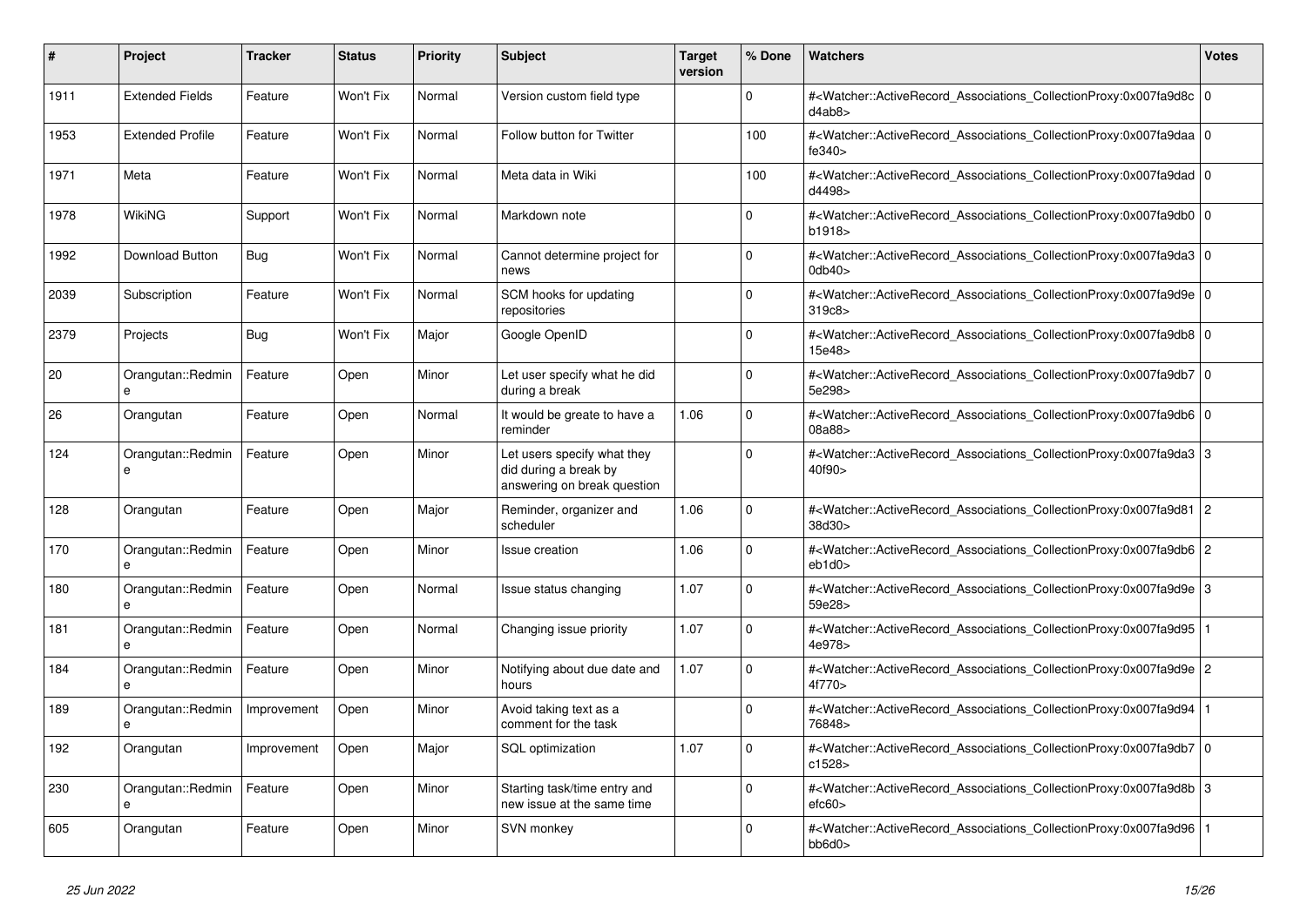| #    | <b>Project</b>                    | <b>Tracker</b> | <b>Status</b> | <b>Priority</b> | <b>Subject</b>                                                     | Target<br>version | % Done      | <b>Watchers</b>                                                                                                                                                                | <b>Votes</b> |
|------|-----------------------------------|----------------|---------------|-----------------|--------------------------------------------------------------------|-------------------|-------------|--------------------------------------------------------------------------------------------------------------------------------------------------------------------------------|--------------|
| 862  | Orangutan                         | Improvement    | Open          | Minor           | Support user first and last<br>name in requests                    | 2.00              | $\mathbf 0$ | # <watcher::activerecord_associations_collectionproxy:0x007fa9dbb 0<br=""  ="">28ea0&gt;</watcher::activerecord_associations_collectionproxy:0x007fa9dbb>                      |              |
| 863  | Orangutan                         | Feature        | Open          | Minor           | Personal TODO list                                                 |                   | $\Omega$    | # <watcher::activerecord_associations_collectionproxy:0x007fa9db8 0<br="">45918&gt;</watcher::activerecord_associations_collectionproxy:0x007fa9db8>                           |              |
| 864  | Orangutan::Redmin<br>$\mathbf{a}$ | Enhancement    | Open          | Normal          | Custom issues list format                                          | 1.07              | $\Omega$    | # <watcher::activerecord 0<br="" associations="" collectionproxy:0x007fa9da3=""  ="">771f8&gt;</watcher::activerecord>                                                         |              |
| 892  | Orangutan                         | Feature        | Open          | Minor           | Tip of the day / Did you know<br>that?                             |                   | $\Omega$    | # <watcher::activerecord_associations_collectionproxy:0x007fa9dab 0<br=""  ="">9d350</watcher::activerecord_associations_collectionproxy:0x007fa9dab>                          |              |
| 895  | Orangutan::Redmin<br>e            | Feature        | Open          | Normal          | Changing custom fields and<br>other issue properties               | 1.07              | $\Omega$    | # <watcher::activerecord_associations_collectionproxy:0x007fa9da8 1<br=""  ="">a5af8&gt;</watcher::activerecord_associations_collectionproxy:0x007fa9da8>                      |              |
| 910  | Orangutan                         | Enhancement    | Open          | Minor           | Subjects or make Orangutan<br>remember issue id, project etc       | 2.00              | $\mathbf 0$ | # <watcher::activerecord 0<br="" associations="" collectionproxy:0x007fa9db8=""  ="">8ba58&gt;</watcher::activerecord>                                                         |              |
| 918  | Orangutan                         | Improvement    | Open          | Normal          | Profiler/optimization                                              | 1.07              | $\Omega$    | # <watcher::activerecord_associations_collectionproxy:0x007fa9d8c 0<br="">e20f0&gt;</watcher::activerecord_associations_collectionproxy:0x007fa9d8c>                           |              |
| 935  | Orangutan                         | Feature        | Open          | Minor           | Invalid keyboard layout<br>translator                              |                   | $\Omega$    | # <watcher::activerecord_associations_collectionproxy:0x007fa9d93 0<br=""  ="">70868&gt;</watcher::activerecord_associations_collectionproxy:0x007fa9d93>                      |              |
| 941  | Orangutan                         | Feature        | Open          | Minor           | Support Google calendar                                            |                   | $\mathbf 0$ | # <watcher::activerecord_associations_collectionproxy:0x007fa9dbe 0<br=""  ="">87628&gt;</watcher::activerecord_associations_collectionproxy:0x007fa9dbe>                      |              |
| 969  | Orangutan::Redmin                 | Feature        | Open          | Minor           | Editing comments                                                   | 1.08              | $\mathbf 0$ | # <watcher::activerecord_associations_collectionproxy:0x007fa9d86 2<br=""><math>a</math>ad<math>d</math>8&gt;</watcher::activerecord_associations_collectionproxy:0x007fa9d86> |              |
| 973  | Orangutan::Redmin<br>e            | Improvement    | Open          | Minor           | Issue description change<br>notification                           | 1.08              | $\Omega$    | # <watcher::activerecord_associations_collectionproxy:0x007fa9db8 0<br="">54ee0&gt;</watcher::activerecord_associations_collectionproxy:0x007fa9db8>                           |              |
| 974  | Orangutan                         | Enhancement    | Open          | Minor           | Rich text/formatting support                                       | 2.00              | $\Omega$    | # <watcher::activerecord associations="" collectionproxy:0x007fa9daf<br="">cb5a8</watcher::activerecord>                                                                       | lз           |
| 984  | Orangutan                         | Feature        | Open          | Minor           | Survey context                                                     |                   | $\Omega$    | # <watcher::activerecord_associations_collectionproxy:0x007fa9d84 0<br=""  ="">0a9a0&gt;</watcher::activerecord_associations_collectionproxy:0x007fa9d84>                      |              |
| 994  | Orangutan                         | Enhancement    | Open          | Minor           | Topics or response modes                                           | 2.00              | $\Omega$    | # <watcher::activerecord_associations_collectionproxy:0x007fa9d82 0<br=""  ="">787e0&gt;</watcher::activerecord_associations_collectionproxy:0x007fa9d82>                      |              |
| 1029 | Orangutan::Redmin<br>e            | Improvement    | Open          | Minor           | Respect user's Redmine<br>notifications settings                   | 1.06              | $\Omega$    | # <watcher::activerecord_associations_collectionproxy:0x007fa9d96 0<br=""  ="">cc228&gt;</watcher::activerecord_associations_collectionproxy:0x007fa9d96>                      |              |
| 1038 | Orangutan::Redmin<br>e            | Improvement    | Open          | Minor           | More flexible syntax for adding<br>past tasks/entries              |                   | $\mathbf 0$ | # <watcher::activerecord_associations_collectionproxy:0x007fa9da7 0<br=""  ="">acc28</watcher::activerecord_associations_collectionproxy:0x007fa9da7>                          |              |
| 1040 | Orangutan::Redmin<br>e            | Enhancement    | Open          | Normal          | Support all Redmine<br>notification types                          | 1.06              | $\Omega$    | # <watcher::activerecord_associations_collectionproxy:0x007fa9da7 0<br=""  ="">ca818</watcher::activerecord_associations_collectionproxy:0x007fa9da7>                          |              |
| 1051 | Orangutan::Redmin<br>e            | Improvement    | Open          | Minor           | Allow applying only some<br>tasks by number from<br>suggested list | 1.08              | $\Omega$    | # <watcher::activerecord_associations_collectionproxy:0x007fa9dab 0<br=""  ="">3c730&gt;</watcher::activerecord_associations_collectionproxy:0x007fa9dab>                      |              |
| 1076 | Orangutan::Redmin<br>e            | Feature        | Open          | Minor           | Due date setting context                                           | 1.07              | $\Omega$    | # <watcher::activerecord_associations_collectionproxy:0x007fa9dbe 0<br=""  ="">91790&gt;</watcher::activerecord_associations_collectionproxy:0x007fa9dbe>                      |              |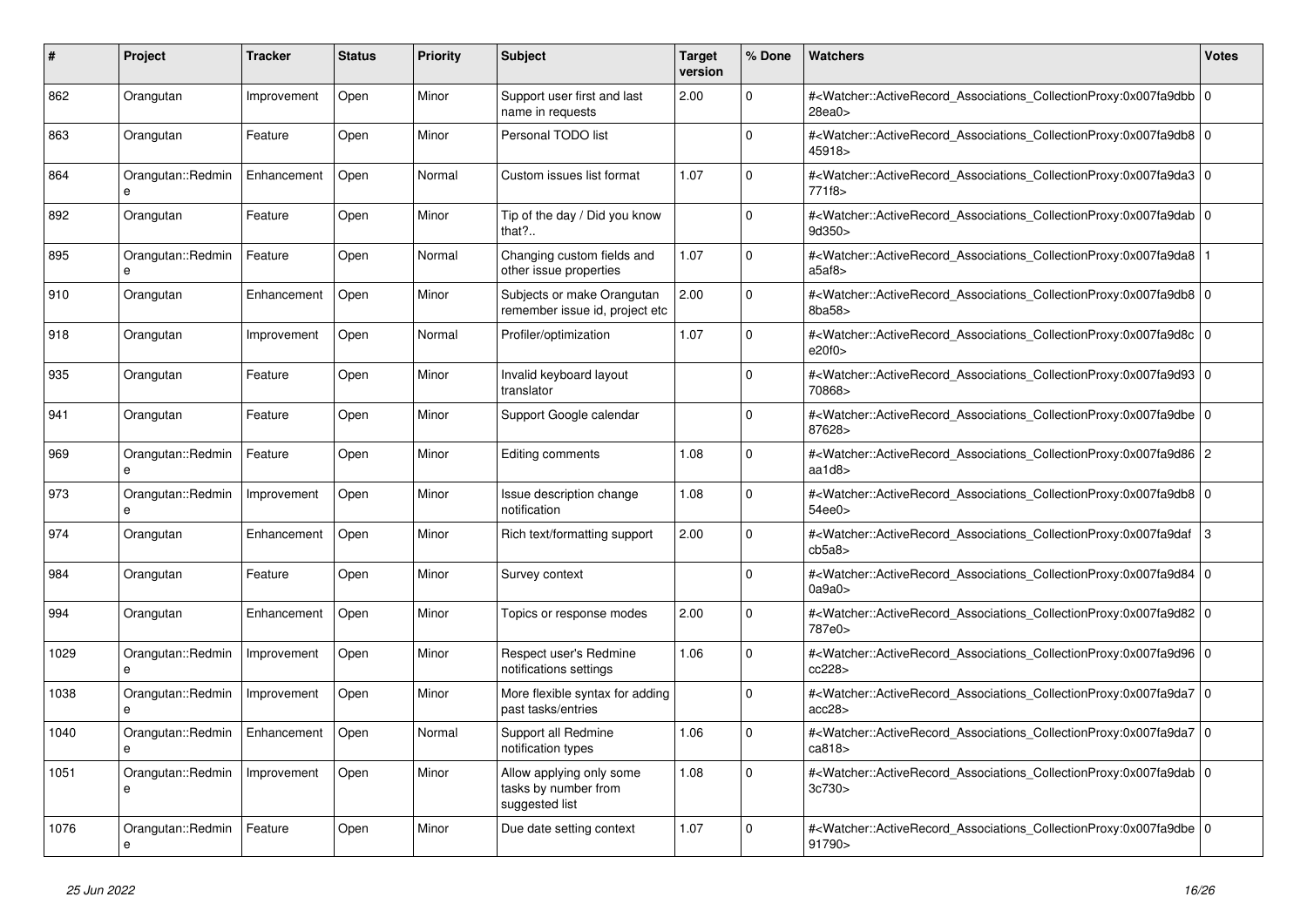| #    | Project                | <b>Tracker</b> | <b>Status</b> | <b>Priority</b> | <b>Subject</b>                                                        | <b>Target</b><br>version | % Done      | <b>Watchers</b>                                                                                                                                           | <b>Votes</b> |
|------|------------------------|----------------|---------------|-----------------|-----------------------------------------------------------------------|--------------------------|-------------|-----------------------------------------------------------------------------------------------------------------------------------------------------------|--------------|
| 1083 | Orangutan::Redmin<br>e | Feature        | Open          | Minor           | Help context(s) for Redmine<br>text formatting syntax                 | 1.08                     | $\mathbf 0$ | # <watcher::activerecord_associations_collectionproxy:0x007fa9d94 0<br="">58ac8&gt;</watcher::activerecord_associations_collectionproxy:0x007fa9d94>      |              |
| 1089 | Orangutan              | Improvement    | Open          | Minor           | Migrate to contexts<br>dependencies/relations from<br>weights         | 2.00                     | $\mathbf 0$ | # <watcher::activerecord_associations_collectionproxy:0x007fa9da7 0<br="">7b538&gt;</watcher::activerecord_associations_collectionproxy:0x007fa9da7>      |              |
| 1107 | Orangutan::Redmin<br>e | Improvement    | Open          | Minor           | Change default<br>project/issue/activity if no task<br>is available   |                          | $\Omega$    | # <watcher::activerecord_associations_collectionproxy:0x007fa9d93 0<br=""  ="">74bc0&gt;</watcher::activerecord_associations_collectionproxy:0x007fa9d93> |              |
| 1352 | Orangutan::Redmin<br>e | Feature        | Open          | Minor           | Start date changing                                                   | 1.07                     | $\Omega$    | # <watcher::activerecord_associations_collectionproxy:0x007fa9d8e 0<br="">47530&gt;</watcher::activerecord_associations_collectionproxy:0x007fa9d8e>      |              |
| 1465 | Orangutan              | Enhancement    | Open          | Minor           | Pagination                                                            |                          | $\Omega$    | # <watcher::activerecord_associations_collectionproxy:0x007fa9dbb 0<br="">7c1b8&gt;</watcher::activerecord_associations_collectionproxy:0x007fa9dbb>      |              |
| 1562 | Orangutan              | Enhancement    | Open          | Normal          | Localisation                                                          | 2.00                     | $\mathbf 0$ | # <watcher::activerecord_associations_collectionproxy:0x007fa9d9d 0<br="">6cc90</watcher::activerecord_associations_collectionproxy:0x007fa9d9d>          |              |
| 1577 | Orangutan              | Feature        | Open          | Minor           | Roster suggestions                                                    |                          | $\mathbf 0$ | # <watcher::activerecord_associations_collectionproxy:0x007fa9dbe 0<br="">f80f8</watcher::activerecord_associations_collectionproxy:0x007fa9dbe>          |              |
| 1586 | Orangutan              | Improvement    | Open          | Normal          | Installation command line<br>helper                                   | 1.08                     | $\Omega$    | # <watcher::activerecord_associations_collectionproxy:0x007fa9d8c 0<br="">639a8&gt;</watcher::activerecord_associations_collectionproxy:0x007fa9d8c>      |              |
| 1596 | Orangutan::Redmin<br>e | Enhancement    | Open          | Minor           | PostgreSQL                                                            | 1.08                     | $\Omega$    | # <watcher::activerecord_associations_collectionproxy:0x007fa9db1 0<br="">15968&gt;</watcher::activerecord_associations_collectionproxy:0x007fa9db1>      |              |
| 1597 | Orangutan::Redmin<br>e | Improvement    | Open          | Normal          | Support Redmine 1.1.0 "No<br>events"                                  | 1.08                     | $\mathbf 0$ | # <watcher::activerecord_associations_collectionproxy:0x007fa9dae 0<br="">3b0f8&gt;</watcher::activerecord_associations_collectionproxy:0x007fa9dae>      |              |
| 1600 | Orangutan              | Enhancement    | Open          | Minor           | Change configuration file<br>format                                   | 2.00                     | $\mathbf 0$ | # <watcher::activerecord_associations_collectionproxy:0x007fa9d8d 0<br="">e2248&gt;</watcher::activerecord_associations_collectionproxy:0x007fa9d8d>      |              |
| 1602 | Orangutan::Redmin<br>e | Improvement    | Open          | Major           | Textile support                                                       | 1.07                     | $\Omega$    | # <watcher::activerecord_associations_collectionproxy:0x007fa9d80 0<br="">b4a58&gt;</watcher::activerecord_associations_collectionproxy:0x007fa9d80>      |              |
| 1603 | Orangutan              | Feature        | Open          | Minor           | MegaHAL                                                               |                          | $\Omega$    | # <watcher::activerecord_associations_collectionproxy:0x007fa9d87<br>5de90&gt;</watcher::activerecord_associations_collectionproxy:0x007fa9d87<br>        |              |
| 1604 | Orangutan::Redmin<br>e | Improvement    | Open          | Normal          | Notify also about other<br>important events on<br>subscribed projects | 1.06                     | $\Omega$    | # <watcher::activerecord_associations_collectionproxy:0x007fa9dbd 0<br="">9ac60&gt;</watcher::activerecord_associations_collectionproxy:0x007fa9dbd>      |              |
| 1609 | Orangutan::Redmin<br>e | Improvement    | Open          | Normal          | Use text similarity score when<br>suggesting renaming or<br>replacing | 1.07                     | $\Omega$    | # <watcher::activerecord_associations_collectionproxy:0x007fa9d82 0<br="">49800&gt;</watcher::activerecord_associations_collectionproxy:0x007fa9d82>      |              |
| 1613 | Orangutan::Redmin<br>e | <b>Bug</b>     | Open          | Normal          | Guarantee that a notification<br>will come to end user                | 1.08                     | $\mathbf 0$ | # <watcher::activerecord associations="" collectionproxy:0x007fa9dbc<br="">649b8&gt;</watcher::activerecord>                                              |              |
| 1614 | Orangutan              | Feature        | Open          | Minor           | AIML                                                                  |                          | $\pmb{0}$   | # <watcher::activerecord_associations_collectionproxy:0x007fa9da3 0<br="">8e538&gt;</watcher::activerecord_associations_collectionproxy:0x007fa9da3>      |              |
| 1615 | Orangutan::Redmin<br>e | Improvement    | Open          | Minor           | Notify assignee when new<br>watcher is added                          | 1.06                     | 0           | # <watcher::activerecord 1<br="" associations="" collectionproxy:0x007fa9d9c=""  ="">7abc0&gt;</watcher::activerecord>                                    |              |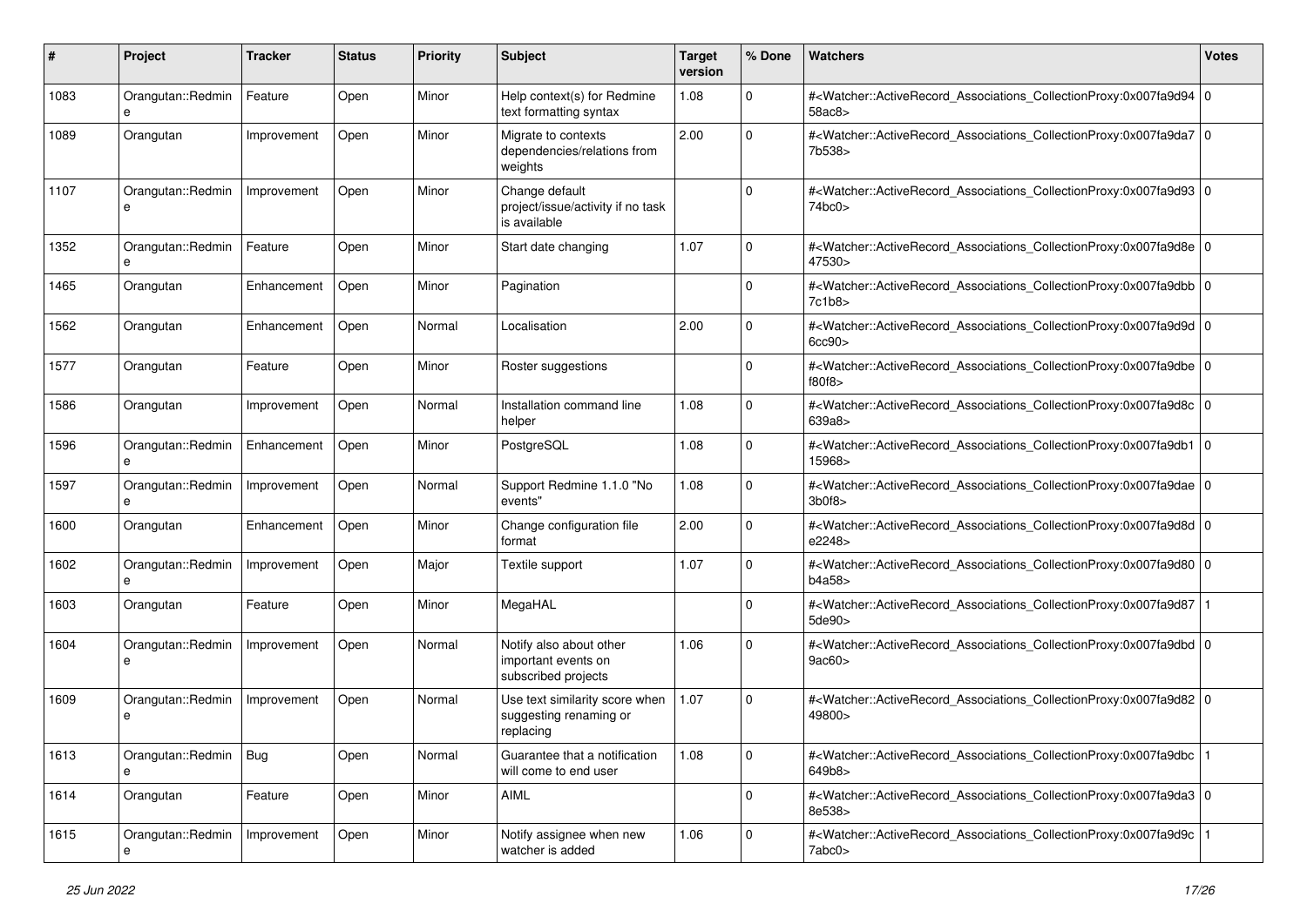| #    | Project                | <b>Tracker</b> | <b>Status</b> | <b>Priority</b> | <b>Subject</b>                                          | <b>Target</b><br>version | % Done   | <b>Watchers</b>                                                                                                                                           | <b>Votes</b> |
|------|------------------------|----------------|---------------|-----------------|---------------------------------------------------------|--------------------------|----------|-----------------------------------------------------------------------------------------------------------------------------------------------------------|--------------|
| 1616 | Orangutan::Redmin      | Enhancement    | Open          | Normal          | Redmine notification for<br>changes made in Orangutan   | 1.08                     | $\Omega$ | # <watcher::activerecord 1<br="" associations="" collectionproxy:0x007fa9dbb=""  ="">18258&gt;</watcher::activerecord>                                    |              |
| 1618 | Orangutan              | Enhancement    | Open          | Minor           | Support subrequests in single<br>request message        | 2.00                     | $\Omega$ | # <watcher::activerecord 1<br="" associations="" collectionproxy:0x007fa9db0=""  ="">56450&gt;</watcher::activerecord>                                    |              |
| 1619 | Orangutan              | Feature        | Open          | Minor           | Avatar                                                  |                          | $\Omega$ | # <watcher::activerecord_associations_collectionproxy:0x007fa9d49 2<br="">754c0&gt;</watcher::activerecord_associations_collectionproxy:0x007fa9d49>      |              |
| 1620 | Orangutan              | Improvement    | Open          | Normal          | Fix foreign handlers API                                | 2.00                     | $\Omega$ | # <watcher::activerecord 0<br="" associations="" collectionproxy:0x007fa9d66=""  ="">84908&gt;</watcher::activerecord>                                    |              |
| 1624 | Orangutan              | Enhancement    | Open          | Normal          | ChiliProject support                                    |                          | $\Omega$ | # <watcher::activerecord_associations_collectionproxy:0x007fa9d44 0<br=""  ="">874b8&gt;</watcher::activerecord_associations_collectionproxy:0x007fa9d44> |              |
| 1638 | Orangutan              | Feature        | Open          | Major           | Orangutan bug reporting                                 |                          | $\Omega$ | # <watcher::activerecord_associations_collectionproxy:0x007fa9d43 0<br=""  ="">e4b28&gt;</watcher::activerecord_associations_collectionproxy:0x007fa9d43> |              |
| 1678 | Orangutan::Redmin      | Improvement    | Open          | Normal          | Suggest changing issue when<br>default issue is closed  | 1.07                     | $\Omega$ | # <watcher::activerecord 0<br="" associations="" collectionproxy:0x007fa9d5a=""  ="">35bc0</watcher::activerecord>                                        |              |
| 1680 | Orangutan::Redmin      | Bug            | Open          | Normal          | <b>Cancelling Comment context</b>                       |                          | $\Omega$ | # <watcher::activerecord_associations_collectionproxy:0x007fa9d54 0<br=""  ="">2dfc0</watcher::activerecord_associations_collectionproxy:0x007fa9d54>     |              |
| 1682 | Orangutan              | Improvement    | Open          | Normal          | Take into account if time<br>tracking module is enabled | 1.06                     | $\Omega$ | # <watcher::activerecord_associations_collectionproxy:0x007fa9d4a 0<br=""  ="">60100&gt;</watcher::activerecord_associations_collectionproxy:0x007fa9d4a> |              |
| 1687 | Meta                   | Feature        | Open          | Normal          | Global Meta tags, Meta tags<br>per project and per page |                          | $\Omega$ | # <watcher::activerecord 0<br="" associations="" collectionproxy:0x007fa9d68=""  ="">70258&gt;</watcher::activerecord>                                    |              |
| 1695 | Sidebar Content        | Feature        | Open          | Normal          | Multiple contents                                       | 0.2.0                    | $\Omega$ | # <watcher::activerecord_associations_collectionproxy:0x007fa9d46 0<br=""  ="">58b48&gt;</watcher::activerecord_associations_collectionproxy:0x007fa9d46> |              |
| 1704 | Orangutan::Redmin<br>e | Enhancement    | Open          | Minor           | Notify about votes                                      | 1.06                     | $\Omega$ | # <watcher::activerecord 0<br="" associations="" collectionproxy:0x007fa9d56=""  ="">8bfb0&gt;</watcher::activerecord>                                    |              |
| 1720 | CD-Index               | Feature        | Open          | Minor           | Man page for cdindex                                    |                          | $\Omega$ | # <watcher::activerecord_associations_collectionproxy:0x007fa9d56 0<br="">e1dc0&gt;</watcher::activerecord_associations_collectionproxy:0x007fa9d56>      |              |
| 1721 | CD-Index               | Feature        | Open          | Minor           | Man page for cdfind                                     |                          | $\Omega$ | # <watcher::activerecord_associations_collectionproxy:0x007fa9d60 0<br=""  ="">14910&gt;</watcher::activerecord_associations_collectionproxy:0x007fa9d60> |              |
| 1722 | CD-Index               | Feature        | Open          | Major           | Separate common code into<br>library                    |                          | $\Omega$ | # <watcher::activerecord_associations_collectionproxy:0x007fa9d69 0<br="">55a38&gt;</watcher::activerecord_associations_collectionproxy:0x007fa9d69>      |              |
| 1723 | CD-Index               | Feature        | Open          | Normal          | PHP module                                              |                          | $\Omega$ | # <watcher::activerecord_associations_collectionproxy:0x007fa9d55 0<br=""  ="">16f68&gt;</watcher::activerecord_associations_collectionproxy:0x007fa9d55> |              |
| 1733 | CD-Index               | Feature        | Open          | Normal          | Put more info about the media<br>into header            |                          | $\Omega$ | # <watcher::activerecord_associations_collectionproxy:0x007fa9d6d 0<br="">44a18&gt;</watcher::activerecord_associations_collectionproxy:0x007fa9d6d>      |              |
| 1736 | CD-Index               | Feature        | Open          | Normal          | Command-line options and<br>environmental variables     |                          | $\Omega$ | # <watcher::activerecord 0<br="" associations="" collectionproxy:0x007fa9d61=""  ="">e34d0&gt;</watcher::activerecord>                                    |              |
| 1739 | CD-Index               | Feature        | Open          | Normal          | Debian package                                          |                          | $\Omega$ | # <watcher::activerecord_associations_collectionproxy:0x007fa9d54 1<br=""  ="">6aa38</watcher::activerecord_associations_collectionproxy:0x007fa9d54>     |              |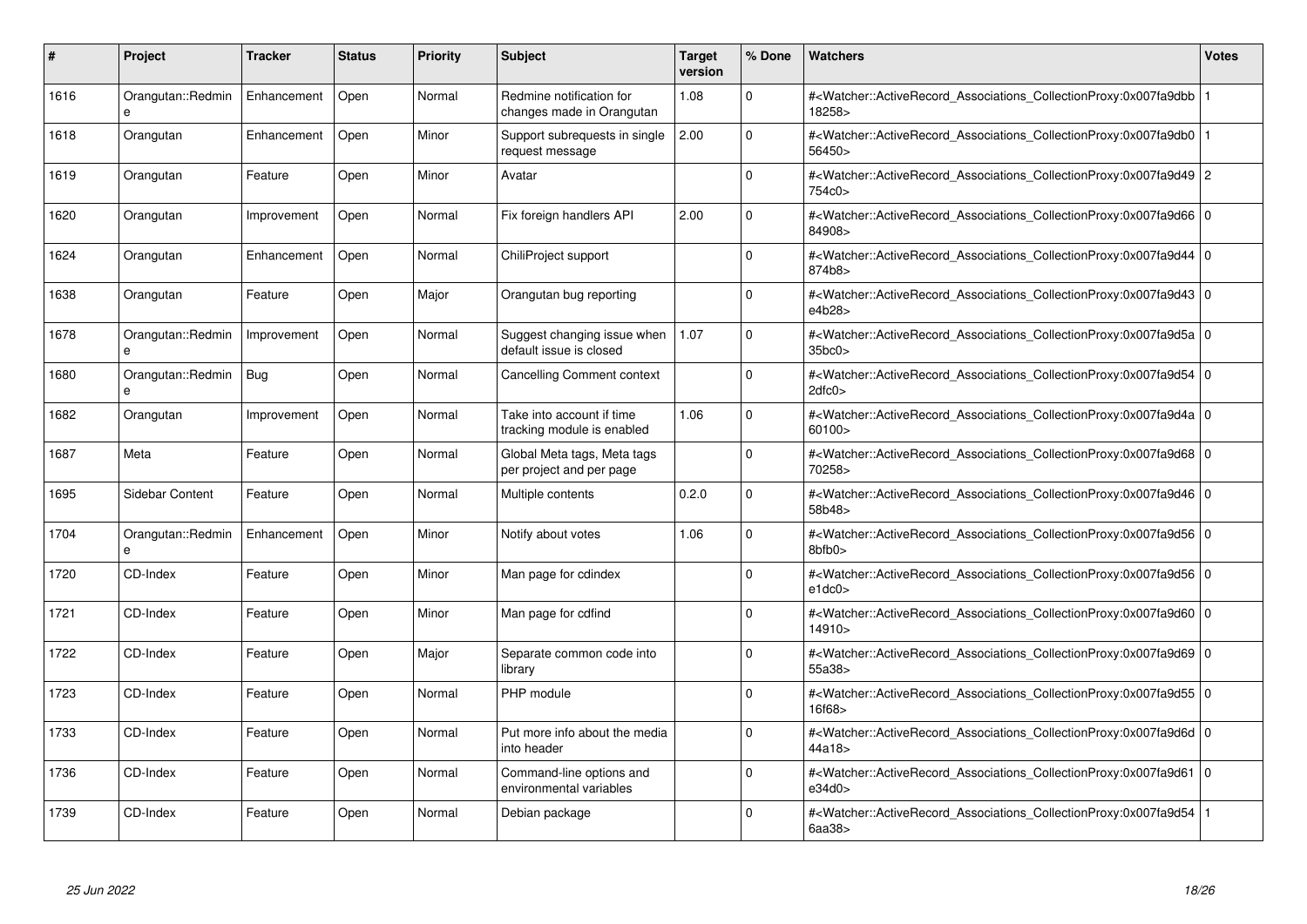| #    | Project                         | <b>Tracker</b> | <b>Status</b> | <b>Priority</b> | <b>Subject</b>                                 | <b>Target</b><br>version | % Done   | <b>Watchers</b>                                                                                                                                           | <b>Votes</b> |
|------|---------------------------------|----------------|---------------|-----------------|------------------------------------------------|--------------------------|----------|-----------------------------------------------------------------------------------------------------------------------------------------------------------|--------------|
| 1747 | Projects                        | Feature        | Open          | Major           | Some kind of site usage plugin                 |                          | $\Omega$ | # <watcher::activerecord 0<br="" associations="" collectionproxy:0x007fa9d49=""  ="">6c230&gt;</watcher::activerecord>                                    |              |
| 1771 | Sidebar Content                 | Feature        | Open          | Normal          | Global contents                                | 0.2.0                    | $\Omega$ | # <watcher::activerecord 0<br="" associations="" collectionproxy:0x007fa9d4e=""  ="">c24a0&gt;</watcher::activerecord>                                    |              |
| 1783 | Projects                        | <b>Bug</b>     | Open          | Normal          | Weird logouts                                  |                          | $\Omega$ | # <watcher::activerecord_associations_collectionproxy:0x007fa9d68 0<br=""  ="">aa4a8&gt;</watcher::activerecord_associations_collectionproxy:0x007fa9d68> |              |
| 1790 | Projects                        | Feature        | Open          | Normal          | Rotate logs                                    |                          | $\Omega$ | # <watcher::activerecord_associations_collectionproxy:0x007fa9d69 0<br=""  ="">5c0e0&gt;</watcher::activerecord_associations_collectionproxy:0x007fa9d69> |              |
| 1796 | Projects                        | Feature        | Open          | Normal          | <b>Translations helper</b>                     |                          | $\Omega$ | # <watcher::activerecord_associations_collectionproxy:0x007fa9d43 0<br="">784a0&gt;</watcher::activerecord_associations_collectionproxy:0x007fa9d43>      |              |
| 1799 | Projects                        | <b>Bug</b>     | Open          | Normal          | Thumbnail overflows issues<br>on overview page |                          | $\Omega$ | # <watcher::activerecord_associations_collectionproxy:0x007fa9d54 0<br=""  ="">70118&gt;</watcher::activerecord_associations_collectionproxy:0x007fa9d54> |              |
| 1812 | <b>Author Box</b>               | Feature        | Open          | Normal          | Custom fields support                          | 1.0.0                    | $\Omega$ | # <watcher::activerecord 0<br="" associations="" collectionproxy:0x007fa9d6c=""  ="">adb18&gt;</watcher::activerecord>                                    |              |
| 1837 | Projects                        | Feature        | Open          | Insignificant   | Andriy is now working on                       |                          | $\Omega$ | # <watcher::activerecord_associations_collectionproxy:0x007fa9d49 0<br=""  ="">aef68</watcher::activerecord_associations_collectionproxy:0x007fa9d49>     |              |
| 1842 | <b>Author Box</b>               | Feature        | Open          | Normal          | Show multiple/all roles                        | 1.0.0                    | $\Omega$ | # <watcher::activerecord_associations_collectionproxy:0x007fa9d5b 0<br=""  ="">52e40&gt;</watcher::activerecord_associations_collectionproxy:0x007fa9d5b> |              |
| 1845 | Advertising                     | Feature        | Open          | Minor           | Per project management                         | 0.3.0                    | $\Omega$ | # <watcher::activerecord 0<br="" associations="" collectionproxy:0x007fa9d48=""  ="">e1428&gt;</watcher::activerecord>                                    |              |
| 1846 | Advertising                     | Feature        | Open          | Minor           | Page configuration                             | 0.3.0                    | $\Omega$ | # <watcher::activerecord_associations_collectionproxy:0x007fa9d42 0<br=""  ="">a1e28&gt;</watcher::activerecord_associations_collectionproxy:0x007fa9d42> |              |
| 1853 | Projects                        | Support        | Open          | Normal          | Customizer                                     |                          | $\Omega$ | # <watcher::activerecord_associations_collectionproxy:0x007fa9d42 0<br=""  ="">b9c58</watcher::activerecord_associations_collectionproxy:0x007fa9d42>     |              |
| 1858 | <b>SCM Creator</b><br>(+Github) | Feature        | Open          | Normal          | New Wiki/Textile macro                         |                          | $\Omega$ | # <watcher::activerecord 0<br="" associations="" collectionproxy:0x007fa9d41=""  ="">15d98&gt;</watcher::activerecord>                                    |              |
| 1881 | <b>Extended Fields</b>          | Feature        | Open          | Insignificant   | Support wiki toolbar for<br>"Default value"    |                          | $\Omega$ | # <watcher::activerecord_associations_collectionproxy:0x007fa9d69 0<br=""  ="">91c18&gt;</watcher::activerecord_associations_collectionproxy:0x007fa9d69> |              |
| 1891 | Projects                        | Improvement    | Open          | Normal          | Add BASH & Perl CodeRay<br>scanners            |                          | $\Omega$ | # <watcher::activerecord_associations_collectionproxy:0x007fa9d45 0<br="">76db0&gt;</watcher::activerecord_associations_collectionproxy:0x007fa9d45>      |              |
| 1893 | Orangutan                       | Enhancement    | Open          | Minor           | Twitter monkey                                 |                          | $\Omega$ | # <watcher::activerecord_associations_collectionproxy:0x007fa9d5a 0<br=""  ="">e7690&gt;</watcher::activerecord_associations_collectionproxy:0x007fa9d5a> |              |
| 1905 | Orangutan                       | Feature        | Open          | Normal          | <b>SCM</b> monkey                              |                          | $\Omega$ | # <watcher::activerecord_associations_collectionproxy:0x007fa9d5b 0<br=""  ="">ed850&gt;</watcher::activerecord_associations_collectionproxy:0x007fa9d5b> |              |
| 1910 | Projects                        | Support        | Open          | Major           | Users verification                             |                          | $\Omega$ | # <watcher::activerecord 0<br="" associations="" collectionproxy:0x007fa9d5b=""  ="">86a88&gt;</watcher::activerecord>                                    |              |
| 1921 | Orangutan                       | Enhancement    | Open          | Minor           | <b>RSS monkey</b>                              |                          | $\Omega$ | # <watcher::activerecord_associations_collectionproxy:0x007fa9e57 0<br=""  ="">ddc50&gt;</watcher::activerecord_associations_collectionproxy:0x007fa9e57> |              |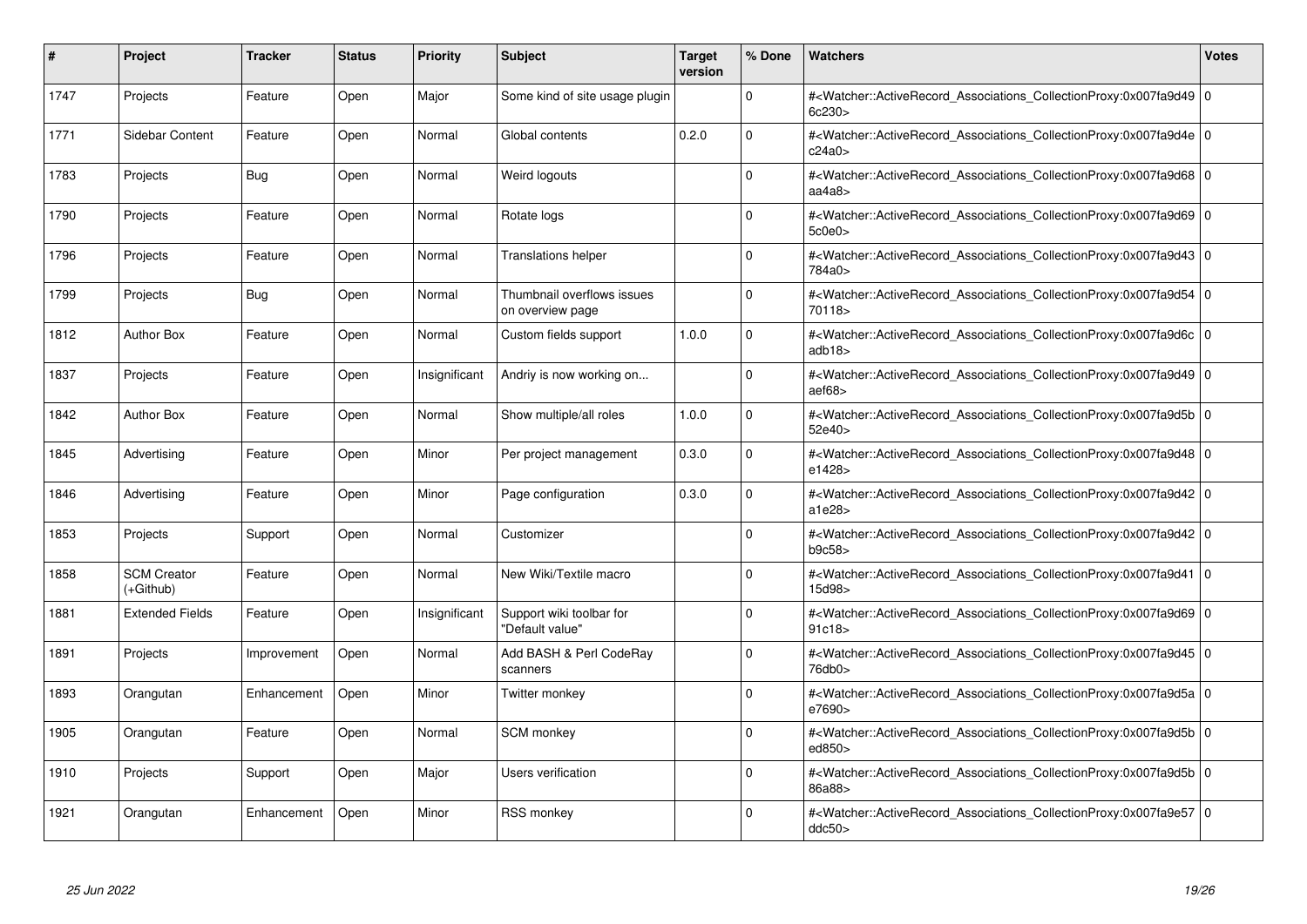| #    | Project                | <b>Tracker</b> | <b>Status</b> | <b>Priority</b> | <b>Subject</b>                                            | <b>Target</b><br>version | % Done   | <b>Watchers</b>                                                                                                                                                                     | <b>Votes</b>   |
|------|------------------------|----------------|---------------|-----------------|-----------------------------------------------------------|--------------------------|----------|-------------------------------------------------------------------------------------------------------------------------------------------------------------------------------------|----------------|
| 1947 | <b>Extended Fields</b> | Feature        | Open          | Normal          | Visible for admins only                                   |                          | $\Omega$ | # <watcher::activerecord_associations_collectionproxy:0x007fa9e71 0<br=""  ="">94220&gt;</watcher::activerecord_associations_collectionproxy:0x007fa9e71>                           |                |
| 1948 | Projects               | Feature        | Open          | Minor           | Testimonials / Used by                                    |                          | $\Omega$ | # <watcher::activerecord_associations_collectionproxy:0x007fa9e67 0<br=""  ="">2e9e8</watcher::activerecord_associations_collectionproxy:0x007fa9e67>                               |                |
| 1963 | Projects               | Feature        | Open          | Minor           | lssues/messages count                                     |                          | $\Omega$ | # <watcher::activerecord 0<br="" associations="" collectionproxy:0x007fa9e5d=""  ="">e1930&gt;</watcher::activerecord>                                                              |                |
| 1969 | Projects               | Improvement    | Open          | Normal          | Vote plugin                                               |                          | $\Omega$ | # <watcher::activerecord_associations_collectionproxy:0x007fa9e55 0<br=""  ="">e4098&gt;</watcher::activerecord_associations_collectionproxy:0x007fa9e55>                           |                |
| 1970 | <b>Contact Form</b>    | Feature        | Open          | Minor           | Contact link                                              |                          | $\Omega$ | # <watcher::activerecord_associations_collectionproxy:0x007fa9e54 0<br="">71058&gt;</watcher::activerecord_associations_collectionproxy:0x007fa9e54>                                |                |
| 1981 | Subscription           | Feature        | Open          | Normal          | Site-wide notifications                                   |                          | $\Omega$ | # <watcher::activerecord 1<br="" associations="" collectionproxy:0x007fa9e50=""  ="">1f0e0</watcher::activerecord>                                                                  |                |
| 1982 | <b>Role Shift</b>      | Feature        | Open          | Major           | Redmine.pm patch wanted                                   |                          | $\Omega$ | # <watcher::activerecord_associations_collectionproxy:0x0055cbdb<br>9e7558&gt;</watcher::activerecord_associations_collectionproxy:0x0055cbdb<br>                                   | $\overline{0}$ |
| 1983 | Role Shift             | Feature        | Open          | Major           | Default shifts                                            |                          | $\Omega$ | # <watcher::activerecord_associations_collectionproxy:0x0055cbdb<br>6dfce8&gt;</watcher::activerecord_associations_collectionproxy:0x0055cbdb<br>                                   | $\Omega$       |
| 1993 | Advertising            | Feature        | Open          | Normal          | Which types of user                                       |                          | $\Omega$ | # <watcher::activerecord_associations_collectionproxy:0x0055cbd8<br>72bf88&gt;</watcher::activerecord_associations_collectionproxy:0x0055cbd8<br>                                   | $\overline{0}$ |
| 1995 | <b>Extended Fields</b> | Feature        | Open          | Normal          | Checklist                                                 |                          | $\Omega$ | # <watcher::activerecord_associations_collectionproxy:0x0055cbd8<br>2b5878&gt;</watcher::activerecord_associations_collectionproxy:0x0055cbd8<br>                                   | $\overline{0}$ |
| 1997 | <b>Download Button</b> | Feature        | Open          | Minor           | Project module                                            |                          | $\Omega$ | # <watcher::activerecord_associations_collectionproxy:0x007fa9d7d 0<br=""  ="">d7268&gt;</watcher::activerecord_associations_collectionproxy:0x007fa9d7d>                           |                |
| 2031 | Projects               | Improvement    | Open          | Minor           | News sidebar                                              |                          | $\Omega$ | # <watcher::activerecord 0<br="" associations="" collectionproxy:0x007fa9d9d=""  ="">f4a78&gt;</watcher::activerecord>                                                              |                |
| 2032 | Projects               | Improvement    | Open          | Minor           | Quick way to submit<br>Orangutan omission                 |                          | $\Omega$ | # <watcher::activerecord_associations_collectionproxy:0x007fa9d9d 0<br=""  ="">afec8&gt;</watcher::activerecord_associations_collectionproxy:0x007fa9d9d>                           |                |
| 2035 | Orangutan              | Improvement    | Open          | Minor           | Direct communication<br>between a monkey and<br>Orangutan | 1.06                     | $\Omega$ | # <watcher::activerecord_associations_collectionproxy:0x007fa9d83 0<br=""  =""><math>f</math>d8b8<math>&gt;</math></watcher::activerecord_associations_collectionproxy:0x007fa9d83> |                |
| 2036 | Projects               | Enhancement    | Open          | Minor           | Global news                                               |                          | $\Omega$ | # <watcher::activerecord_associations_collectionproxy:0x007fa9d94 0<br=""  ="">84b78&gt;</watcher::activerecord_associations_collectionproxy:0x007fa9d94>                           |                |
| 2037 | Projects               | Improvement    | Open          | Minor           | Completeness bars on start<br>page                        |                          | $\Omega$ | # <watcher::activerecord_associations_collectionproxy:0x007fa9db9 0<br="">60d20&gt;</watcher::activerecord_associations_collectionproxy:0x007fa9db9>                                |                |
| 2076 | <b>WikiNG</b>          | Feature        | Open          | Insignificant   | <b>HTML Color preview</b>                                 |                          | $\Omega$ | # <watcher::activerecord 0<br="" associations="" collectionproxy:0x007fa9db3=""  ="">cf078&gt;</watcher::activerecord>                                                              |                |
| 2085 | <b>WikiNG</b>          | Feature        | Open          | Normal          | <b>Twitter status</b>                                     |                          | $\Omega$ | # <watcher::activerecord_associations_collectionproxy:0x007fa9da2 0<br=""  ="">6a350&gt;</watcher::activerecord_associations_collectionproxy:0x007fa9da2>                           |                |
| 2108 | Projects               | <b>Bug</b>     | Open          | Normal          | Weird export "button"                                     |                          | $\Omega$ | # <watcher::activerecord_associations_collectionproxy:0x007fa9d81 0<br=""  ="">88ee8&gt;</watcher::activerecord_associations_collectionproxy:0x007fa9d81>                           |                |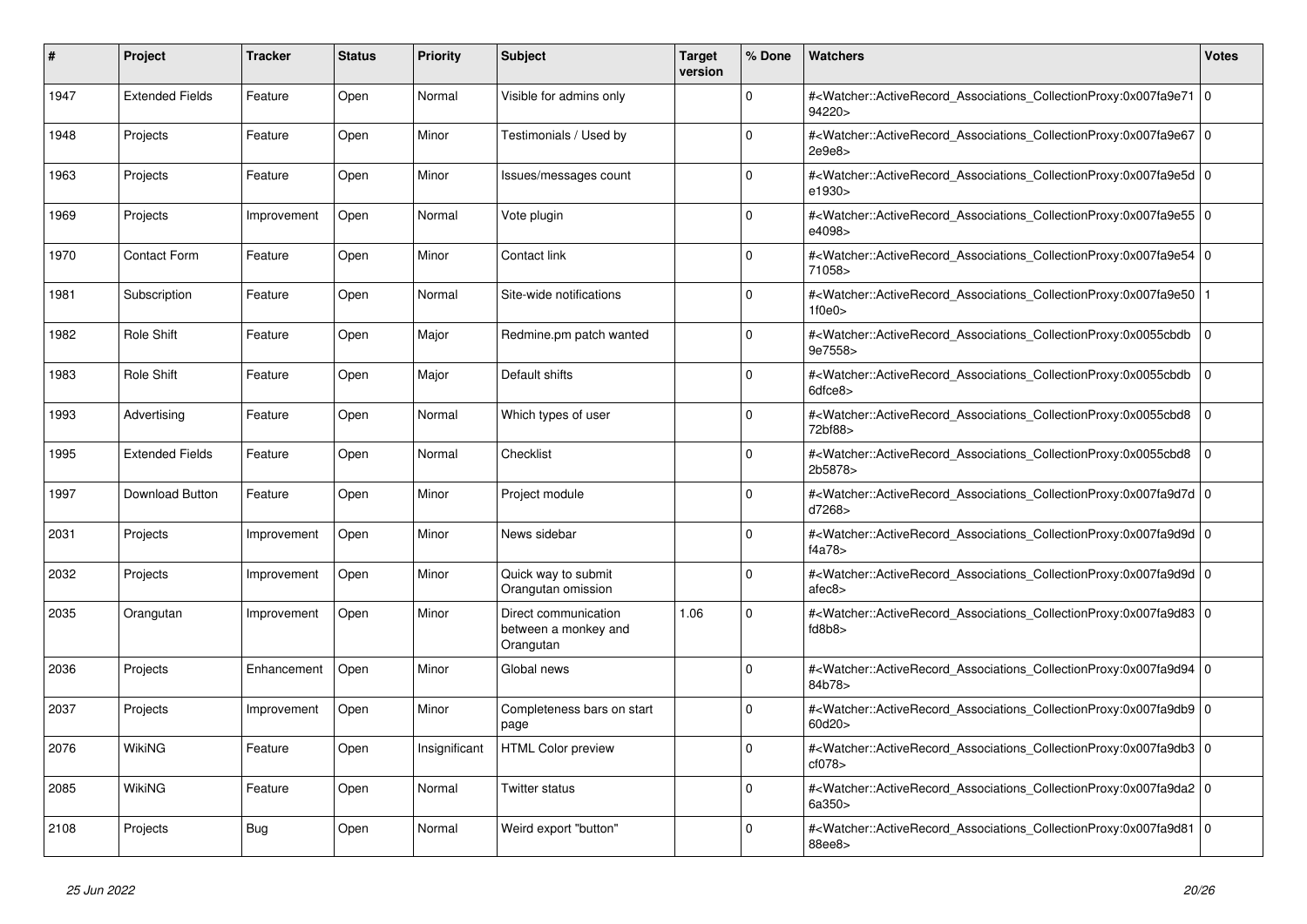| #    | Project                           | <b>Tracker</b> | <b>Status</b> | <b>Priority</b> | <b>Subject</b>                                      | Target<br>version | % Done      | <b>Watchers</b>                                                                                                                                           | <b>Votes</b> |
|------|-----------------------------------|----------------|---------------|-----------------|-----------------------------------------------------|-------------------|-------------|-----------------------------------------------------------------------------------------------------------------------------------------------------------|--------------|
| 2109 | Sidebar Content                   | Feature        | Open          | Normal          | Sidebar for global pages,<br>which do not have one  | 0.2.0             | $\Omega$    | # <watcher::activerecord_associations_collectionproxy:0x007fa9db7 0<br=""  ="">d4ee8</watcher::activerecord_associations_collectionproxy:0x007fa9db7>     |              |
| 2114 | <b>Extended Fields</b>            | Feature        | Open          | Normal          | LDAP attributes for user<br>custom fields           |                   | $\Omega$    | # <watcher::activerecord_associations_collectionproxy:0x007fa9d93 0<br=""  ="">260d8&gt;</watcher::activerecord_associations_collectionproxy:0x007fa9d93> |              |
| 2117 | <b>Extended Fields</b>            | Feature        | Open          | Normal          | User list filter                                    |                   | $\mathbf 0$ | # <watcher::activerecord 0<br="" associations="" collectionproxy:0x007fa9d94=""  ="">4d010&gt;</watcher::activerecord>                                    |              |
| 2132 | Download Button                   | Feature        | Open          | Normal          | Per version button                                  |                   | $\Omega$    | # <watcher::activerecord_associations_collectionproxy:0x007fa9d9d 0<br="">51418</watcher::activerecord_associations_collectionproxy:0x007fa9d9d>          |              |
| 2145 | Meta                              | Feature        | Open          | Normal          | Support Facebook publishing<br>through Graph API    |                   | $\Omega$    | # <watcher::activerecord_associations_collectionproxy:0x007fa9d94 0<br="">0d618</watcher::activerecord_associations_collectionproxy:0x007fa9d94>          |              |
| 2148 | Meta                              | Feature        | Open          | Normal          | Cache meta tags                                     |                   | $\Omega$    | # <watcher::activerecord_associations_collectionproxy:0x007fa9d89 0<br="">0c318</watcher::activerecord_associations_collectionproxy:0x007fa9d89>          |              |
| 2157 | Projects                          | Feature        | Open          | Normal          | Short activity messages                             |                   | $\mathbf 0$ | # <watcher::activerecord_associations_collectionproxy:0x007fa9dab 0<br=""  ="">93d50&gt;</watcher::activerecord_associations_collectionproxy:0x007fa9dab> |              |
| 2165 | <b>Download Button</b>            | <b>Bug</b>     | Open          | Major           | Error in email                                      | 0.1.1             | $\Omega$    | # <watcher::activerecord_associations_collectionproxy:0x007fa9d93 0<br="">8c900&gt;</watcher::activerecord_associations_collectionproxy:0x007fa9d93>      |              |
| 2210 | Hooks Manager                     | Feature        | Open          | Normal          | Sidebar access from other<br>hooks                  |                   | $\Omega$    | # <watcher::activerecord 0<br="" associations="" collectionproxy:0x007fa9d93=""  ="">abfa8</watcher::activerecord>                                        |              |
| 2219 | <b>Project Sections</b>           | Feature        | Open          | Normal          | Wiki rule for section                               |                   | $\mathbf 0$ | # <watcher::activerecord_associations_collectionproxy:0x007fa9da3 0<br=""  ="">54888&gt;</watcher::activerecord_associations_collectionproxy:0x007fa9da3> |              |
| 2223 | <b>Extended Fields</b>            | Feature        | Open          | Normal          | Linked list custom field                            |                   | $\Omega$    | # <watcher::activerecord_associations_collectionproxy:0x007fa9d93 0<br="">227f8&gt;</watcher::activerecord_associations_collectionproxy:0x007fa9d93>      |              |
| 2237 | <b>Contact Form</b>               | <b>Bug</b>     | Open          | Normal          | Spam protection (looks like<br>0.1.0 is spam prone) |                   | $\Omega$    | # <watcher::activerecord_associations_collectionproxy:0x007fa9d9e 0<br=""  ="">8dde0&gt;</watcher::activerecord_associations_collectionproxy:0x007fa9d9e> |              |
| 2245 | RedWord                           | Improvement    | Open          | Normal          | Hellip in project titles                            |                   | $\Omega$    | # <watcher::activerecord 0<br="" associations="" collectionproxy:0x007fa9d9a=""  ="">30e28&gt;</watcher::activerecord>                                    |              |
| 2246 | <b>RedPress</b>                   | Feature        | Open          | Normal          | Wiki syntax for blog posts                          |                   | $\mathbf 0$ | # <watcher::activerecord_associations_collectionproxy:0x007fa9dbb 0<br="">c9a30&gt;</watcher::activerecord_associations_collectionproxy:0x007fa9dbb>      |              |
| 2247 | RedPress                          | Improvement    | Open          | Normal          | Redirect back after logout                          |                   | $\Omega$    | # <watcher::activerecord_associations_collectionproxy:0x007fa9da2 0<br=""  ="">d28b0&gt;</watcher::activerecord_associations_collectionproxy:0x007fa9da2> |              |
| 2248 | <b>RedPress</b>                   | Feature        | Open          | Normal          | Latest blog posts in Redmine                        |                   | $\Omega$    | # <watcher::activerecord 0<br="" associations="" collectionproxy:0x007fa9db4=""  ="">e0070</watcher::activerecord>                                        |              |
| 2250 | WikiNG                            | Support        | Open          | Normal          | Textilizable fix in Redmine                         |                   | $\Omega$    | # <watcher::activerecord 0<br="" associations="" collectionproxy:0x007fa9da3=""  ="">18798&gt;</watcher::activerecord>                                    |              |
| 2271 | Meta                              | Feature        | Open          | Normal          | Default image for<br>OpenGraph/Twitter Cards        |                   | $\Omega$    | # <watcher::activerecord_associations_collectionproxy:0x007fa9d92 0<br="">700a8&gt;</watcher::activerecord_associations_collectionproxy:0x007fa9d92>      |              |
| 2291 | <b>SCM Creator</b><br>$(+Github)$ | Feature        | Open          | Normal          | Creator interface needs to be<br>simplified         |                   | $\Omega$    | # <watcher::activerecord_associations_collectionproxy:0x007fa9da4 0<br=""  ="">6a0d8</watcher::activerecord_associations_collectionproxy:0x007fa9da4>     |              |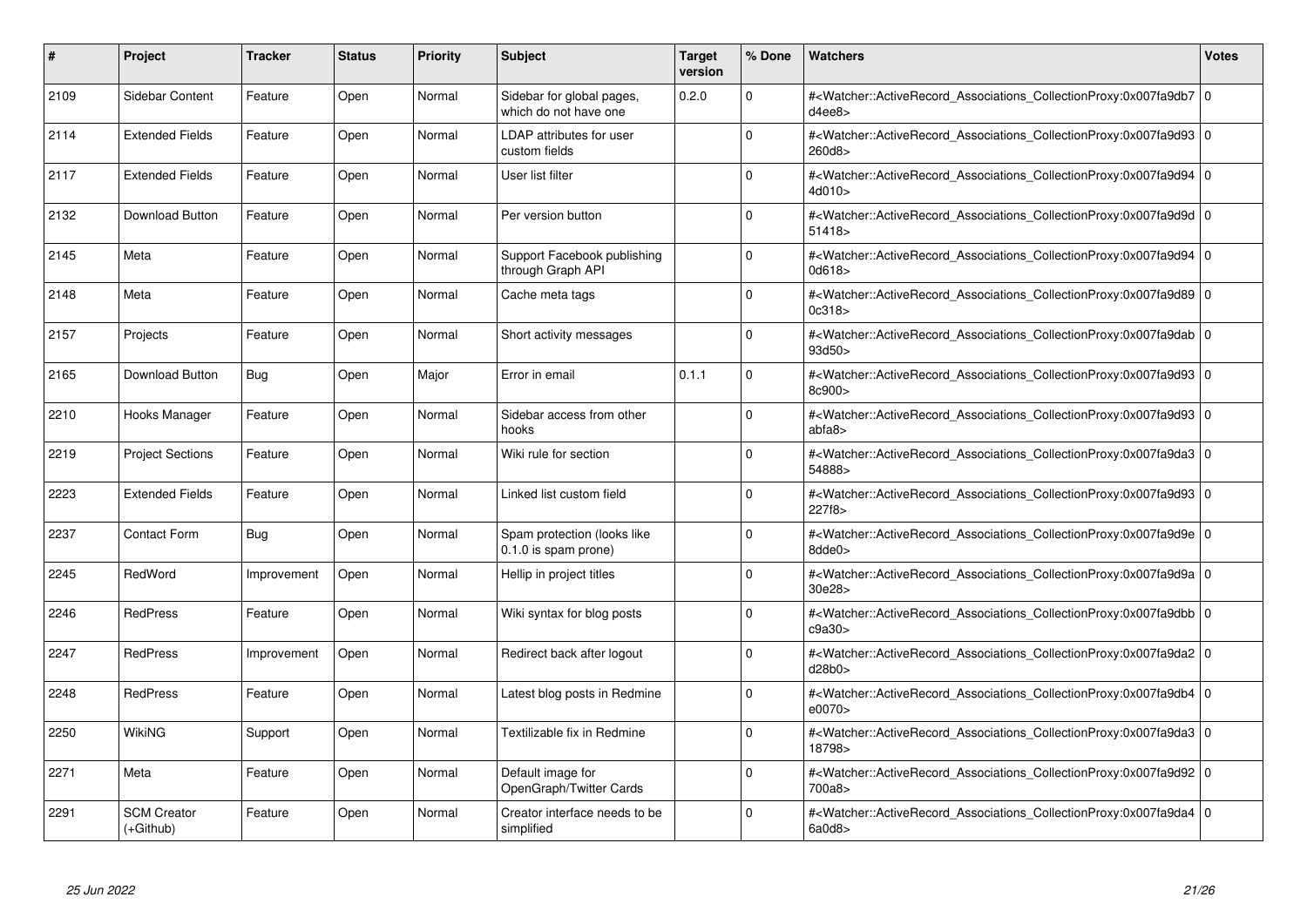| #        | Project                         | <b>Tracker</b> | <b>Status</b> | <b>Priority</b> | <b>Subject</b>                                                                | <b>Target</b><br>version | % Done   | Watchers                                                                                                                                                  | <b>Votes</b>   |
|----------|---------------------------------|----------------|---------------|-----------------|-------------------------------------------------------------------------------|--------------------------|----------|-----------------------------------------------------------------------------------------------------------------------------------------------------------|----------------|
| 2293     | WikiNG                          | Enhancement    | Open          | Minor           | Extended user column                                                          |                          | $\Omega$ | # <watcher::activerecord_associations_collectionproxy:0x007fa9dbf<br>df9d0</watcher::activerecord_associations_collectionproxy:0x007fa9dbf<br>            | $\overline{0}$ |
| 2303     | Meta                            | Feature        | Open          | Normal          | Improve internal API                                                          |                          | $\Omega$ | # <watcher::activerecord_associations_collectionproxy:0x007fa9dbd 0<br=""  ="">780e8&gt;</watcher::activerecord_associations_collectionproxy:0x007fa9dbd> |                |
| 2304     | Meta                            | Support        | Open          | Normal          | Ask Redmine guys to add<br>hooks to the core                                  |                          | $\Omega$ | # <watcher::activerecord 0<br="" associations="" collectionproxy:0x007fa9d9a=""  ="">5b880&gt;</watcher::activerecord>                                    |                |
| 2313     | Download Button                 | Bug            | Open          | Normal          | Emails include the Download<br>"button" with relative link                    |                          | $\Omega$ | # <watcher::activerecord_associations_collectionproxy:0x007fa9d7d 0<br=""  ="">e0200&gt;</watcher::activerecord_associations_collectionproxy:0x007fa9d7d> |                |
| 2321     | <b>RedPress</b>                 | <b>Bug</b>     | Open          | Normal          | Users are still able to register<br>in WordPress                              |                          | $\Omega$ | # <watcher::activerecord_associations_collectionproxy:0x007fa9dba 0<br=""  ="">4c400&gt;</watcher::activerecord_associations_collectionproxy:0x007fa9dba> |                |
| 2343     | <b>SCM Creator</b><br>(+Github) | Bug            | Open          | Major           | Internal error when creating<br>projects having a List format<br>custom field | 0.5.1                    | $\Omega$ | # <watcher::activerecord 0<br="" associations="" collectionproxy:0x007fa9daa=""  ="">79028&gt;</watcher::activerecord>                                    |                |
| 2368     | RedWord                         | Bug            | Open          | Minor           | Next and prev links for<br>multi-page articles                                |                          | $\Omega$ | # <watcher::activerecord_associations_collectionproxy:0x007fa9dbe 0<br=""  ="">cd510&gt;</watcher::activerecord_associations_collectionproxy:0x007fa9dbe> |                |
| 2369     | Meta                            | Feature        | Open          | Normal          | Rich snippets for software<br>apps                                            |                          | $\Omega$ | # <watcher::activerecord_associations_collectionproxy:0x007fa9d8c 0<br=""  ="">19d80&gt;</watcher::activerecord_associations_collectionproxy:0x007fa9d8c> |                |
| 2370     | Meta                            | Feature        | Open          | Normal          | Rich snippets for news                                                        |                          | $\Omega$ | # <watcher::activerecord_associations_collectionproxy:0x007fa9da7 0<br=""  ="">3cd60</watcher::activerecord_associations_collectionproxy:0x007fa9da7>     |                |
| 2371     | Meta                            | Feature        | Open          | Normal          | Rich snippets for Wiki                                                        |                          | $\Omega$ | # <watcher::activerecord_associations_collectionproxy:0x007fa9dae 0<br=""  ="">60da8</watcher::activerecord_associations_collectionproxy:0x007fa9dae>     |                |
| 2372     | Meta                            | Feature        | Open          | Normal          | Microdata for breadcrumbs                                                     |                          | $\Omega$ | # <watcher::activerecord_associations_collectionproxy:0x007fa9da3 0<br=""  ="">160d8&gt;</watcher::activerecord_associations_collectionproxy:0x007fa9da3> |                |
| 2373     | Red-Andy                        | Feature        | Open          | Normal          | Replacement for Georgia?                                                      |                          | 0        | # <watcher::activerecord associations="" collectionproxy:0x007fa9d9f<br="">77008&gt;</watcher::activerecord>                                              | $\overline{0}$ |
| 2401     | <b>Project Sections</b>         | Improvement    | Open          | Normal          | Section support for Extended<br>Fields                                        |                          | $\Omega$ | # <watcher::activerecord_associations_collectionproxy:0x007fa9db7 0<br=""  ="">ef928&gt;</watcher::activerecord_associations_collectionproxy:0x007fa9db7> |                |
| 2405     | <b>Sidebar Content</b>          | Feature        | Open          | Minor           | Edit link for Wiki pages                                                      | 0.2.0                    | $\Omega$ | # <watcher::activerecord_associations_collectionproxy:0x007fa9d9e 0<br=""  ="">6c280&gt;</watcher::activerecord_associations_collectionproxy:0x007fa9d9e> |                |
| 2406     | Projects                        | Feature        | Open          | Minor           | List of forks for projects                                                    |                          | 0        | # <watcher::activerecord_associations_collectionproxy:0x007fa9d9a 0<br=""  ="">4eb08&gt;</watcher::activerecord_associations_collectionproxy:0x007fa9d9a> |                |
| 2407     | Sidebar Content                 | Feature        | Open          | Normal          | Improve support of Wiki page<br>on sidebar                                    | 0.2.0                    | $\Omega$ | # <watcher::activerecord_associations_collectionproxy:0x007fa9db6 0<br="">49970&gt;</watcher::activerecord_associations_collectionproxy:0x007fa9db6>      |                |
| 2430     | CD-Index                        | Feature        | Open          | Normal          | (Non-)interactive mode for<br>cdindex                                         |                          | $\Omega$ | # <watcher::activerecord 0<br="" associations="" collectionproxy:0x007fa9dbc=""  ="">d5780&gt;</watcher::activerecord>                                    |                |
| ISSUE-14 | <b>ISSUE-id</b>                 | <b>Bug</b>     | Open          | Minor           | Escaping #ISSUE-id Textile<br>rule does not work                              |                          | $\Omega$ | # <watcher::activerecord_associations_collectionproxy:0x007fa9da8 0<br=""  ="">c77c0&gt;</watcher::activerecord_associations_collectionproxy:0x007fa9da8> |                |
| 2433     | WordMine                        | Feature        | Open          | Minor           | Link Redmine issue with<br>WordPress comment                                  |                          | $\Omega$ | # <watcher::activerecord_associations_collectionproxy:0x007fa9d8e 0<br=""  ="">c75a0&gt;</watcher::activerecord_associations_collectionproxy:0x007fa9d8e> |                |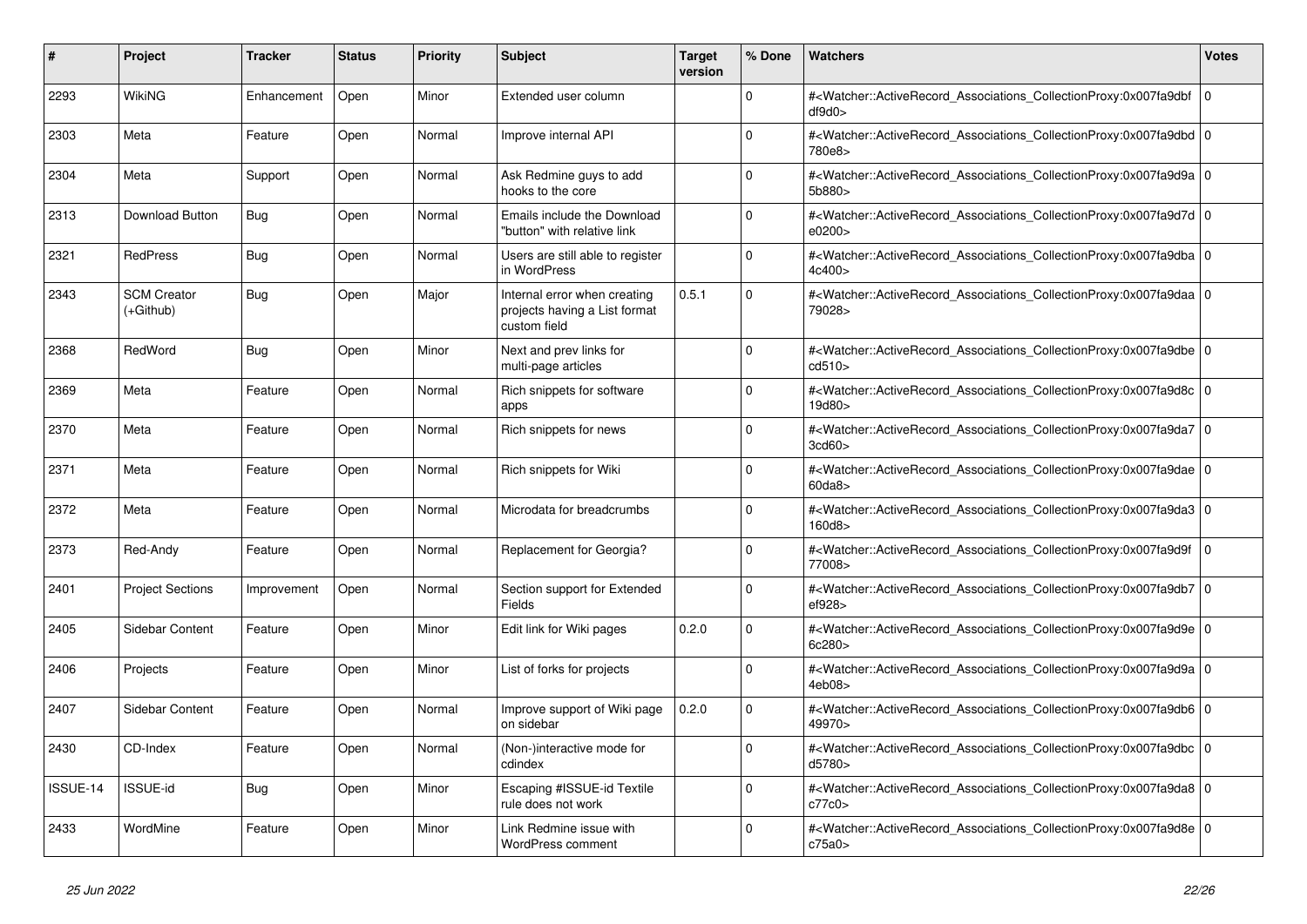| #        | Project                | <b>Tracker</b> | <b>Status</b> | <b>Priority</b> | Subject                                                                            | <b>Target</b><br>version | % Done      | Watchers                                                                                                                                                   | <b>Votes</b> |
|----------|------------------------|----------------|---------------|-----------------|------------------------------------------------------------------------------------|--------------------------|-------------|------------------------------------------------------------------------------------------------------------------------------------------------------------|--------------|
| ISSUE-15 | <b>ISSUE-id</b>        | Omission       | Open          | Normal          | Searching #ISSUE-id                                                                |                          | $\Omega$    | # <watcher::activerecord_associations_collectionproxy:0x007fa9da9 0<br="">63990&gt;</watcher::activerecord_associations_collectionproxy:0x007fa9da9>       |              |
| 2435     | WikiNG                 | Support        | Open          | Normal          | Update Red-Andy styles                                                             |                          | $\Omega$    | # <watcher::activerecord_associations_collectionproxy:0x007fa9d96 0<br="">0d800&gt;</watcher::activerecord_associations_collectionproxy:0x007fa9d96>       |              |
| 2437     | WikiNG                 | Feature        | Open          | Normal          | Ultra-HD-ready graphics                                                            |                          | $\mathbf 0$ | # <watcher::activerecord_associations_collectionproxy:0x007fa9d9d 0<br="">0cb38</watcher::activerecord_associations_collectionproxy:0x007fa9d9d>           |              |
| 2438     | WikiNG                 | Feature        | Open          | Normal          | Screen text                                                                        | 1.1.1                    | $\mathbf 0$ | # <watcher::activerecord_associations_collectionproxy:0x007fa9d9e 0<br="">a7678&gt;</watcher::activerecord_associations_collectionproxy:0x007fa9d9e>       |              |
| 215      | Orangutan::Redmin<br>e | Enhancement    | Incomplete    | Minor           | Support issue subject as an<br>answer to the issue questions                       |                          | $\mathbf 0$ | # <watcher::activerecord_associations_collectionproxy:0x007fa9db2 0<br="">555d0&gt;</watcher::activerecord_associations_collectionproxy:0x007fa9db2>       |              |
| 1022     | Orangutan::Redmin      | Feature        | Incomplete    | Minor           | Changing issue status<br>depending on user presence                                |                          | $\Omega$    | # <watcher::activerecord_associations_collectionproxy:0x007fa9da4 0<br="">1c928&gt;</watcher::activerecord_associations_collectionproxy:0x007fa9da4>       |              |
| 1028     | Orangutan              | Feature        | Incomplete    | Minor           | Recognizing English text<br>accidentally entered with<br>different keyboard layout |                          | $\mathbf 0$ | # <watcher::activerecord_associations_collectionproxy:0x007fa9dbb 1<br=""  ="">ea528&gt;</watcher::activerecord_associations_collectionproxy:0x007fa9dbb>  |              |
| 1104     | Orangutan::Redmin<br>e | Feature        | Incomplete    | Minor           | Automatic overtime tracking                                                        |                          | $\mathbf 0$ | # <watcher::activerecord_associations_collectionproxy:0x007fa9d8b 0<br="">78ae8&gt;</watcher::activerecord_associations_collectionproxy:0x007fa9d8b>       |              |
| 1337     | Orangutan::Redmin<br>e | Feature        | Incomplete    | Minor           | Automatic time tracking                                                            |                          | $\mathbf 0$ | # <watcher::activerecord_associations_collectionproxy:0x007fa9daf 0<br=""  ="">31a20 &gt;</watcher::activerecord_associations_collectionproxy:0x007fa9daf> |              |
| 1601     | Orangutan              | Enhancement    | Incomplete    | Normal          | Configuring contexts weights                                                       | 2.00                     | $\mathbf 0$ | # <watcher::activerecord_associations_collectionproxy:0x007fa9d95 0<br=""  ="">91020 &gt;</watcher::activerecord_associations_collectionproxy:0x007fa9d95> |              |
| 1622     | Orangutan::Redmin<br>e | Improvement    | Incomplete    | Normal          | Support rest_hours column                                                          |                          | $\mathbf 0$ | # <watcher::activerecord_associations_collectionproxy:0x007fa9dbf 0<br=""  ="">044c0&gt;</watcher::activerecord_associations_collectionproxy:0x007fa9dbf>  |              |
| 1729     | CD-Index               | <b>Bug</b>     | Incomplete    | Normal          | Segfault in libarchive when<br>working with large ISO                              |                          | $\mathbf 0$ | # <watcher::activerecord_associations_collectionproxy:0x007fa9d93 0<br="">964c8&gt;</watcher::activerecord_associations_collectionproxy:0x007fa9d93>       |              |
| 1731     | CD-Index               | Bug            | Incomplete    | Normal          | Libarchive<br>archive_read_symlink returns<br>garbage                              |                          | $\mathbf 0$ | # <watcher::activerecord_associations_collectionproxy:0x007fa9da4 0<br="">23638&gt;</watcher::activerecord_associations_collectionproxy:0x007fa9da4>       |              |
| 1735     | <b>TOC</b>             | <b>Bug</b>     | Incomplete    | Normal          | Broken in new DokuWiki?                                                            |                          | $\mathbf 0$ | # <watcher::activerecord_associations_collectionproxy:0x007fa9db4 0<br="">06208&gt;</watcher::activerecord_associations_collectionproxy:0x007fa9db4>       |              |
| 1751     | Hooks Manager          | Feature        | Incomplete    | Minor           | Support URL regexps to limit<br>pages                                              |                          | $\Omega$    | # <watcher::activerecord_associations_collectionproxy:0x007fa9d9c 0<br="">bbb98&gt;</watcher::activerecord_associations_collectionproxy:0x007fa9d9c>       |              |
| 1831     | Projects               | Feature        | Incomplete    | Minor           | Automatically include mail<br>conversations                                        |                          | $\Omega$    | # <watcher::activerecord_associations_collectionproxy:0x007fa9d94 0<br="">e29f8&gt;</watcher::activerecord_associations_collectionproxy:0x007fa9d94>       |              |
| 1867     | Projects               | Feature        | Incomplete    | Minor           | Textile draft                                                                      |                          | $\mathbf 0$ | # <watcher::activerecord_associations_collectionproxy:0x007fa9db1 0<br="">866b8&gt;</watcher::activerecord_associations_collectionproxy:0x007fa9db1>       |              |
| 1882     | <b>Extended Fields</b> | Feature        | Incomplete    | Normal          | Wiki toolbar for Wiki text                                                         |                          | $\mathbf 0$ | # <watcher::activerecord_associations_collectionproxy:0x007fa9d9d 0<br="">2d270&gt;</watcher::activerecord_associations_collectionproxy:0x007fa9d9d>       |              |
| 1884     | <b>Extended Fields</b> | Feature        | Incomplete    | Normal          | Multiselect                                                                        |                          | $\mathbf 0$ | # <watcher::activerecord_associations_collectionproxy:0x007fa9db9 0<br=""  ="">64808&gt;</watcher::activerecord_associations_collectionproxy:0x007fa9db9>  |              |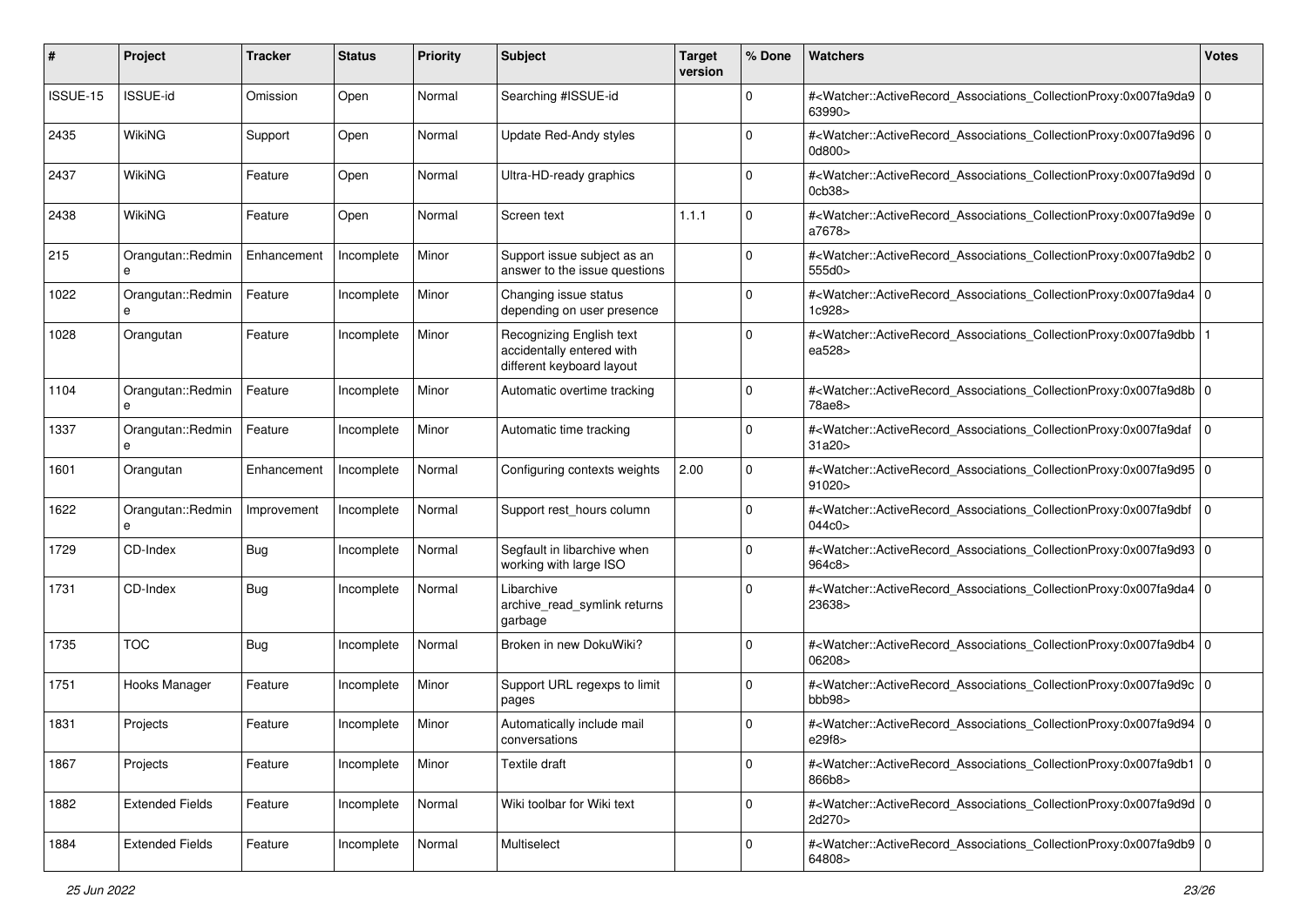| #    | Project                | <b>Tracker</b> | <b>Status</b> | <b>Priority</b> | <b>Subject</b>                                                                           | <b>Target</b><br>version | % Done   | <b>Watchers</b>                                                                                                                                                                 | <b>Votes</b> |
|------|------------------------|----------------|---------------|-----------------|------------------------------------------------------------------------------------------|--------------------------|----------|---------------------------------------------------------------------------------------------------------------------------------------------------------------------------------|--------------|
| 1899 | <b>WikiNG</b>          | Improvement    | Incomplete    | Minor           | Ignore conditions on preview                                                             |                          | $\Omega$ | # <watcher::activerecord_associations_collectionproxy:0x007fa9da5 0<br=""  ="">be510&gt;</watcher::activerecord_associations_collectionproxy:0x007fa9da5>                       |              |
| 1900 | <b>WikiNG</b>          | Feature        | Incomplete    | Minor           | Singe bracket smiley                                                                     |                          | $\Omega$ | # <watcher::activerecord_associations_collectionproxy:0x007fa9db6 0<br="">a0720&gt;</watcher::activerecord_associations_collectionproxy:0x007fa9db6>                            |              |
| 1902 | Meta                   | Feature        | Incomplete    | Normal          | Consider clear html and light<br>mode                                                    |                          | $\Omega$ | # <watcher::activerecord_associations_collectionproxy:0x007fa9db4 0<br=""  ="">beab0&gt;</watcher::activerecord_associations_collectionproxy:0x007fa9db4>                       |              |
| 1906 | WikiNG                 | Enhancement    | Incomplete    | Minor           | <b>External Redmine links</b>                                                            |                          | $\Omega$ | # <watcher::activerecord_associations_collectionproxy:0x007fa9da6 1<br=""  ="">462a8&gt;</watcher::activerecord_associations_collectionproxy:0x007fa9da6>                       |              |
| 1907 | <b>WikiNG</b>          | Feature        | Incomplete    | Minor           | Social links                                                                             |                          | $\Omega$ | # <watcher::activerecord_associations_collectionproxy:0x007fa9da7 1<br=""  ="">91dd8&gt;</watcher::activerecord_associations_collectionproxy:0x007fa9da7>                       |              |
| 1909 | Orangutan              | Enhancement    | Incomplete    | Minor           | Orangutan::Kayako                                                                        |                          | $\Omega$ | # <watcher::activerecord_associations_collectionproxy:0x007fa9d96 0<br="">4ee40&gt;</watcher::activerecord_associations_collectionproxy:0x007fa9d96>                            |              |
| 1913 | WikiNG                 | Enhancement    | Incomplete    | Minor           | External Debian/Ubuntu bugs                                                              |                          | $\Omega$ | # <watcher::activerecord 0<br="" associations="" collectionproxy:0x007fa9db0=""  ="">23bb8&gt;</watcher::activerecord>                                                          |              |
| 1942 | <b>WikiNG</b>          | Feature        | Incomplete    | Minor           | Support for target in links                                                              |                          | $\Omega$ | # <watcher::activerecord_associations_collectionproxy:0x007fa9dad 0<br=""  =""><math>9</math>bdf<math>0</math></watcher::activerecord_associations_collectionproxy:0x007fa9dad> |              |
| 1954 | <b>Extended Fields</b> | Feature        | Incomplete    | Normal          | Mailto links                                                                             |                          | $\Omega$ | # <watcher::activerecord_associations_collectionproxy:0x007fa9da6 0<br=""  ="">52738&gt;</watcher::activerecord_associations_collectionproxy:0x007fa9da6>                       |              |
| 1955 | <b>Extended Fields</b> | Feature        | Incomplete    | Normal          | FTP link                                                                                 |                          | $\Omega$ | # <watcher::activerecord_associations_collectionproxy:0x007fa9dae 0<br=""  ="">44900&gt;</watcher::activerecord_associations_collectionproxy:0x007fa9dae>                       |              |
| 1956 | <b>Extended Fields</b> | Feature        | Incomplete    | Minor           | SIP link                                                                                 |                          | $\Omega$ | # <watcher::activerecord_associations_collectionproxy:0x007fa9d9c 0<br=""  ="">a6e50&gt;</watcher::activerecord_associations_collectionproxy:0x007fa9d9c>                       |              |
| 1957 | Download Button        | Feature        | Incomplete    | Normal          | Plugin configuration                                                                     |                          | $\Omega$ | # <watcher::activerecord 0<br="" associations="" collectionproxy:0x007fa9d9c=""  ="">5a370&gt;</watcher::activerecord>                                                          |              |
| 1984 | Subscription           | Feature        | Incomplete    | Minor           | Redirecting back after<br>registration/loginRedirecting<br>back after registration/login |                          | $\Omega$ | # <watcher::activerecord_associations_collectionproxy:0x007fa9da8 0<br=""  ="">c2798&gt;</watcher::activerecord_associations_collectionproxy:0x007fa9da8>                       |              |
| 1987 | Projects               | Feature        | Incomplete    | Normal          | Attachment resize                                                                        |                          | $\Omega$ | # <watcher::activerecord_associations_collectionproxy:0x007fa9db3 0<br=""  ="">ed938&gt;</watcher::activerecord_associations_collectionproxy:0x007fa9db3>                       |              |
| 1988 | Orangutan              | Improvement    | Incomplete    | Normal          | Multithreading                                                                           |                          | $\Omega$ | # <watcher::activerecord_associations_collectionproxy:0x007fa9db1 0<br=""  ="">7b060&gt;</watcher::activerecord_associations_collectionproxy:0x007fa9db1>                       |              |
| 1994 | <b>WikiNG</b>          | Enhancement    | Incomplete    | Normal          | Inline warnings, tips etc                                                                |                          | $\Omega$ | # <watcher::activerecord_associations_collectionproxy:0x007fa9d87 0<br=""  ="">b9cb8&gt;</watcher::activerecord_associations_collectionproxy:0x007fa9d87>                       |              |
| 1996 | <b>Author Box</b>      | Feature        | Incomplete    | Minor           | Project module                                                                           |                          | $\Omega$ | # <watcher::activerecord_associations_collectionproxy:0x007fa9dab 0<br=""  ="">3eb98&gt;</watcher::activerecord_associations_collectionproxy:0x007fa9dab>                       |              |
| 1999 | Sidebar Content        | Feature        | Incomplete    | Minor           | Project module                                                                           |                          | $\Omega$ | # <watcher::activerecord 0<br="" associations="" collectionproxy:0x007fa9db8=""  ="">c7238&gt;</watcher::activerecord>                                                          |              |
| 2005 | <b>Extended Fields</b> | Feature        | Incomplete    | Minor           | Paging for projects listing                                                              |                          | $\Omega$ | # <watcher::activerecord_associations_collectionproxy:0x007fa9d9e 0<br=""  ="">29408&gt;</watcher::activerecord_associations_collectionproxy:0x007fa9d9e>                       |              |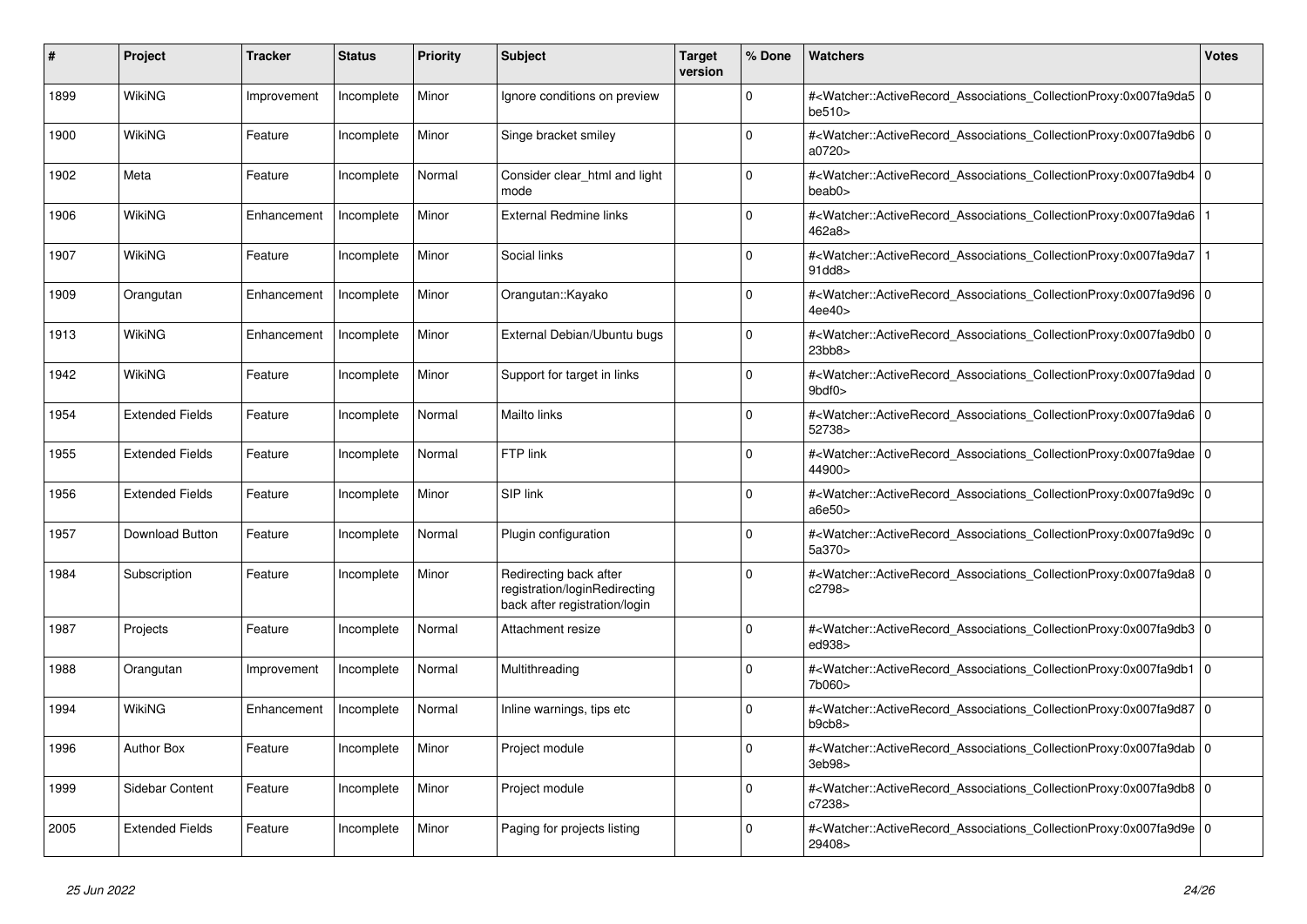| #    | Project                 | <b>Tracker</b> | <b>Status</b> | <b>Priority</b> | <b>Subject</b>                             | <b>Target</b><br>version | % Done      | Watchers                                                                                                                                                  | <b>Votes</b> |
|------|-------------------------|----------------|---------------|-----------------|--------------------------------------------|--------------------------|-------------|-----------------------------------------------------------------------------------------------------------------------------------------------------------|--------------|
| 2006 | <b>Extended Fields</b>  | Feature        | Incomplete    | Minor           | Users listing sorting                      |                          | $\Omega$    | # <watcher::activerecord 0<br="" associations="" collectionproxy:0x007fa9d95=""  ="">766a8&gt;</watcher::activerecord>                                    |              |
| 2007 | <b>Extended Fields</b>  | Feature        | Incomplete    | Minor           | Projects listing sorting                   |                          | $\Omega$    | # <watcher::activerecord 0<br="" associations="" collectionproxy:0x007fa9d83=""  ="">bef28</watcher::activerecord>                                        |              |
| 2011 | <b>Extended Fields</b>  | Feature        | Incomplete    | Normal          | Custom field translations                  |                          | $\Omega$    | # <watcher::activerecord_associations_collectionproxy:0x007fa9d81 0<br="">a5bb0&gt;</watcher::activerecord_associations_collectionproxy:0x007fa9d81>      |              |
| 2013 | Role Shift              | Feature        | Incomplete    | Minor           | Resource shifts                            |                          | $\Omega$    | # <watcher::activerecord 0<br="" associations="" collectionproxy:0x007fa9d9d=""  ="">fc868</watcher::activerecord>                                        |              |
| 2021 | Projects                | Improvement    | Incomplete    | Major           | Spam protect                               |                          | $\Omega$    | # <watcher::activerecord_associations_collectionproxy:0x007fa9d88 0<br="">ad4f8&gt;</watcher::activerecord_associations_collectionproxy:0x007fa9d88>      |              |
| 2079 | WikiNG                  | Feature        | Incomplete    | Normal          | Message to everyone in a<br>project        |                          | $\Omega$    | # <watcher::activerecord_associations_collectionproxy:0x007fa9da5 0<br=""  ="">dbd18&gt;</watcher::activerecord_associations_collectionproxy:0x007fa9da5> |              |
| 2086 | Projects                | Improvement    | Incomplete    | Minor           | Latest stable version                      |                          | $\Omega$    | # <watcher::activerecord_associations_collectionproxy:0x007fa9d88 0<br="">70c60&gt;</watcher::activerecord_associations_collectionproxy:0x007fa9d88>      |              |
| 2092 | <b>Extended Fields</b>  | Feature        | Incomplete    | Normal          | Users-to-issues custom fields<br>auto-fill |                          | $\Omega$    | # <watcher::activerecord_associations_collectionproxy:0x007fa9da5 0<br=""  ="">f0448&gt;</watcher::activerecord_associations_collectionproxy:0x007fa9da5> |              |
| 2093 | <b>Extended Fields</b>  | Feature        | Incomplete    | Normal          | Extended columns using<br>custom queries   |                          | $\Omega$    | # <watcher::activerecord 0<br="" associations="" collectionproxy:0x007fa9dae=""  ="">28110&gt;</watcher::activerecord>                                    |              |
| 2103 | <b>Extended Fields</b>  | Feature        | Incomplete    | Minor           | Support multiple for Project               |                          | $\mathbf 0$ | # <watcher::activerecord 0<br="" associations="" collectionproxy:0x007fa9d9e=""  ="">859d8&gt;</watcher::activerecord>                                    |              |
| 2106 | Projects                | Improvement    | Incomplete    | Minor           | Gravatar upload                            |                          | $\Omega$    | # <watcher::activerecord_associations_collectionproxy:0x007fa9dae 0<br=""  ="">92650&gt;</watcher::activerecord_associations_collectionproxy:0x007fa9dae> |              |
| 2130 | WikiNG                  | Feature        | Incomplete    | Minor           | <b>Function references</b>                 |                          | $\Omega$    | # <watcher::activerecord_associations_collectionproxy:0x007fa9d95 0<br=""  ="">97d80&gt;</watcher::activerecord_associations_collectionproxy:0x007fa9d95> |              |
| 2156 | <b>Extended Fields</b>  | Feature        | Incomplete    | Minor           | Per user values?                           |                          | $\mathbf 0$ | # <watcher::activerecord_associations_collectionproxy:0x007fa9d96 0<br=""  ="">e0ea8</watcher::activerecord_associations_collectionproxy:0x007fa9d96>     |              |
| 2179 | Projects                | Feature        | Incomplete    | Normal          | Pingbacks and trackbacks                   |                          | $\Omega$    | # <watcher::activerecord_associations_collectionproxy:0x007fa9d7e 0<br="">28708&gt;</watcher::activerecord_associations_collectionproxy:0x007fa9d7e>      |              |
| 2209 | Hooks Manager           | Feature        | Incomplete    | Normal          | A templating language support              |                          | $\Omega$    | # <watcher::activerecord 0<br="" associations="" collectionproxy:0x007fa9dba=""  ="">016a8</watcher::activerecord>                                        |              |
| 2214 | <b>Project Sections</b> | Feature        | Incomplete    | Normal          | Featured and disregarded<br>projects       |                          | $\Omega$    | # <watcher::activerecord_associations_collectionproxy:0x007fa9da6 0<br=""  ="">f0ff0</watcher::activerecord_associations_collectionproxy:0x007fa9da6>     |              |
| 2220 | <b>Extended Fields</b>  | Feature        | Incomplete    | Normal          | Project specific custom fields             |                          | $\Omega$    | # <watcher::activerecord 0<br="" associations="" collectionproxy:0x007fa9db5=""  ="">8bc40&gt;</watcher::activerecord>                                    |              |
| 2224 | WikiNG                  | Feature        | Incomplete    | Normal          | Option to disable glyphs?                  |                          | $\Omega$    | # <watcher::activerecord 0<br="" associations="" collectionproxy:0x007fa9da7=""  ="">15008&gt;</watcher::activerecord>                                    |              |
| 2234 | WikiNG                  | Enhancement    | Incomplete    | Minor           | Avatars in user links?                     |                          | $\Omega$    | # <watcher::activerecord_associations_collectionproxy:0x007fa9dbe 0<br=""  ="">9d9a0&gt;</watcher::activerecord_associations_collectionproxy:0x007fa9dbe> |              |